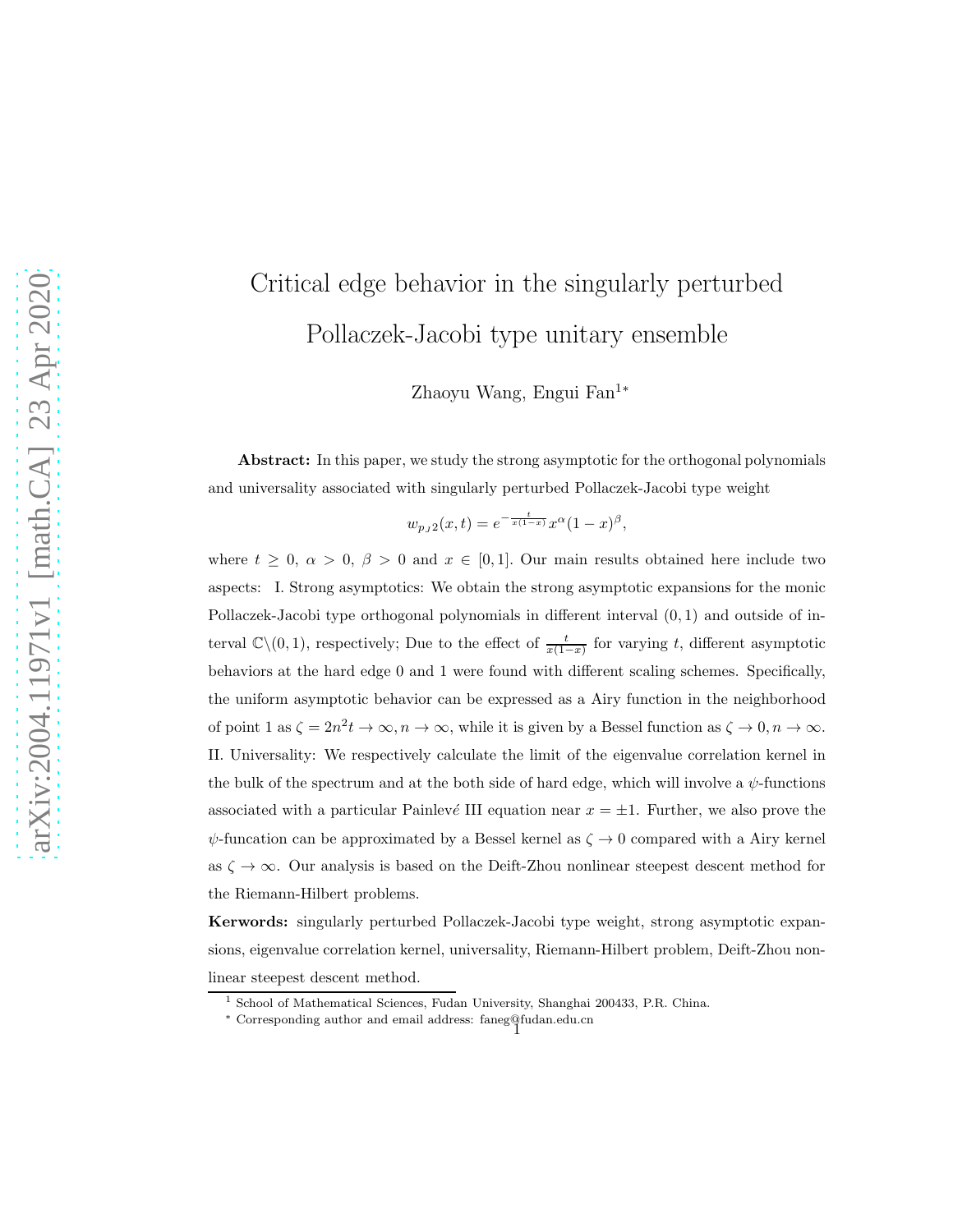## 1 Introduction

The orthogonal polynomials (OPS) associated with different weights have important applications in random matrix theory [\[1,](#page-44-0) [2\]](#page-44-1), approximation theory [\[3](#page-44-2)] and the zeros distribution theory [\[4\]](#page-45-0). There are many ways to classify the weight functions. One way, just like the classification of random matrices ensembles, is to identify the weights into Hermite weight, Gaussian weight, Laguerre weight and Jacobi weight and so on [\[5\]](#page-45-1). Another way is to classify the weights into Szegö class or non-Szegö class according the following Szegö condition [\[3](#page-44-2)]. A weight  $w(x)$  is said to be of the Szegö class if it has a definition in the domain  $[-1, 1]$  and satisfies

$$
\int_{-1}^{1} \frac{\ln w(x)}{\sqrt{1 - x^2}} dx > -\infty.
$$

It is interest to study the weight in the Szegö class. It has been shown that a large number of weights belong to the Szegö class. Especially, the Jacobi weight is a typical example of the Szeg $\ddot{o}$  class, in details see [\[6\]](#page-45-2).

The asymptotics of OPS with respect to the classical Jacobi weight has been studied in [\[3\]](#page-44-2). There are different generalizations to the classical Jacobi weight. For example, Kuijlaars et al investigated the OPS about the modified Jacobi weight [\[6\]](#page-45-2)

$$
w(x) = (1 - x)^{\alpha} (1 + x)^{\beta} h(x), \quad x \in (-1, 1),
$$

where  $\alpha, \beta > -1$  and  $h(x) > 0$  is a real analytic function for  $x \in (-1, 1)$ . They further obtained the asymptotic behavior for the Hankel determinants, the recurrence coefficients the leading coefficients of the OPS. Xu and Zhao have obtained the asymptotics of the polynomials orthogonal with respect to the perturbed Chebyshev weight in [\[7\]](#page-45-3),

$$
w(x) = (1-x)^{-\frac{1}{2}}(t_n^2 - x^2)^{\alpha}, \quad x \in (-1,1), t_n > 1.
$$

At the same time, they give the critical edge behavior for this weight with different Painlevé equation according to the different property of  $t_n$ .

However, there are some weights that furnish a non- $Szeg\ddot{o}$  class such as the Pollaczek weight which will considered in this paper. The Pollaczek polynomials are orthogonal to the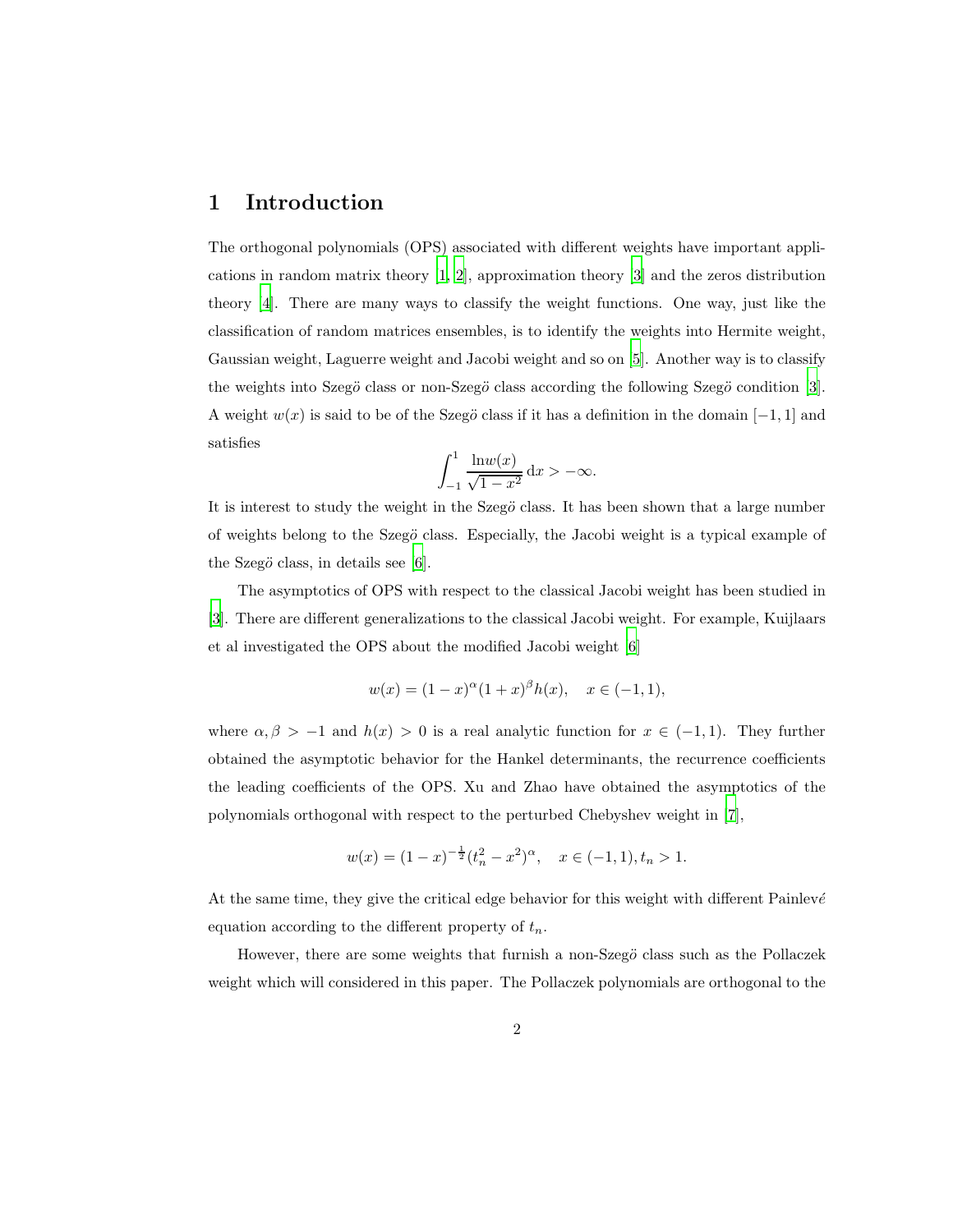following Pollaczek weight function

$$
w(x, a, b) = \exp(2\theta - \pi)h(\theta)[\cosh(\pi h(\theta))^{-1}],
$$

where  $\theta = \arccos\sqrt{x}$ ,  $h(\theta) = (a\cos\theta + b)/(2\sin\theta)$ , and a and b are constants, and  $|b| < a$ [\[3,](#page-44-2) [8\]](#page-45-4). Compared by the Jacobi polynomials, the Pollaczek polynomials show a singular behavior in some items, such as the properties of the zero and the gap [\[3](#page-44-2)]. Ismail have studied the large-n asymptotic behavior of the Pollaczek polynomials using the confluent Horn function in [\[9\]](#page-45-5). Bo and Wong have investigated the asymptotics with the technique of the Airy function, see [\[10](#page-45-6)].

In recent years, there are some interests on the study on the associated weight functions with singular behavior in several different areas of mathematics and physics. For instance, Berry and Shukla studied the statistics for the zeros of the Riemann Zeta function in the Gaussian unitary ensemble of random matrices, with the singularly perturbed Gaussion weight [\[11](#page-45-7)]

$$
w(x; z, s) = \exp(-\frac{z^2}{2x^2} + \frac{s}{x} - \frac{x^2}{2}), z \in \mathbb{R} \setminus 0, s \in [0, \infty), x \in \mathbb{R}.
$$

Then, Brightmore, Mezzadri and Mo studied the double scaling limit as  $N \to \infty$  and computed the asymptotics of the partition function when z and t are of order  $\mathcal{O}(N^{-1/2})$ which can be characterized as a particular Painlevé III equation  $[12]$ . Besides, Lukyanov calculated the finite temperature expectation values of the exponential fields to one-loop order of the semi-classical expansion under the singularly perturbed Laguerre weight

$$
w(x,t) = x^{\alpha} e^{-x-t/x}, \alpha > 0, t > 0, x \in (0, \infty),
$$

which is the Laguerre weight  $x^{\alpha}e^{-x}$  perturbed by a multiplicative factor  $e^{s/x}$  inducing an infinitely strong zero at the origin [\[13\]](#page-45-9). In 2010, Chen and Its studied a certain linear statistics of the unitary Laguerre ensembles and the determination of the associated Hankel determinant and recurrence coefficients [\[14](#page-45-10)]. After that, Xu, Dai, and Zhao showed the eigenvalue correlation kernel associated with a particular Painlevé III equation. They also studied the transition of this limiting kernel to the Bessel and Airy kernels [\[15](#page-46-0)]. Further,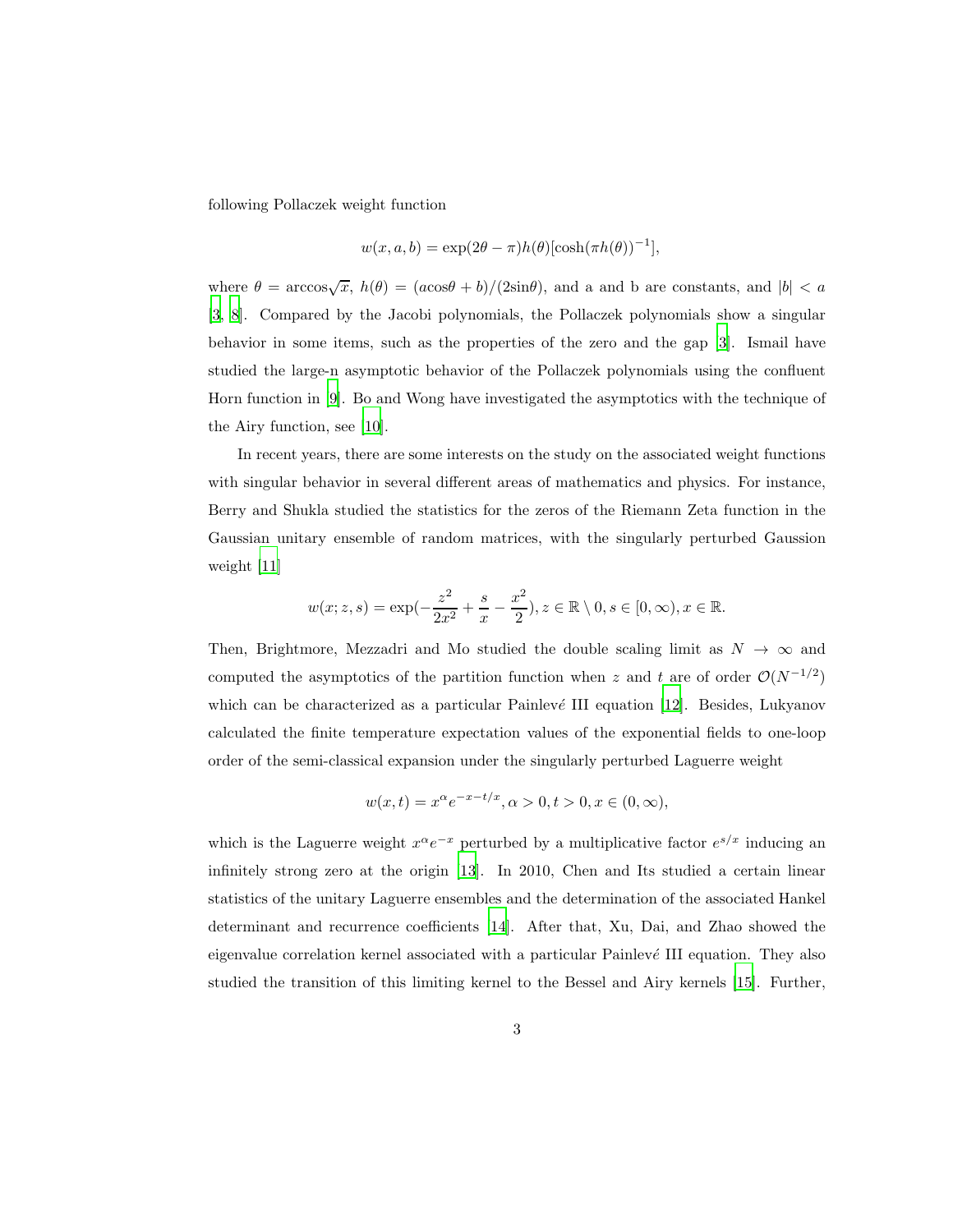Chen and Dai introduced a sequence of polynomials orthogonal with respect to a oneparameter family of the Pollaczek-Jacobi type weight

<span id="page-3-0"></span>
$$
w(x,t) = x^{\alpha}(1-x)^{\beta}e^{-t/x}, \quad t \ge 0, x \in [0,1].
$$
\n(1.1)

If  $t = 0$ , this becomes to a shifted Jacobi weight. They expressed the recurrence coefficients in terms of a set of auxiliary quantities which equaled to a particular Painlevé  $V$  or allied functions using the ladder operator [\[16\]](#page-46-1). Chen and coauthhors showed the uniform asymptotic expansions for the moninc OPS and the recurrence coefficients and leading coefficient of the OPS were expressed in terms of a particular  $\text{Painlev}(e)$  III using the Riemann-Hilbert approach  $[17]$ . It is easy to check that this weight belongs to non-Szeg $\ddot{o}$  since this weight is in some extent more "singular".

The above weights considered admit the first order singularities. However, it is also interesting to study weights with higher order singularities. Atkin, Claeys and Mezzadri obtained asymptotics for the partition functions associated to the Laguerre and Gaussian Unitary Ensembles perturbed with a pole of order  $k$  at the origin and their results were described in terms of a hierarchy of higher order analogs to the PIII equation [\[18\]](#page-46-3). Also, Dan, Xu and Zhang introduced the Fredholm determinant of an integrable operator whose kernel is constructed out of the Ψ-function associated with a hierarchy of higher order analogues to the Painlevé III equation and obtained the large  $s$  asymptotics of the Fredholm determinant using the RH method [\[19](#page-46-4)].

One of interesting phenomenon in random matrices is that as the order of the matrix goes to be large, the eigenvalues of different types of random matrix ensembles show the same statistical law. This phenomenon is known as universality, see [\[22](#page-46-5), [23\]](#page-46-6). For example, for the Jacobi unitary ensemble, its limiting mean eigenvalue density admits the property

$$
\lim_{n \to +\infty} \frac{1}{n} K_n(x, x) = \frac{1}{\pi \sqrt{1 - x^2}}, \quad x \in (-1, 1).
$$

The limit of  $K_n$  is given by the sine kernels in the bulk of the spectrum [\[22,](#page-46-5) [24\]](#page-46-7),

$$
\mathbb{S}(x,y) = \frac{\sin \pi (x-y)}{x-y}.\tag{1.2}
$$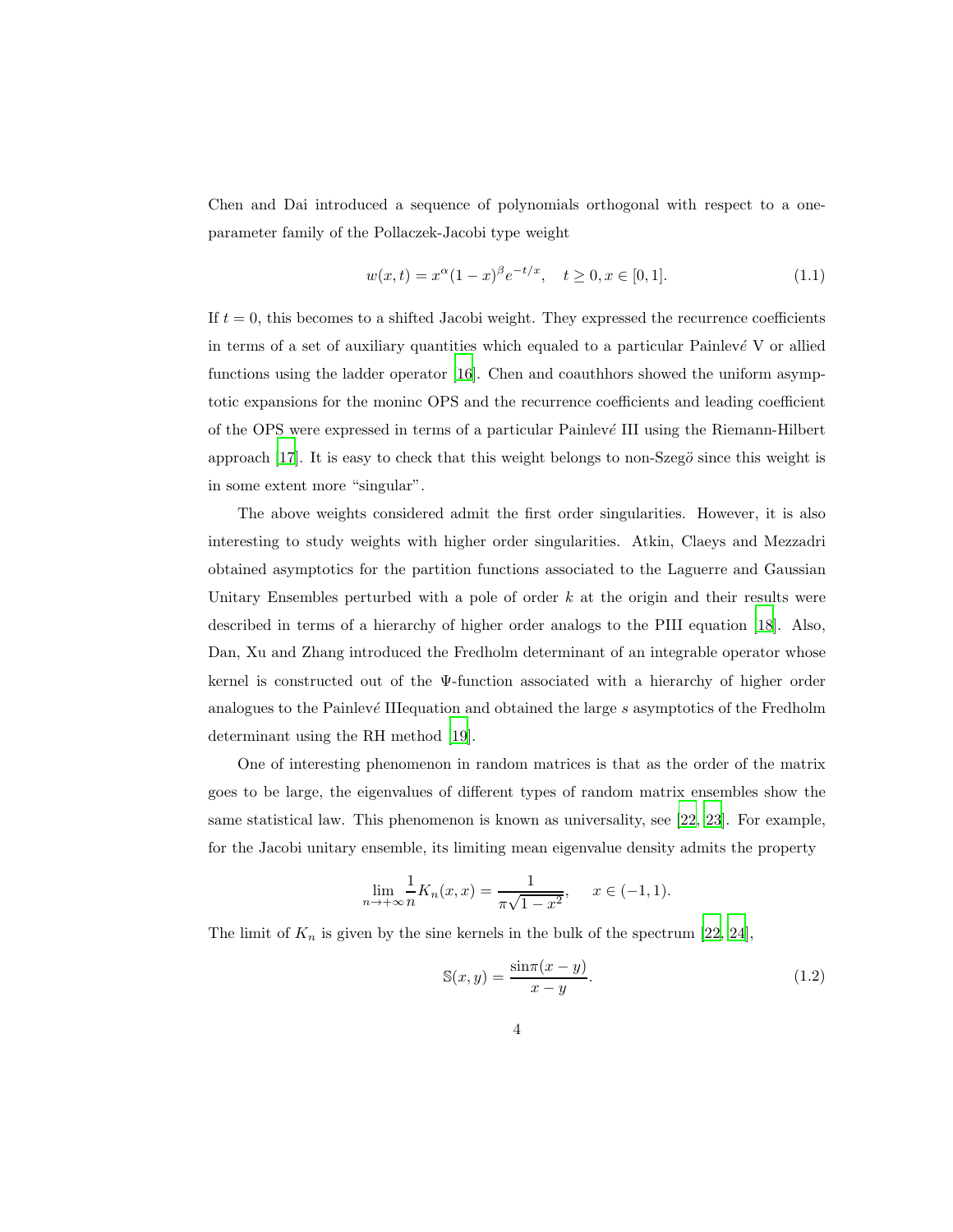And the limit of  $K_n$  shows the Bessel kernel at the hard edge of the spectrum [\[2](#page-44-1)]

$$
\mathbb{J}_{\alpha}(x,y) = \frac{J_{\alpha}(\sqrt{x})\sqrt{y}J'_{\alpha}(\sqrt{y}) - J_{\alpha}(\sqrt{y})\sqrt{x}J'_{\alpha}(\sqrt{x})}{2(x-y)}.
$$
\n(1.3)

In this paper, we apply the Deift-Zhou nonlinear steepest method to study the OPS associated with the Pollaczek-Jacobi type weight involving two singularities at the edge

<span id="page-4-0"></span>
$$
w_{p_J 2}(x) = x^{\alpha} (1-x)^{\beta} e^{-t/x(1-x)},
$$
\n(1.4)

where  $t \geq 0$ ,  $\alpha > 0$ ,  $\beta > 0$ ,  $x \in [0,1]$ . Compared to the weight [\(1.1\)](#page-3-0), our weight [\(1.4\)](#page-4-0) involves one more singular perturbation  $1/(z-1)$ . Our purpose is to see whether some new phenomena occur with the change of singularities. For our weight [\(1.4\)](#page-4-0), we have to construct another model RH problem to match the original RH problem, rather than simply using the RH problem for the Bessel model in [\[17](#page-46-2)]. To build a suitable model, using the same method in [\[15,](#page-46-0) [21](#page-46-8)], we formulate a model RH problem, which is equivalent to a Cauchy-type singular integral equations, see [\[20\]](#page-46-9). Moreover, there is an interesting result that this model can transform from a modified Bessel model RH problem as  $s \to 0$ ,  $n \to \infty$  to another modified Airy function as  $s \to \infty$ ,  $n \to \infty$ .

This paper is organized as follows. In Section 2, we state our main results which will be presented in this paper. In section 3, we propose a RH problem with respect to the weight [\(1.4\)](#page-4-0) to characterize the Pollaczek-Jacobi type OPS. In Section 3, we apply the Deift-Zhou nonlinear steepest descent method to analyze the RH problem. In section 4, based on the asymptotic analysis, we provide detail proofs to all results stated in the section 2.

# 2 Statement of Main Results

Let introduce some notations used in this paper. Suppose that  $\pi_n(x) = \pi_n(x; w_{pJ2})$  denote the monic OPS of degree n orthogonal with respect to the weight  $(1.4)$ , then it holds that

$$
\int_0^1 \pi_n(x)\pi_m(x)w_{p_J2}(x,t) \,dx = h_n(t)\delta_{nm}.
$$
\n(2.1)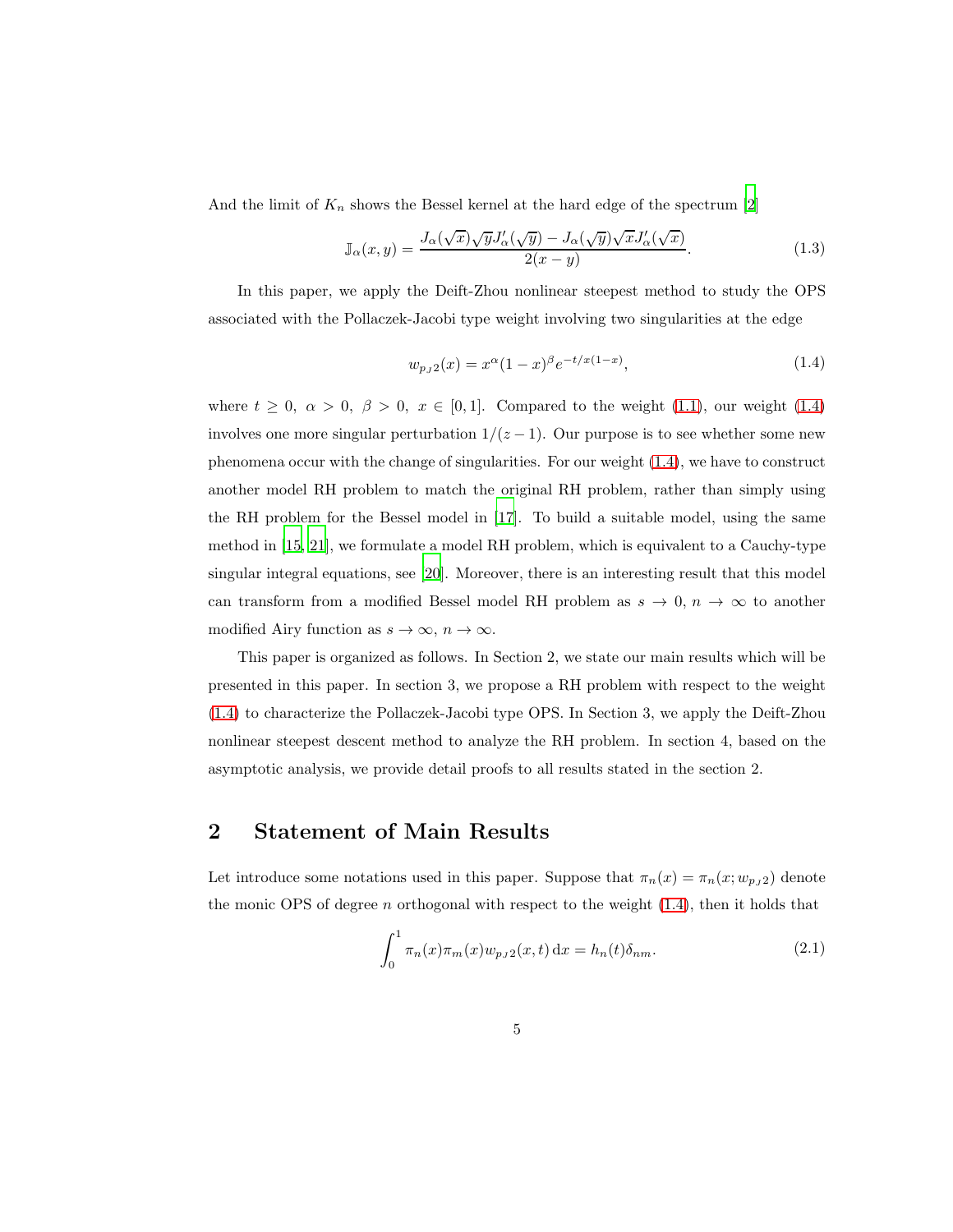Let  $P_n(x) = P_n(x; w_{pJ}(x, t))$  to denote normalized polynomials with respect to the weight  $w_{pJ2}(x, t)$ , then we have

$$
P_n(x) = \gamma_n \pi_n(x),
$$

where  $\gamma_n > 0$  is the leading coefficient of  $P_n(x)$  and  $h_n = \gamma_n^{-2}$ .

According to basic property of orthogonal polynomials [\[1,](#page-44-0) [2](#page-44-1), [5\]](#page-45-1), then  $\pi_n(x)$  meets the three-term recurrence relation

$$
x\pi_n(x) = \pi_{n+1}(x) + \alpha_n(t)\pi_n(x) + \beta_n(t)\pi_{n-1}(x),
$$
\n(2.2)

and the eigenvalue correlation kernel is expressed as

$$
K_n(x, y; t) = \sqrt{w_{p_J 2}(x, t)} \sqrt{w_{p_J 2}(y, t)} \sum_{i=1}^n P_i(x) P_i(y).
$$
 (2.3)

Using the Christoffel-Darboux formula [\[3](#page-44-2)], we can get

<span id="page-5-0"></span>
$$
K_n(x, y; t) = \gamma_{n-1}^2 \sqrt{w_{pJ2}(x, t)} \sqrt{w_{pJ2}(y, t)} \frac{\pi_n(x)\pi_{n-1}(y) - \pi_n(y)\pi_{n-1}(x)}{(x - y)}.
$$
 (2.4)

#### 2.1 Asymptotic for monic OPS

Using the Deift-Zhou steepest descent method, we get the uniform asymptotic expansion for the monic Pollaczek-Jacobi type OPS.

**Theorem 1.** For  $z \in \mathbb{C} \setminus [0, 1]$ , as  $n \to \infty$ ,  $\pi_n(z)$  has the following asymptotic approximation

$$
\pi_n(z) = 2^{-(2n+\alpha+\beta+1)} (\varphi(z))^{\frac{2n+\alpha+\beta+1}{2}} (z-1)^{-\frac{2\beta+1}{4}} z^{-\frac{2\alpha+1}{4}} e^{\frac{t}{2z(1-z)}} (1+\mathcal{O}(\frac{1}{n})),\tag{2.5}
$$

where  $t > 0$ ,  $\varphi(z) = 2z - 1 + 2\sqrt{z(z-1)}$  and the error terms have a uniform for z on compact subsets of  $\overline{\mathbb{C}} \setminus [0,1]$  as well as a full asymptotic expansion in terms of  $1/n$ .

We also calculate the strong asymptotic expansion in the bulk of the orthogonality interval  $(0, 1)$ .

**Theorem 2.** Let  $\mathcal{K}_1$  be a compact subset of  $(0,1)$ . When  $0 < x < 1$  and  $n \to \infty$ ,

$$
\pi_n(x) = \frac{2^{-(\alpha+\beta+2n)}}{\sqrt{w_{p_J 2}(x,t)x^{\frac{1}{4}}(1-x)^{\frac{1}{4}}}} \left[ (1+\mathcal{O}(\frac{1}{n}))\cos((2n+\alpha+\beta+1)\arccos\sqrt{x} - \frac{\beta\pi}{2} - \frac{\pi}{4}) + \mathcal{O}(\frac{1}{n})\cos((2n+\alpha+\beta+1)\arccos\sqrt{x} - \frac{\beta\pi}{2} + \frac{\pi}{4}) \right]
$$
(2.6)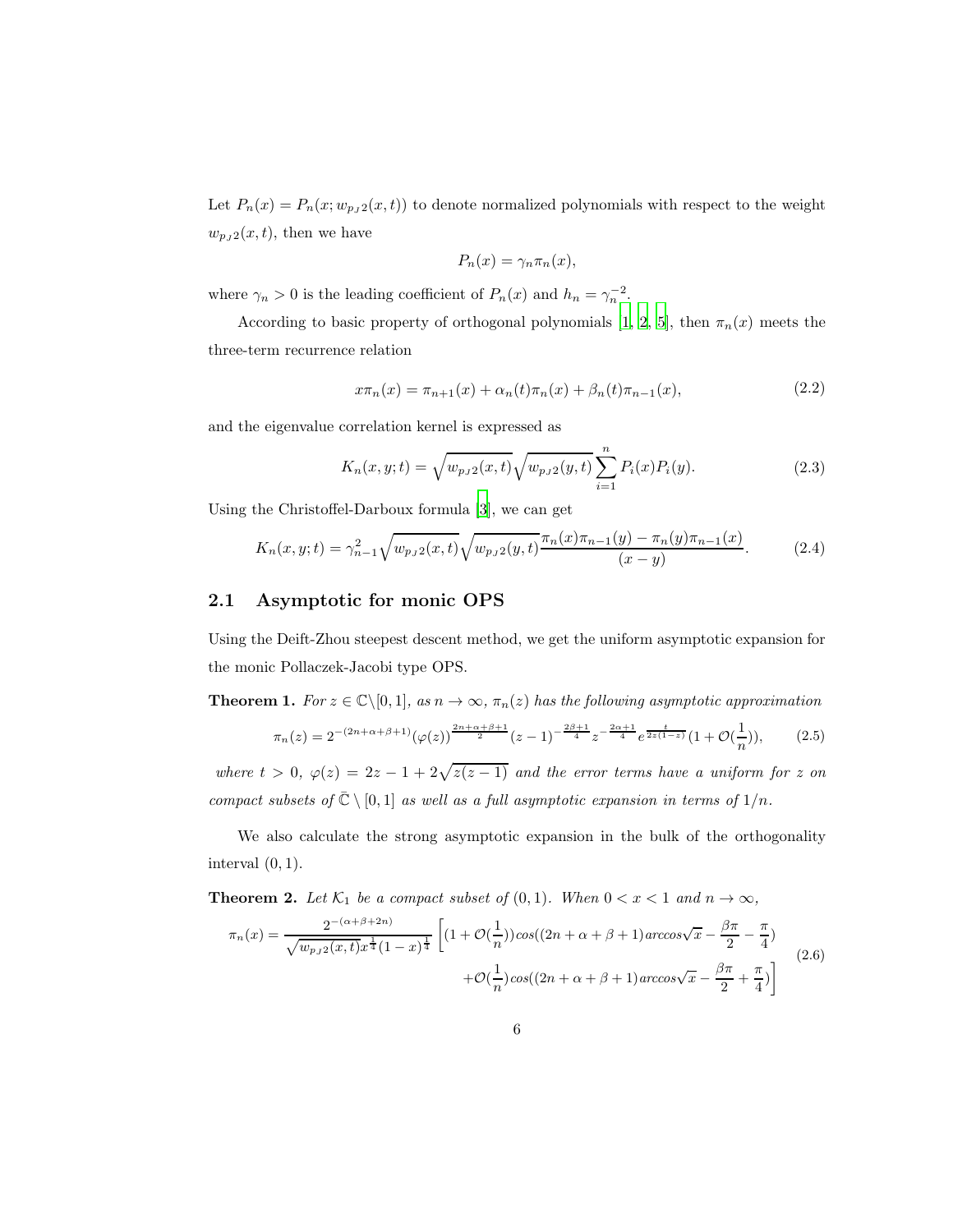The above expansion is uniform for  $x \in \mathcal{K}_1$ .

As  $\zeta = 2n^2t \to 0$ , the asymptotic behavior of  $\pi_n$  near the endpoint 1 is described by the following theorem.

**Theorem 3.** There is a small and positive constant r which satisfies  $0 < r \ll \frac{1}{2}$ , such that  $x \in (1 - r, 1), \text{ as } n \to \infty, \text{ then}$ 

$$
\pi_n(x) = \frac{\sqrt{\pi}(2n\arccos\sqrt{x})^{\frac{1}{2}}}{2^{2n+\alpha+\beta}x^{\frac{1}{4}}(1-x)^{\frac{1}{4}}\sqrt{2w_{p,j}(x,t)}}e^{\frac{-\zeta}{(2n\arccos\sqrt{x})^2}}\times\left[(1+\mathcal{O}(1/n)+\mathcal{O}(\zeta))(\cos\theta_1J_\beta(2n\arccos\sqrt{x})+\sin\theta_1J'_\beta(2n\arccos\sqrt{z}))\right] + (\mathcal{O}(1/n)+\mathcal{O}(\zeta))(\cos\theta_2J_\beta(2n\arccos\sqrt{x})+\sin\theta_2J'_\beta(2n\arccos\sqrt{z}))],
$$
\n(2.7)

where

<span id="page-6-0"></span>
$$
\theta_1 = (\alpha + \beta + 1) \arccos\sqrt{x}, \text{ and } \theta_2 = (\alpha + \beta - 1) \arccos\sqrt{x}, \tag{2.8}
$$

and  $J_\beta$  is the Bessel function of order  $\beta$ . The error terms hold uniformly for x in compact subsets of  $(1 - r, 1) \cap \mathbb{D}_1$ ,  $\mathbb{D}_1 = \{x | 2n\pi \arccos\sqrt{x} \in (0, \infty), n \to \infty\}.$ 

Near the endpoint 1, the strong asymptotic expansion can be calculated in terms of the Airy function as  $\zeta = 2n^2 t \to \infty$ .

**Theorem 4.** There is a small and fixed constant  $\eta$ ,  $0 < \eta \ll \frac{1}{2}$ , such that  $x \in (1 - \eta, 1)$  and  $\zeta = 2n^2 t \to \infty,$ 

$$
\pi_n(x) = \frac{\sqrt{\pi}(2n\arccos\sqrt{x})^{\frac{1}{2}}}{2^{2n+\alpha+\beta}x^{\frac{1}{4}}(1-x)^{\frac{1}{4}}\sqrt{w_{pJ2}(x,t)}} \times \{(1+\mathcal{O}(n^{-\frac{2}{3}}))[(\cos\theta_1 d_{11} + \sin\theta_1 (d_{21} - bd_{11})(2n\arccos\sqrt{x})^{-1})Ai(\tilde{\xi})\n+ (\cos\theta_1 d_{12} - \sin\theta_1 (d_{22} + bd_{12})(2n\arccos\sqrt{x})^{-1})Ai'(\tilde{\xi})]\n+ \mathcal{O}(n^{-\frac{2}{3}})[(\cos\theta_2 d_{11} + \sin\theta_2 (d_{21} - bd_{11})(2n\arccos\sqrt{x})^{-1})Ai(\tilde{\xi})\n+ (\cos\theta_2 d_{12} - \sin\theta_2 (d_{22} + bd_{12})(2n\arccos\sqrt{x})^{-1})Ai'(\tilde{\xi})]\},
$$
\n(2.9)

where  $\theta_1, \theta_2$  are in [\(2.8\)](#page-6-0),  $\tilde{\xi} = (\frac{3}{2})^{\frac{2}{3}} (1 - |\lambda|) \zeta^{\frac{2}{3}} |\lambda|^{-\frac{2}{3}}, \lambda = \zeta^{-\frac{2}{3}} n^2 f_1(z), f_1(z) = (log \varepsilon(z))^2$ . The error terms hold uniformly for x in compact subsets of  $(1 - \eta, 1) \cap \mathbb{D}_2$ , where

$$
\mathbb{D}_2 = \{x \mid (\frac{3}{2})^{\frac{2}{3}} (1 - |\lambda|) \zeta^{\frac{2}{9}} \in (-\infty, 0), |\lambda| = \zeta^{-\frac{2}{3}} (2n \arccos \sqrt{x})^2, \zeta \to \infty, n \to \infty\}.
$$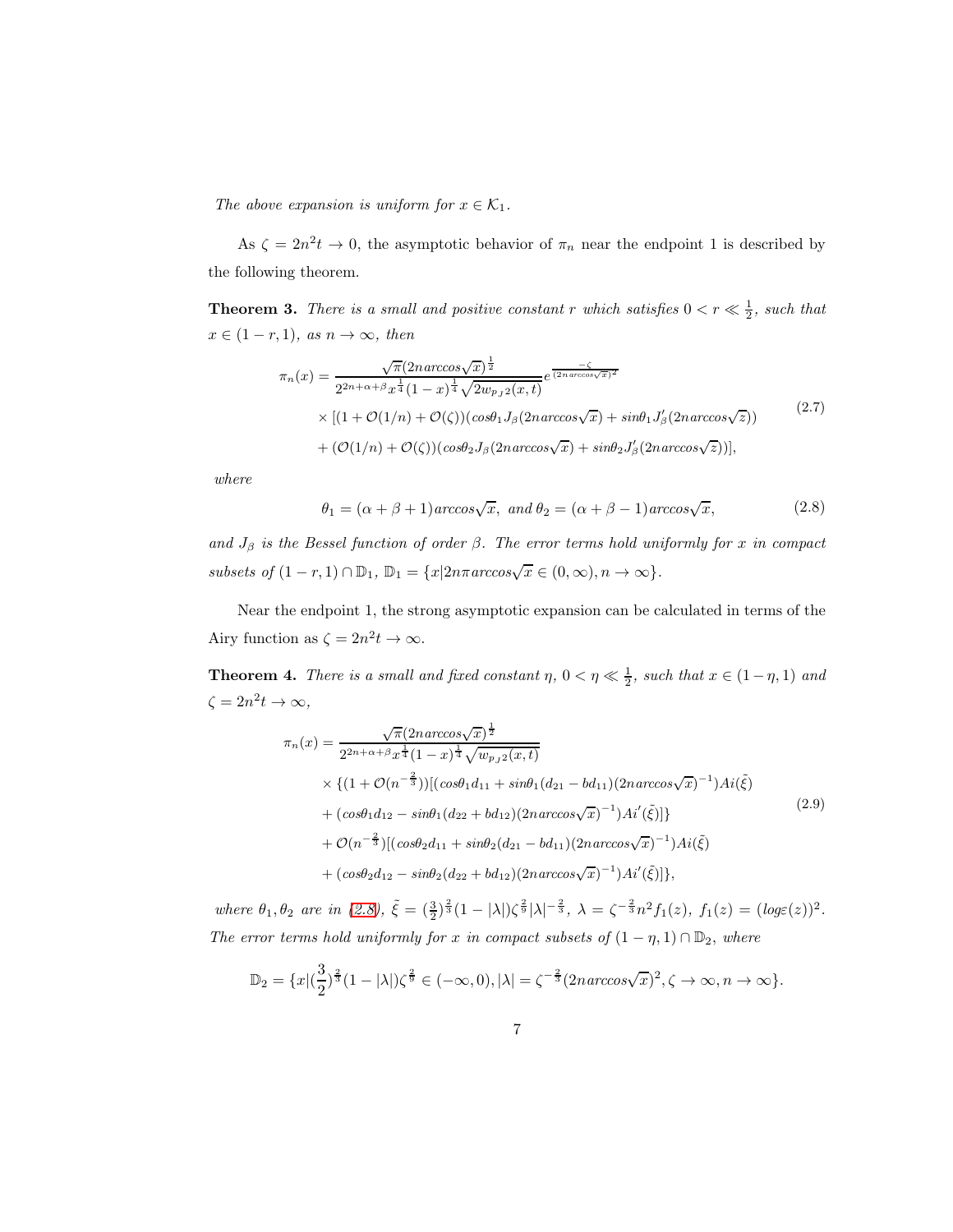At the same time,  $b, d_{11}, d_{12}, d_{21}$ , and  $d_{22}$  are defined as follows:

<span id="page-7-0"></span>
$$
b = \frac{7}{72(|\lambda| - 1)}\tag{2.10}
$$

<span id="page-7-3"></span>
$$
d_{11} = \left(\frac{3}{2}\right)^{\frac{1}{6}} \zeta^{-\frac{1}{9}} |\lambda|^{-\frac{1}{6}} \cos\left(\frac{\beta}{2} \arccos \frac{1}{\sqrt{|\lambda|}}\right),\tag{2.11}
$$

<span id="page-7-4"></span>
$$
d_{22} = \left(\frac{3}{2}\right)^{-\frac{1}{6}} \zeta^{\frac{1}{9}} |\lambda|^{\frac{1}{6}} \cos\left(\frac{\beta}{2} \arccos \frac{1}{\sqrt{|\lambda|}}\right),\tag{2.12}
$$

<span id="page-7-5"></span>
$$
d_{12} = \left(\frac{3}{2}\right)^{-\frac{1}{6}} \zeta^{-\frac{2}{9}} (|\lambda| - 1)^{-\frac{1}{2}} |\lambda|^{\frac{1}{6}} \sin(\frac{\beta}{2} \arccos \frac{1}{\sqrt{|\lambda|}}), \tag{2.13}
$$

<span id="page-7-6"></span>
$$
d_{21} = \left(\frac{3}{2}\right)^{\frac{1}{6}} \zeta^{\frac{2}{9}} (|\lambda| - 1)^{\frac{1}{2}} |\lambda|^{-\frac{1}{6}} \sin\left(\frac{\beta}{2} \arccos \frac{1}{\sqrt{|\lambda|}}\right). \tag{2.14}
$$

The strong asymptotic expansion is expressed by the Bessel function of order  $\alpha$  as  $\zeta = 2n^2 t \to 0$  in the neighborhood of the point 0.

**Theorem 5.** There exists a small and positive constant  $\delta$ ,  $0 < \delta \ll \frac{1}{2}$  so that for  $x \in (0, \delta)$ and  $\zeta = 2n^2t$ , when  $n \to \infty$ ,  $\zeta \to 0$ ,

$$
\pi_n(x) = \frac{\sqrt{\pi}(n(\pi - 2\arccos\sqrt{x}))^{\frac{1}{2}}}{2^{2n+\alpha+\beta}x^{\frac{1}{4}}(1-x)^{\frac{1}{4}}\sqrt{2w_{p,j}2(x,t)}}e^{\frac{-\zeta}{(n(\pi - 2\arccos\sqrt{x}))^2}}\times [(1+\mathcal{O}(1/n) + \mathcal{O}(\zeta))(sin\theta_3 J_\alpha(n(\pi - 2\arccos\sqrt{x})) + cos\theta_3 J'_\alpha(n(\pi - 2\arccos\sqrt{z})))+ (\mathcal{O}(1/n) + \mathcal{O}(\zeta))(sin\theta_4 J_\alpha(n(\pi - 2\arccos\sqrt{x})) + cos\theta_4 J'_\alpha(n(\pi - 2\arccos\sqrt{z})))],
$$

where

<span id="page-7-1"></span>
$$
\theta_3 = (\alpha + \beta + 1) \arccos\sqrt{x} - \frac{(\alpha + \beta)\pi}{2} \tag{2.15}
$$

<span id="page-7-2"></span>
$$
\theta_4 = (\alpha + \beta - 1) \arccos\sqrt{x} - \frac{(\alpha + \beta)\pi}{2} \tag{2.16}
$$

and  $J_{\alpha}$  is the Bessel function of order  $\alpha$ . The error terms is uniformly for x in compact subsets of  $(0, \delta) \cap \mathbb{D}_3$ , where  $\mathbb{D}_3 = \{x | n(\pi - 2\arccos\sqrt{x}) \in (0, \infty), n \to \infty\}.$ 

We can obtain similar asymptotic behavior in terms of Airy function of order  $\alpha$  near the endpoint 0 as  $\zeta = 2n^2 t \to \infty$ .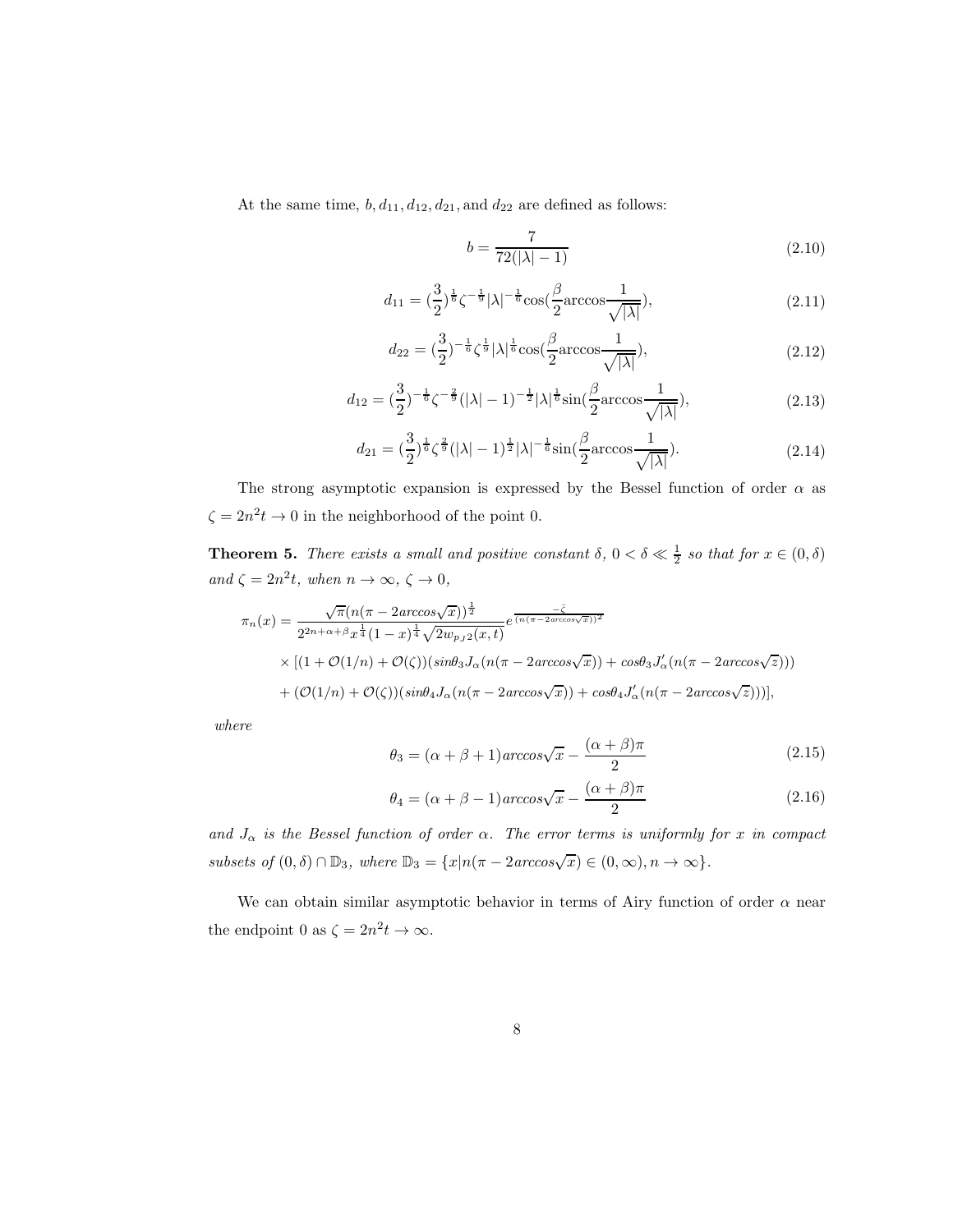**Theorem 6.** There exists a small and fixed  $\epsilon$ ,  $0 < \epsilon \ll \frac{1}{2}$ , so that  $x \in (0, \epsilon)$ , if  $n \to \infty$ ,  $\zeta =$  $2n^2t\to\infty,$ 

$$
\pi_n(x) = \frac{\sqrt{\pi}(n(\pi - 2\arccos\sqrt{x}))^{\frac{1}{2}}}{2^{2n + \alpha + \beta} x^{\frac{1}{4}} (1 - x)^{\frac{1}{4}} \sqrt{2w_{p,j2}(x, t)}} \times \{[1 + \mathcal{O}(n^{-\frac{2}{3}})][(\sin\theta_3 d_{11} + \cos\theta_3 (n(\pi - 2\arccos\sqrt{x}))^{-1} (bd_{11} + d_{21}))Ai(\hat{\xi}) + (\sin\theta_3 d_{11} + \cos\theta_3 (n(\pi - 2\arccos\sqrt{x}))^{-1} (bd_{12} - d_{22}))Ai'(\hat{\xi})] \times \mathcal{O}(n^{-\frac{2}{3}})[(\sin\theta_4 d_{11} + \cos\theta_4 (n(\pi - 2\arccos\sqrt{x}))^{-1} (bd_{11} + d_{21}))Ai(\hat{\xi}) + (\sin\theta_4 d_{11} + \cos\theta_4 (n(\pi - 2\arccos\sqrt{x}))^{-1} (bd_{12} - d_{22}))Ai'(\hat{\xi})]\},
$$
\n(2.17)

where Ai is the Airy function,  $\hat{\xi} = (\frac{3}{2})^{\frac{2}{3}}(1 - |\bar{\lambda}|)\zeta^{\frac{2}{9}}|\bar{\lambda}|^{-\frac{2}{3}}, \ \bar{\lambda} = \zeta^{-\frac{2}{3}}n^2f_0(z)$  with  $f_0(z) =$  $(log_{\varphi(0)}^{\varphi(z)})^2$ . The error terms hold uniformly for  $x \in \mathcal{K}_2$ , where  $\mathcal{K}_2$  is any compact subset of  $(0, \epsilon) \cap \mathbb{D}_4, t \in (0, c], c > 0$  and

<span id="page-8-0"></span>
$$
\mathbb{D}_4 = \{x \mid (\frac{3}{2})^{\frac{2}{3}} (1 - |\bar{\lambda}|) \zeta^{\frac{2}{9}} \in (-\infty, 0), |\bar{\lambda}| = \zeta^{-\frac{2}{3}} n^2 (\pi - 2 \arccos \sqrt{x})^2, \zeta \to \infty, n \to \infty \},
$$
 (2.18)

where  $b, \theta_3, \theta_4$  is given by [\(2.10\)](#page-7-0), [\(2.15\)](#page-7-1), [\(2.16\)](#page-7-2) respectively and  $\bar{d}_{11}, \bar{d}_{12}, \bar{d}_{21}, \bar{d}_{22}$  can be obtained by changing  $\beta \rightarrow \alpha$  in [\(2.11\)](#page-7-3)-[\(2.12\)](#page-7-4).

#### 2.2 Universality

Here we state asymptotic of the correlation kernel in the bulk of the spectrum and at both side of the hard-edge.

**Theorem 7.** The kernel  $K_n(x, y)$  associated with weight [\(1.4\)](#page-4-0) admits properties

(1) When  $y \in (0,1)$ , it is easy to get

$$
\frac{1}{n}K_n(y,y) = \frac{1}{\pi\sqrt{y(1-y)}} + \mathcal{O}(\frac{1}{n}), \qquad n \to \infty,
$$
\n(2.19)

and the error term is uniformly in compact subsets of  $(0, 1)$ .

(2) For  $a \in (0,1), u, v \in \mathbb{R}$ , as  $n \to \infty$ ,

$$
\frac{1}{n\rho(a)}K_n(a + \frac{u}{n\rho(a)}, a + \frac{v}{n\rho(a)}) = \frac{\sin(\pi(u - v))}{\pi(u - v)} + \mathcal{O}(\frac{1}{n}),\tag{2.20}
$$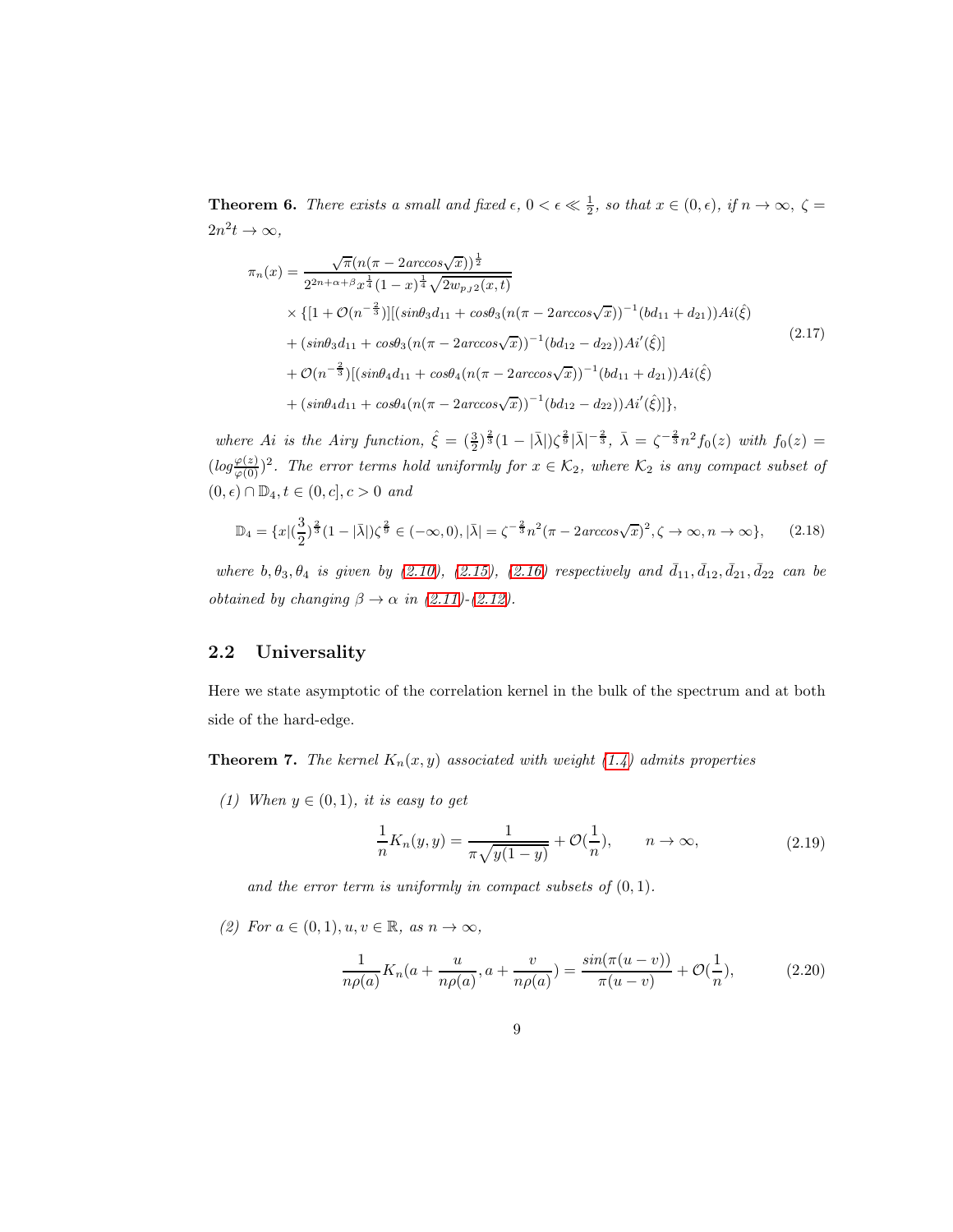where  $\rho(y) = (\pi \sqrt{y(1-y)})^{-1}$ , and the error term is uniformly for any a and u, v satisfying the above conditions.

(3) The large-n behavior of the kernel near the right edge  $x = 1$  is

$$
\frac{1}{4n^2}K_n(1-\frac{u}{4n^2}, 1-\frac{v}{4n^2}) = K_\Psi(u, v; 2n^2t) + \mathcal{O}(\frac{1}{n^2}),\tag{2.21}
$$

as  $n \to \infty$  with the uniform error term for  $u, v \in (0, \infty)$  and  $t \in (0, c]$  where  $c > 0$ , in which the Ψ-kernel is defined as

$$
K_{\Psi}(u,v;\zeta) = \frac{\psi_1(-v,\zeta)\psi_2(-u,\zeta) - \psi_1(-u,\zeta)\psi_2(-v,\zeta)}{2\pi i(u-v)},
$$
\n(2.22)

where the  $\psi$ -function is given by [\(5.33\)](#page-39-0). Also it is noticeable that the  $\Psi$ -kernel is reduced to the Bessel kernel when  $\zeta \to 0^+$  and then the Airy kernel when  $\zeta \to +\infty$ . Precisely, that is

$$
K_{\Psi}(u, v; \zeta) = \mathbb{J}_{\beta}(u, v) + \mathcal{O}(\zeta), \quad \zeta \to 0^+, \tag{2.23}
$$

where the error term holds uniformly for u, v in compact subsets of  $(0, \infty)$  and

$$
\mathbb{J}_{\beta}(x,y) = \frac{J_{\beta}(\sqrt{x})\sqrt{y}J_{\beta}'(\sqrt{y}) - J_{\beta}(\sqrt{y})\sqrt{x}J_{\beta}'(\sqrt{x})}{2(x-y)}.
$$
\n(2.24)

If the parameter  $t \to 0^+$  and  $n \to \infty$  so that,

$$
\lim_{n \to \infty} 2n^2 t = 0,
$$

then, we can obtain the Bessel kernel limit for  $K_n$ 

$$
\lim_{n \to \infty} \frac{1}{4n^2} K_n(1 - \frac{u}{4n^2}, 1 - \frac{v}{4n^2}) = \mathbb{J}_{\beta}(u, v), \tag{2.25}
$$

which is uniform for u, v in compact subsets of  $(0, \infty)$ .

However, as  $\zeta \to +\infty$ ,

<span id="page-9-0"></span>
$$
\frac{\zeta^{4/9}}{m} K_{\Psi}(\zeta^{2/3} (1 - \frac{u}{m\zeta^{2/9}}), \zeta^{2/3} (1 - \frac{v}{m\zeta^{2/9}}); \zeta) = \mathbb{A}(u, v) + \mathcal{O}(\zeta^{-2/9}),\tag{2.26}
$$

in which  $m = (\frac{3}{2})^{\frac{2}{3}}$  and the Airy kernel  $\mathbb A$  is expressed by

$$
\mathbb{A}(x,y) = \frac{Ai(x)Ai'(y) - Ai(y)Ai'(x)}{x - y}.
$$
\n(2.27)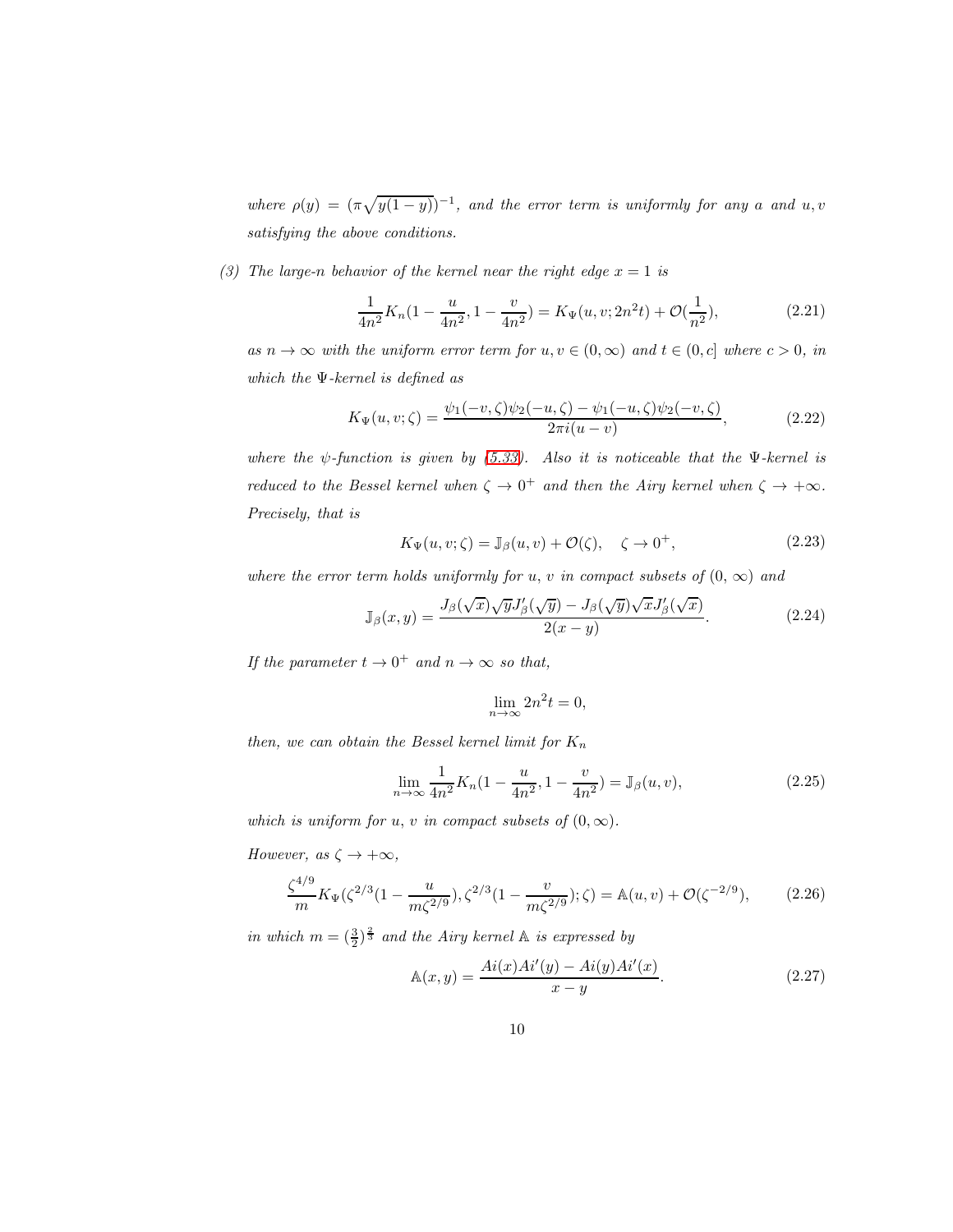This formula is uniform for u, v in compact subsets of  $(-\infty, \infty)$ . Following, if the parameter  $t \in (0, d]$  and  $n \to \infty$  such that

$$
\lim_{n \to \infty} 2n^2 t = \infty,
$$

the Airy kernel limit for  $K_n$  is given by

<span id="page-10-0"></span>
$$
\lim_{n \to \infty} \frac{s_n}{m\zeta^{2/9}} K_n(1 - s_n(1 - \frac{u}{m\zeta^{2/9}}), 1 - s_n(1 - \frac{v}{m\zeta^{2/9}}); \zeta) = \mathbb{A}(u, v), \tag{2.28}
$$

uniformly for u, v in compact subsets of  $(-\infty, \infty)$  with  $\zeta = 2n^2t$ ,  $s_n = \zeta^{-\frac{2}{3}}/(4n^2)$ .

(4) At left edge of the spectrum, namely near the endpoint 0, the limit kernel has the  $\Psi$ -kernel asymptotic behavior as  $n \to \infty$ ,

$$
\frac{1}{4n^2}K_n(\frac{u}{4n^2}, \frac{v}{4n^2}) = \bar{K}_{\bar{\Psi}}(u, v, 2n^2t) + \mathcal{O}(\frac{1}{n^2})
$$
\n(2.29)

uniformly for u, v in compact subsets of  $(0, \infty)$  and t in  $(0, c]$  with a constant  $c > 0$ . Here, the  $\bar{\Psi}$ -kernel is defined as

$$
\bar{K}_{\bar{\Psi}}(u,v;\zeta) = \frac{\bar{\psi}_1(-v,\zeta)\bar{\psi}_2(-u,\zeta) - \bar{\psi}_1(-u,\zeta)\bar{\psi}_2(-v,\zeta)}{2\pi i(u-v)}
$$
(2.30)

where the scalar function  $\bar{\psi}(\bar{\xi}, \zeta)$ ,  $k = 1, 2$  are given in [\[21](#page-46-8)] (1.22)-(1.24). In addition, from [\[15\]](#page-46-0) and [\[21](#page-46-8)], by the same way as we deal with  $\Psi$ -kernel, we can prove the limiting  $\bar{\Psi}$ -kernel convert to the Bessel and Airy kernels when the parameter  $\zeta$  changes from 0 to  $\infty$ .

**Remark 1.** It is also readily to show that  $K_{\Psi}(u, v; s)$  and  $\overline{K}_{\Psi}(u, v; s)$  are the Painlevé type kernel associated with the solvable model RH problem, which admits Lax pair, see [\[15\]](#page-46-0) and [\[27\]](#page-47-0).

The above results can be established by applying Deift-Zhou nonlinear steepest descent approach to the asymptotic of Pollaczek-Jacobi type OPS, which should be first Characterized with a appropriate RH problem.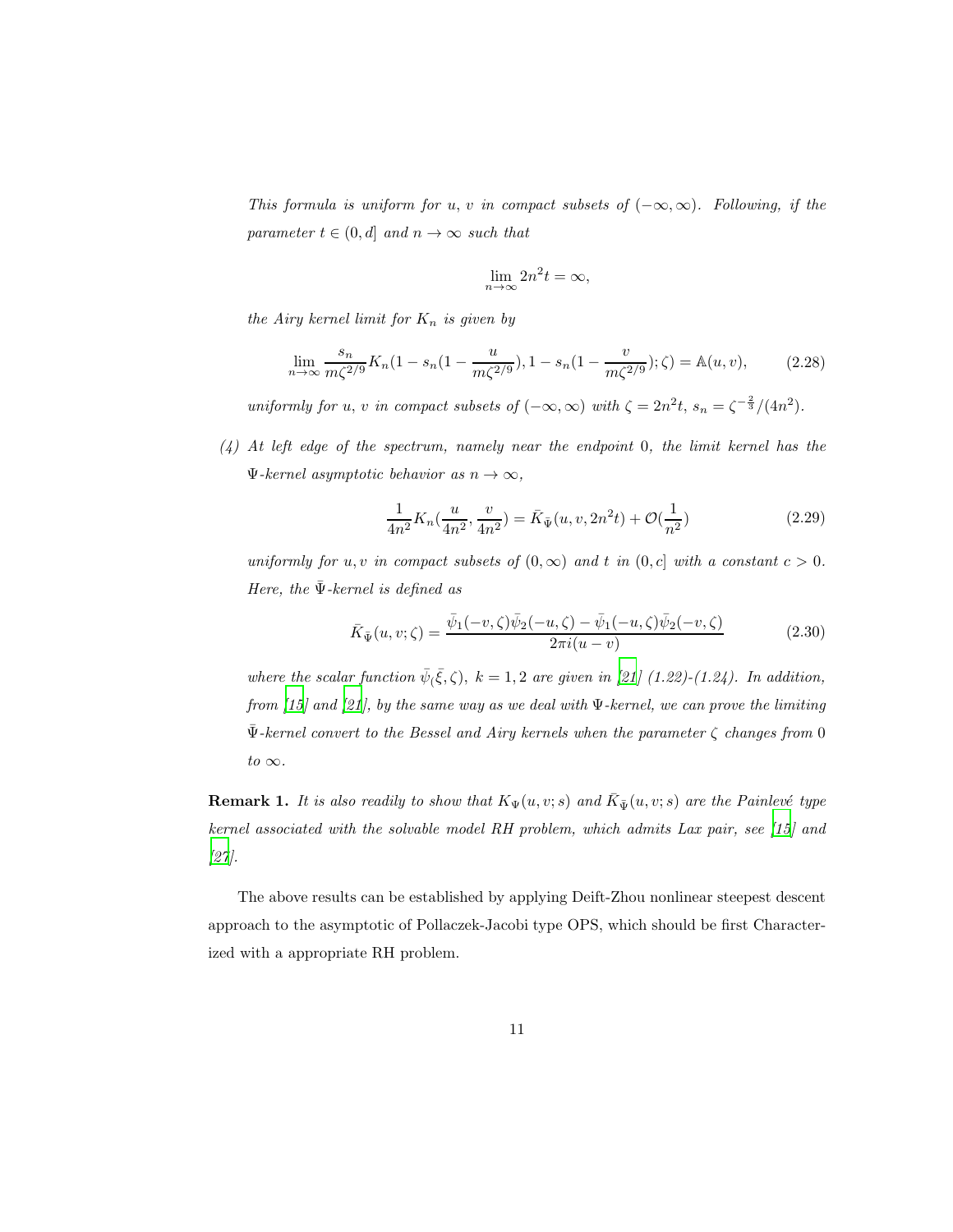# 3 RH Characterization for the OPS

Following the idea given by Fokas, Its and Kitaev in 1992 [\[25](#page-47-1)], we construct a RH problem with respect to the weight function  $w_{p_J 2}(x, t)$  in [\(1.4\)](#page-4-0) as follows.

**RH** problem 1. Find  $2 \times 2$  matrix-valued function  $Y(z)$  satisfying

- (a)  $Y(z)$  is analytic for  $z \in \mathbb{C} \setminus [0,1]$ ;
- (b)  $Y(z)$  satisfies the jump condition

$$
Y_{+}(x) = Y_{-}(x) \begin{pmatrix} 1 & w_{pJ2}(x,t) \\ 0 & 1 \end{pmatrix}
$$
, for  $x \in (0,1)$ ;

(c) The asymptotic behavior of  $Y(z)$  at infinity is

$$
Y(z) = (I + \mathcal{O}(z^{-1})) \begin{pmatrix} z^n & 0 \\ 0 & z^{-n} \end{pmatrix}, \qquad z \to \infty;
$$

(d) The asymptotic behavior of  $Y(z)$  at the origin is

$$
Y(z) = \begin{pmatrix} \mathcal{O}(1) & \mathcal{O}(1) \\ \mathcal{O}(1) & \mathcal{O}(1) \end{pmatrix}, \qquad z \to 0;
$$

(e) The asymptotic behavior of  $Y(z)$  at  $z = 1$  and  $\beta > 0$  is

$$
Y(z) = \begin{pmatrix} \mathcal{O}(1) & \mathcal{O}(1) \\ \mathcal{O}(1) & \mathcal{O}(1) \end{pmatrix}, \qquad z \to 1.
$$

In a similar way given in  $[1, 25]$  $[1, 25]$ , we can show that the above RH problem for Y admits a unique solution

$$
Y(z) = \begin{pmatrix} \pi_n(z) & \frac{1}{2\pi i} \int_0^1 \frac{\pi_n(x) w_{p,j2}(x,t)}{x-z} dx \\ -2\pi i \gamma_{n-1}^2 \pi_{n-1}(z) & -\gamma_{n-1}^2 \int_0^1 \frac{\pi_{n-1}(x) w_{p,j2}(x,t)}{x-z} dx \end{pmatrix},
$$
(3.1)

where  $\pi_n(z)$  is the monic polynomial, and  $P_n(z) = \gamma_n \pi_n(z)$  is the orthonormal polynomial with respect to the weight  $w_{p_J 2}(x, t)$ .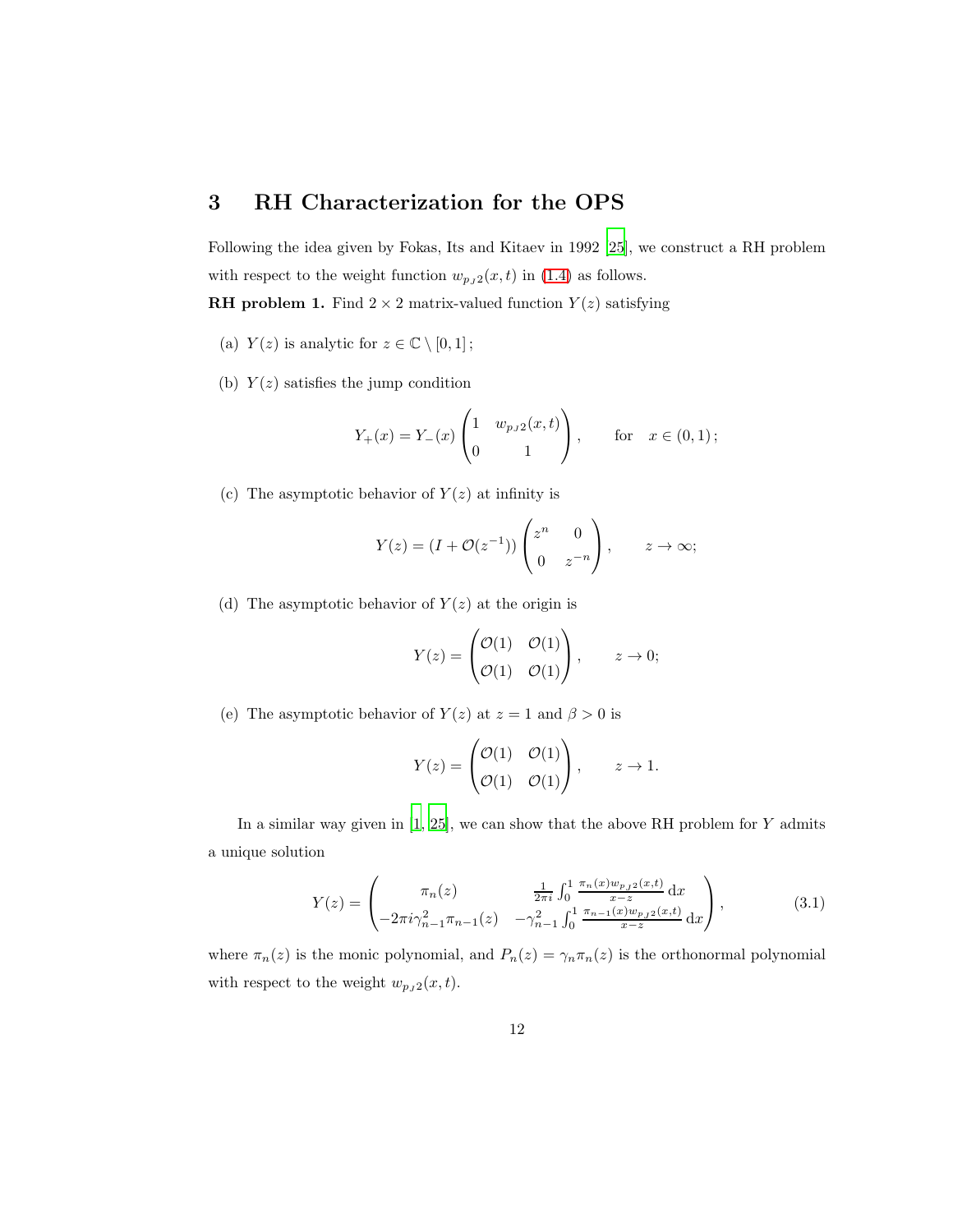## 4 Asymptotic Analysis on the RH Problem

In this section, we will transform the original RH problem for Y to a solvable RH problem via a series of invertible deformations  $Y\to T\to S\to R.$ 

- The first deformation:  $Y \to T$  means that we change the RH problem for  $Y(z)$  to a normalized one, such that  $T \sim I$ ,  $z \to \infty$ .
- The second deformation:  $T \rightarrow S$  is that we obtain solvable RH problem for S by removing the oscillation factors in RH problem for T .
- The third deformation:  $S \to R$  is to makes a small norm RH problem for R with the jumps close to the identity matrix by making of global parametrix  $P^{(\infty)}(z)$  and local parametrixs  $P^{(0)}(z)$  and  $P^{(1)}(z)$  near the endpoints  $z = 0$  and  $z = 1$ .

### 4.1 The first deformation  $Y \to T$

In order to transform the matrix function  $Y(z)$  at infinity into an identity matrix, we introduce the following transformation

<span id="page-12-0"></span>
$$
T(z) = 4^{n\sigma_3} Y(z) e^{-\frac{t}{2z(1-z)}\sigma_3} \varphi(z)^{-n\sigma_3}, \quad z \in \mathbb{C} \setminus [0,1],
$$
 (4.1)

where  $\sigma_3$  is the Pauli matrix,  $Y(z)$  is the unique solution of the above RH problem 1, and  $\varphi(z) = 2z - 1 + 2\sqrt{z(z-1)}$  is a conformal map from  $\mathbb{C} \setminus [0,1]$  onto the exterior of the unit circle. It can be shown that  $\varphi(z)$  admits the property

$$
\varphi(z) \sim 4z
$$
, for  $z \to \infty$ ;  $\varphi_+(x)\varphi_-(x) = 1$ , for  $x \in (0,1)$ .

Under the transformation  $(4.1)$ , we can check that T solves the following RH problem. **RH problem 2.** Find  $2 \times 2$  matrix-valued function  $T(z)$  satisfying

- (a)  $T(z)$  is analytic for  $z \in \mathbb{C} \setminus [0,1]$ .
- (b)  $T(z)$  satisfies the jump condition

<span id="page-12-1"></span>
$$
T_{+}(x) = T_{-}(x) \begin{pmatrix} \varphi_{+}(x)^{-2n} & w(x) \\ 0 & \varphi_{-}(x)^{-2n} \end{pmatrix}, \text{ for } x \in (0,1), \tag{4.2}
$$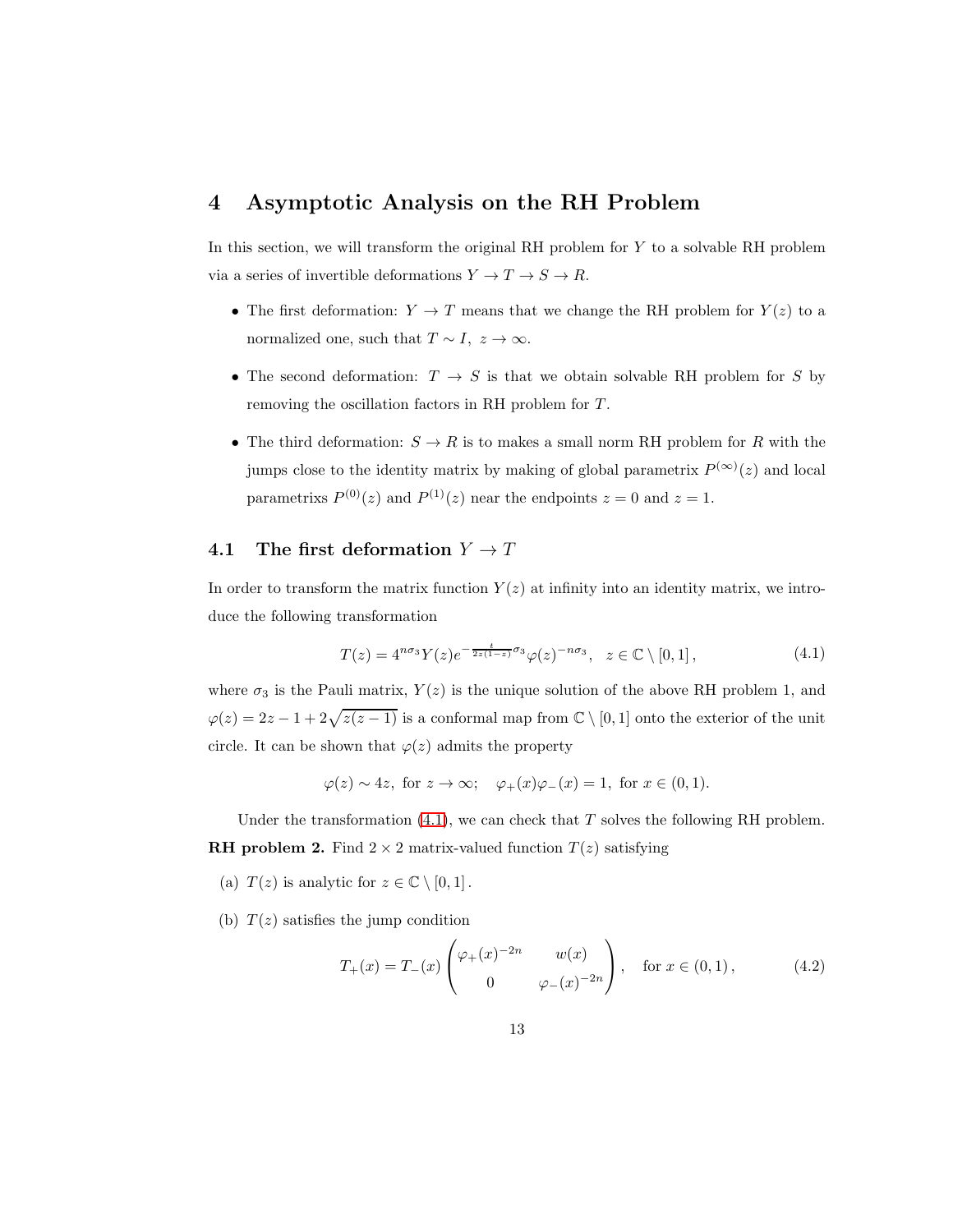where  $w(x) = x^{\alpha}(1-x)^{\beta}, \alpha > 0, \beta > 0.$ 

(c) The asymptotic behavior of  $T(z)$  at infinity is

$$
T(z) = I + \mathcal{O}(z^{-1}), \qquad z \to \infty \tag{4.3}
$$

(d) The asymptotic behavior of  $T(z)$  at the origin is

$$
T(z) = \begin{pmatrix} \mathcal{O}(1) & \mathcal{O}(1) \\ \mathcal{O}(1) & \mathcal{O}(1) \end{pmatrix} e^{-\frac{t}{2z}\sigma_3}, \qquad z \to 0.
$$
 (4.4)

(e) The asymptotic behavior of  $T(z)$  at  $z = 1$  is

$$
T(z) = \begin{pmatrix} \mathcal{O}(1) & \mathcal{O}(1) \\ \mathcal{O}(1) & \mathcal{O}(1) \end{pmatrix} e^{-\frac{t}{2(1-z)}\sigma_3}, \qquad z \to 1.
$$
 (4.5)

It is noteworthy that the transformation contains the factor  $e^{-\frac{t}{2z(1-z)}\sigma_3}$  which will make  $T(z)$  has two singularities at the point of  $z = 1$  and  $z = 1$  respectively. We use the similar method in [\[27\]](#page-47-0) to construct a new model RH problem for representing the property of singular point.

# 4.2 The second transformation  $T \rightarrow S$

The jump matrix in [\(4.2\)](#page-12-1) can be factorized in the form

$$
\begin{pmatrix} \varphi_+^{-2n} & w \\ 0 & \varphi_-^{-2n} \end{pmatrix} = \begin{pmatrix} 1 & 0 \\ \varphi_-^{-2n} w^{-1} & 1 \end{pmatrix} \begin{pmatrix} 0 & w \\ -w^{-1} & 0 \end{pmatrix} \begin{pmatrix} 1 & 0 \\ \varphi_+^{-2n} w^{-1} & 1 \end{pmatrix},
$$

which contains two oscillation factors  $\varphi_+^{-2n}$  and  $\varphi_-^{-2n}$ . To remove these oscillation factors, according to above factorization, we define the transformation

<span id="page-13-0"></span>
$$
S(z) = \begin{cases} T(z), & \text{for } z \text{ outside the lens region;} \\ T(z) \begin{pmatrix} 1 & 0 \\ -w(z)^{-1} \varphi(z)^{-2n} & 1 \end{pmatrix}, & \text{for } z \text{ in the upper lens region;} \\ T(z) \begin{pmatrix} 1 & 0 \\ w(z)^{-1} \varphi(z)^{-2n} & 1 \end{pmatrix}, & \text{for } z \text{ in the lower lens region,} \end{cases}
$$
(4.6)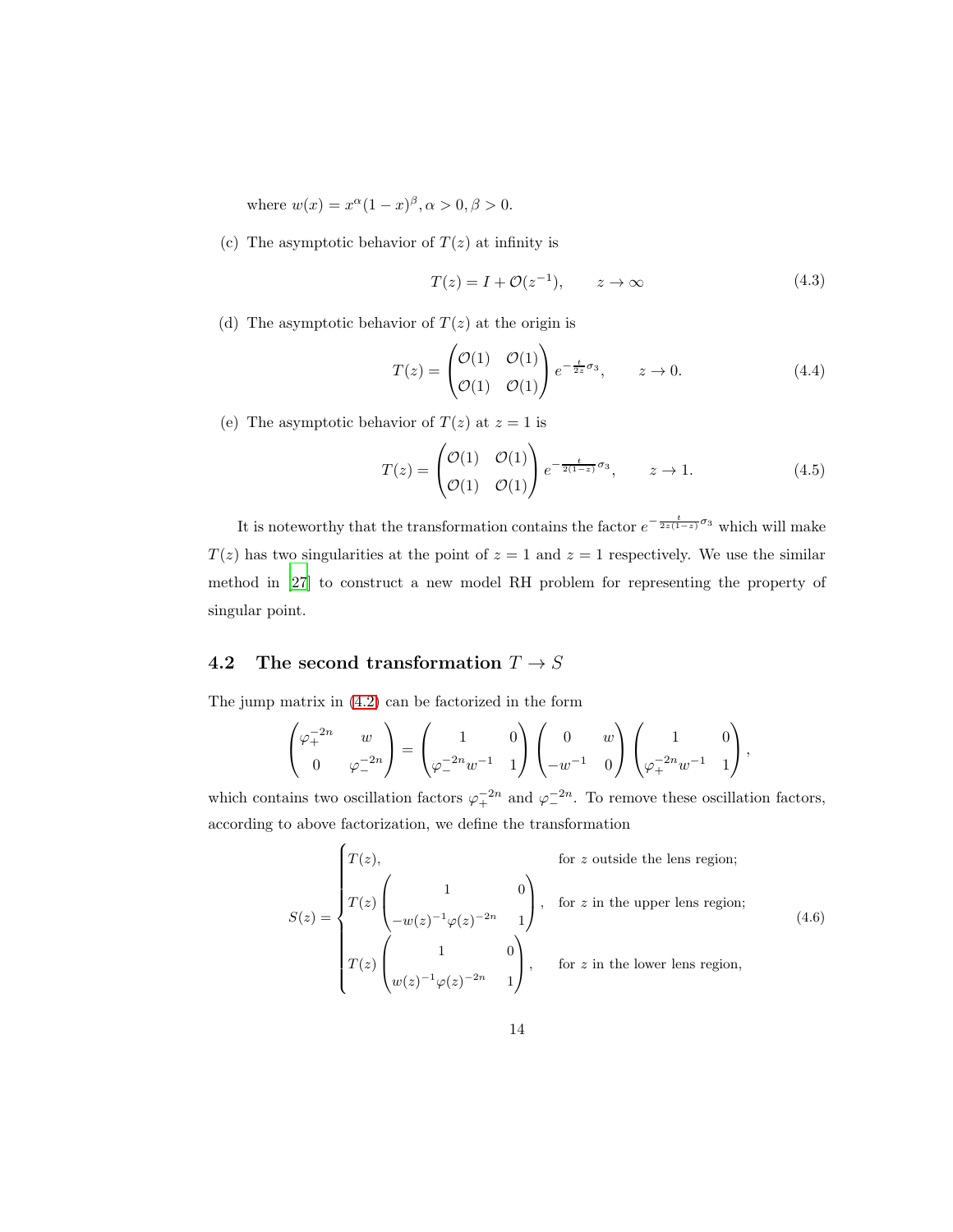<span id="page-14-0"></span>

Figure 1: The contour for the RH problem for  $\Sigma_S(z)$ 

where arg  $z\in(-\pi,\pi).$  Then  $S$  solves the problem:

**RH problem 3.** Find  $2 \times 2$  matrix-valued function  $S(z)$  satisfying

- (a)  $S(z)$  is analytic for  $z \in \mathbb{C} \setminus \bigcup_{j=1}^3 \Sigma_j$ , illustrated in Figure [1.](#page-14-0)
- (b)  $S_+(z) = S_-(z)Js(z)$  for  $z \in \bigcup_{j=1}^3 \Sigma_j$ , and the jump  $Js$  is given by

<span id="page-14-2"></span>
$$
Js(z) = \begin{pmatrix} 1 & 0 \ w(z)^{-1}\varphi(z)^{-2n} & 1 \end{pmatrix}, \quad \text{for } z \in \Sigma_1 \cup \Sigma_3,
$$
  

$$
Js(x) = \begin{pmatrix} 0 & w(x) \ w(x)^{-1} & 0 \end{pmatrix}, \quad \text{for } x \in \Sigma_2,
$$
 (4.7)

(c) When  $z \to \infty$ , we get the asymptotic behavior of  $S(z)$  is

$$
S(z) = I + \mathcal{O}(z^{-1}), \qquad z \to \infty
$$

(d) As  $z \to 0$ , the asymptotic behavior of  $S(z)$  is sector wise as follows:

<span id="page-14-1"></span>
$$
S(z) = \mathcal{O}(1)e^{-\frac{t}{2z}\sigma_3} \begin{cases} I, & \text{outside the lens region;} \\ \begin{pmatrix} 1 & 0 \\ -w(z)^{-1}\varphi(z)^{-2n} & 1 \end{pmatrix}, & \text{in the upper lens region;} \\ \begin{pmatrix} 1 & 0 \\ w(z)^{-1}\varphi(z)^{-2n} & 1 \end{pmatrix}, & \text{in the lower lens region.} \end{cases}
$$
(4.8)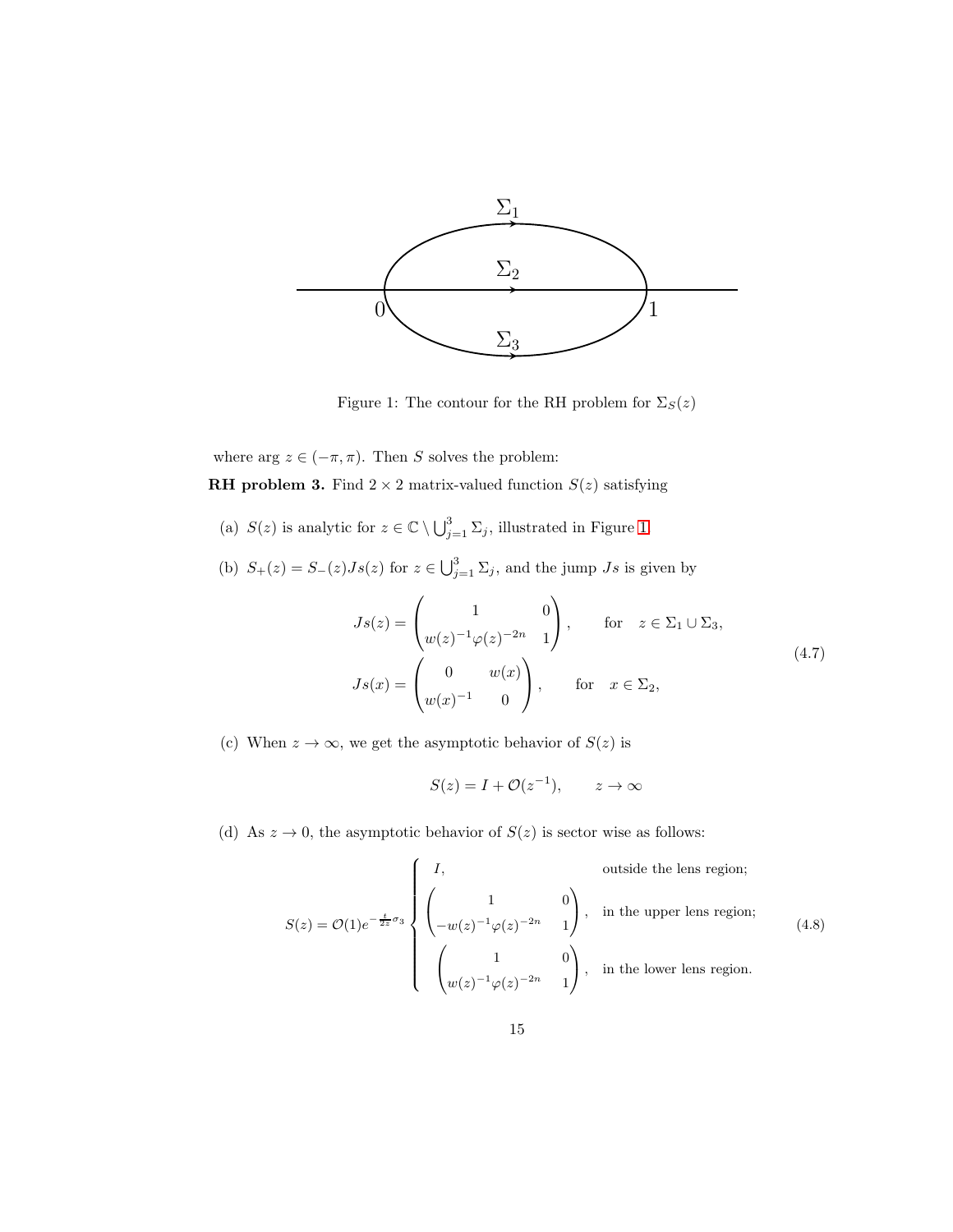(e) As  $z \to 1$ , the asymptotic behavior of  $S(z)$  is sector wise as follows:

<span id="page-15-0"></span>
$$
S(z) = \mathcal{O}(1)e^{-\frac{t}{2(1-z)}\sigma_3} \begin{cases} I, & \text{outside the lens region;} \\ \begin{pmatrix} 1 & 0 \\ -w(z)^{-1}\varphi(z)^{-2n} & 1 \end{pmatrix}, & \text{in the upper lens region;} \\ \begin{pmatrix} 1 & 0 \\ w(z)^{-1}\varphi(z)^{-2n} & 1 \end{pmatrix}, & \text{in the lower lens region.} \end{cases}
$$
(4.9)

#### 4.3 Global parametrix

When  $n \to \infty$ , we see that the jump matrix  $Js$  on  $\Sigma_1$  and  $\Sigma_3$  converges to the identity matrix with an exponentially small error terms. Neglecting the exponentially small terms,  $S(z)$  can be approximated by a solution of the following RH problem for  $P^{(\infty)}(z)$ : **RH** problem 4. Find  $2 \times 2$  matrix-valued function  $P^{(\infty)}(z)$  satisfying

- (a)  $P^{(\infty)}(z)$  is analytic for  $z \in \mathbb{C} \setminus [0,1]$ .
- (b)  $P^{(\infty)}(z)$  satisfies the jump condition

$$
P_+^{(\infty)}(x) = P_-^{(\infty)}(x) \begin{pmatrix} 0 & w(x) \\ -w(x)^{-1} & 0 \end{pmatrix}, \quad \text{for } x \in (0,1).
$$

(c) The asymptotic behavior of  $P^{(\infty)}(z)$  at infinity is

$$
P^{(\infty)}(z) = (I + \mathcal{O}(z^{-1})), \qquad z \to \infty.
$$

We can construct a solution to the above RH problem in the outside region applying the method in [\[28\]](#page-47-2),

<span id="page-15-1"></span>
$$
P^{(\infty)}(z) = D(\infty)^{-\sigma_3} M^{-1} a(z)^{-\sigma_3} M D(z)^{-\sigma_3}, \tag{4.10}
$$

where  $M = \frac{I + i\sigma_1}{\sqrt{2}}$  $\frac{a_{\sigma_1}}{2}$ ,  $a(z) = (\frac{z-1}{z})^{1/4}$  with arg  $z \in (-\pi, \pi)$  and arg  $(z-1) \in (-\pi, \pi)$ , and

<span id="page-15-2"></span>
$$
D(z) = \varphi^{\frac{\alpha+\beta}{2}} z^{-\frac{\alpha}{2}} (z-1)^{-\frac{\beta}{2}} \tag{4.11}
$$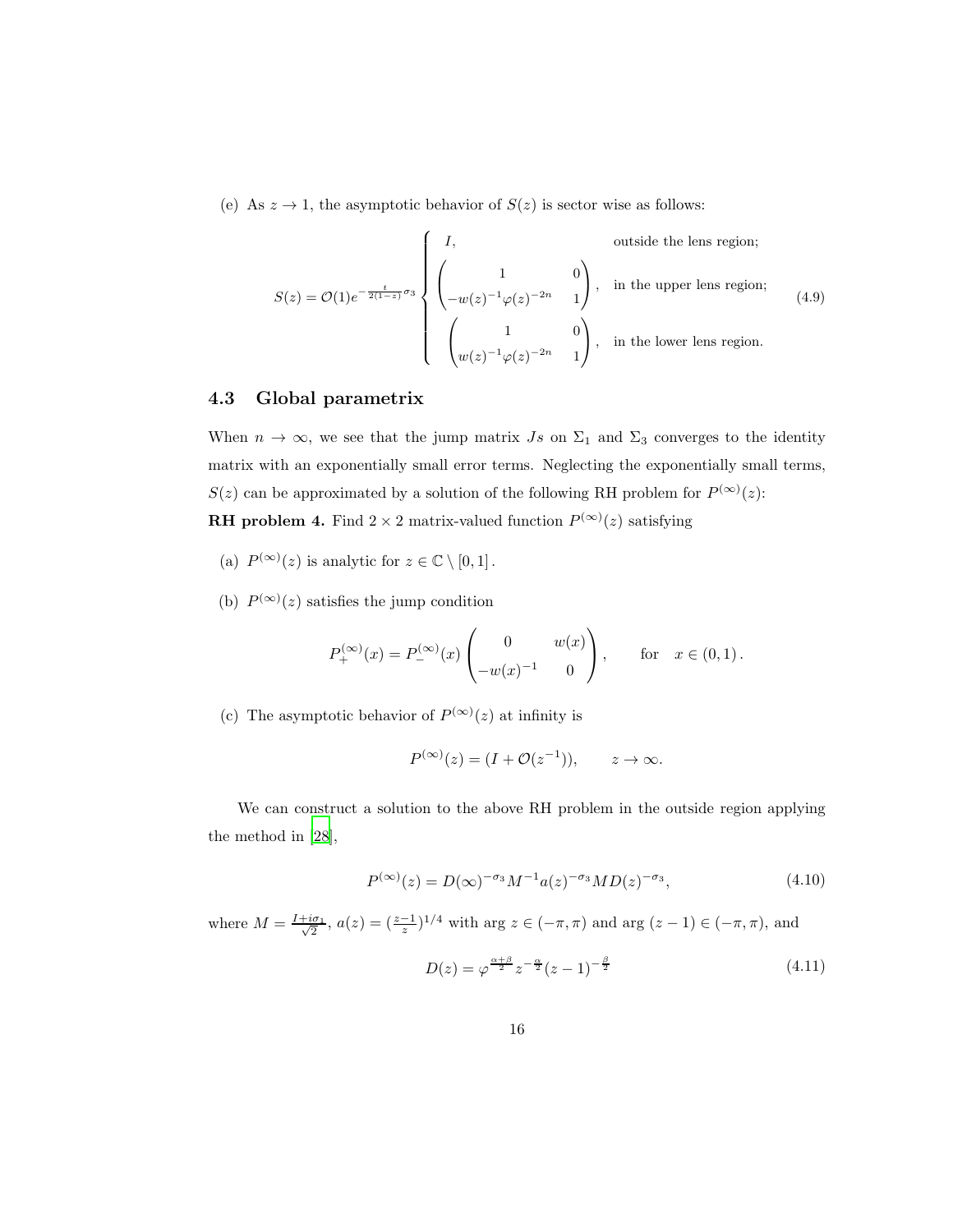is the Szegö function associated with the weight  $w(z)$ , which is a nonzero analytic function on  $\mathbb{C} \setminus [0,1]$ . Besides it is easy to verify  $D_+(x)D_-(x) = w(x)$ , for  $x \in (0,1)$ .  $D(\infty) =$  $\lim_{z \to +\infty} D(z) = 2^{\alpha + \beta}.$ 

After same computations,

<span id="page-16-1"></span>
$$
S(z)P^{(\infty)}(z)^{-1} = I + \mathcal{O}(e^{-cn}), \quad n \to \infty,
$$
\n(4.12)

where the error term is uniformly for  $z$  away from the end-points 0 and 1. However, the jump matrices of  $S(z)P^{(\infty)}(z)^{-1}$  are not uniformly close to the unit matrix because of the factor  $a(z)$  which has singularity. Thus, it is necessary to construct the local parametrix in the neighborhoods of the end-points.

## **4.4** Local parametrix at  $P^{(1)}(z)$  at  $z = 1$

Firstly, we construct rhe local parametrix  $P^{(1)}(z)$  in  $U(1,r) = [z \in \mathbb{C} \mid z-1 \mid < r]$  for a small and fixed  $r$ , which solves the following RH problem:

**RH problem 5.** Find  $2 \times 2$  matrix-valued function  $U(1,r)$  satisfying

- (a)  $P^{(1)}(z)$  is analytic for  $z \in U(1,r) \setminus \{ \bigcup_{j=1}^{3} \Sigma_j \}$ ,  $\Sigma_j$  for  $j = 1, 2, 3$  is in Figure [1.](#page-14-0)
- (b)  $P^{(1)}(z)$  satisfies the same jump condition with  $S(z)$  on  $U(1,r) \cap \Sigma_j, j = 1, 2, 3$ .
- (c)  $P^{(1)}(z)$  fulfills the following matching condition on  $\partial U(1,r)$  and  $n \to \infty$

<span id="page-16-2"></span>
$$
P^{(1)}(z)P^{(\infty)}(z)^{-1} = I + \mathcal{O}(n^{-2/3}).\tag{4.13}
$$

(d) The asymptotic behavior of  $P^{(1)}(z)$  at  $z = 1$  is the same as  $S(z)$  in [\(4.9\)](#page-15-0).

For converting all the jumps of the  $P^{(1)}(z)$  to constant jumps, we apply a transformation by defining

<span id="page-16-0"></span>
$$
P^{(1)}(z) = \hat{P}^{(1)}(z)W(z)^{-\sigma_3}\varphi(z)^{-n\sigma_3},\tag{4.14}
$$

where the function

<span id="page-16-3"></span>
$$
W(z) = \begin{cases} e^{\frac{\beta \pi i}{2}} w(z)^{\frac{1}{2}}, & \text{for } \text{Im} z > 0, \\ e^{-\frac{\beta \pi i}{2}} w(z)^{\frac{1}{2}}, & \text{for } \text{Im} z < 0, \end{cases}
$$
(4.15)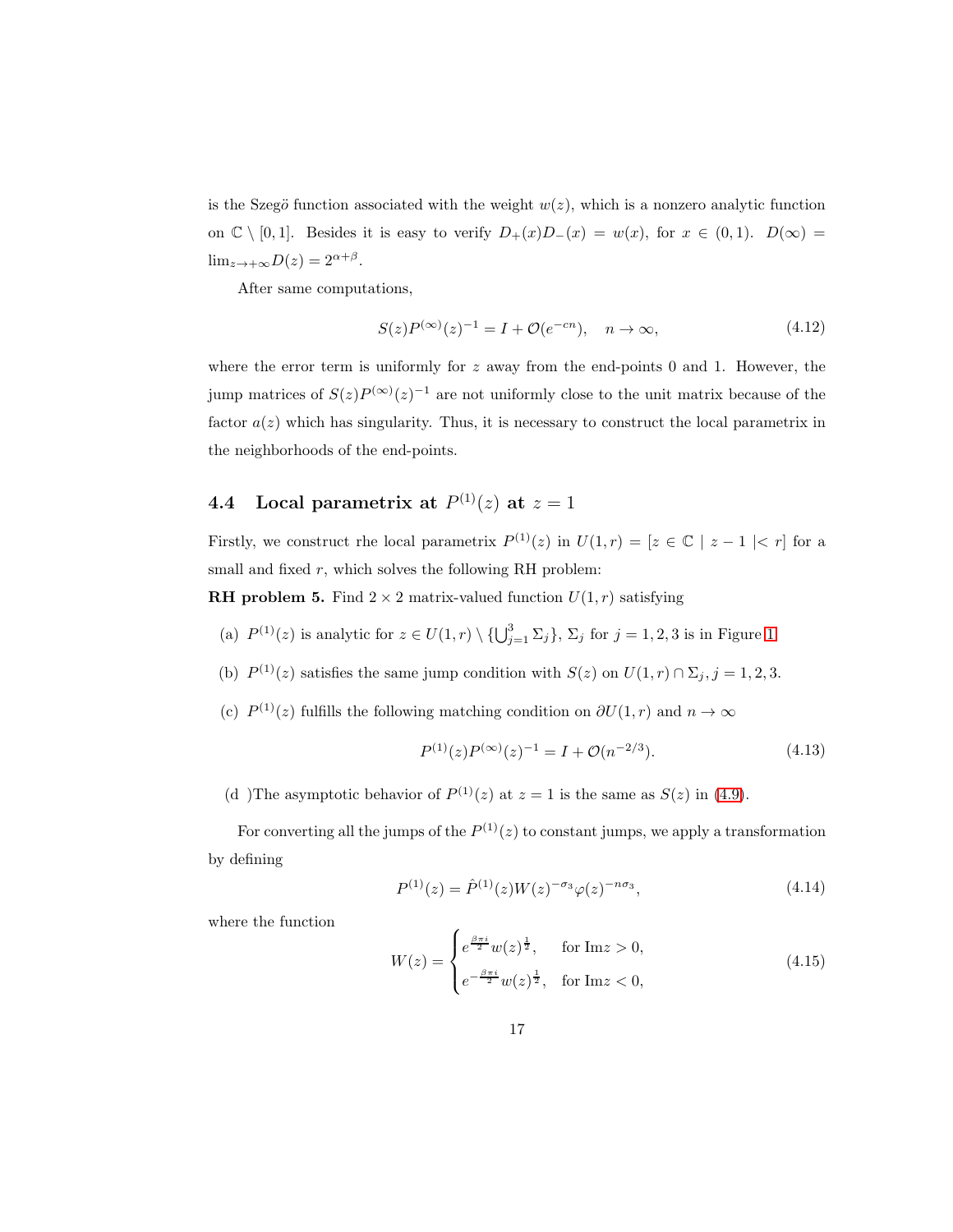where  $W_+(x)W_-(x) = w(x)$  for  $x \in (0,1)$ . Thus, it is readily seen that  $\hat{P}^{(1)}(z)$  satisfies the RH problem:

**RH problem 6.** Find  $2 \times 2$  matrix-valued function  $\hat{P}^{(1)}(z)$  satisfying

- (a)  $\hat{P}^{(1)}(z)$  is analytic for  $z \in U(1,r) \setminus \{ \bigcup_{j=1}^{3} \Sigma_j \}$ , see Figure [1.](#page-14-0)
- (b)  $\hat{P}^{(1)}(z)$  satisfies the jump conditions:

$$
\hat{P}_{+}^{(1)}(z) = \hat{P}_{-}^{(1)}(z) \begin{cases}\n\begin{pmatrix}\n1 & 0 \\
e^{\beta \pi i} & 1\n\end{pmatrix}, & z \in U(1, r) \cap \Sigma_{1}, \\
\begin{pmatrix}\n0 & 1 \\
-1 & 0\n\end{pmatrix}, & z \in U(1, r) \cap (0, 1), \\
\begin{pmatrix}\n1 & 0 \\
e^{-\beta \pi i} & 1\n\end{pmatrix}, & z \in U(1, r) \cap \Sigma_{3}.\n\end{cases}
$$
\n(4.16)

(c) The asymptotic behavior at the center  $z = 1$  and  $\beta > 0$ ,

$$
\hat{P}^{(1)}(z) = \mathcal{O}(1)e^{-\frac{t}{2(1-z)}\sigma_3}W(z)^{\sigma_3}\varphi(z)^{n\sigma_3}
$$
\n
$$
\begin{pmatrix}\nI, & \text{outside the lens shaped region;} \\
\begin{pmatrix}\n1 & 0 \\
-e^{\beta\pi i} & 1\n\end{pmatrix}, & \text{in the upper lens region;} \\
\begin{pmatrix}\n1 & 0 \\
e^{-\beta\pi i} & 1\n\end{pmatrix}, & \text{in the lower lens region.}\n\end{pmatrix}
$$
\n(4.17)

In order to express the above RH problem to a RH problem whose analyticity and other properties have known, using the conformal mapping, we first build a crucial model RH problem for  $\Psi(\xi) = \Psi(\xi, s)$  to tackle the problem of OPS with singularities in the weight, which is similar to the model given by Xu, Dai, and Zhao [\[15\]](#page-46-0).

**RH problem 7.** Find  $2 \times 2$  matrix-valued function  $\Psi(\xi)$  satisfying

(a)  $\Psi(\xi)$  is analytic for  $\xi \in \mathbb{C} \setminus \bigcup_{j=1}^3 \gamma_j$ , where  $\gamma_j$  are illustrated in Figure [2.](#page-18-0)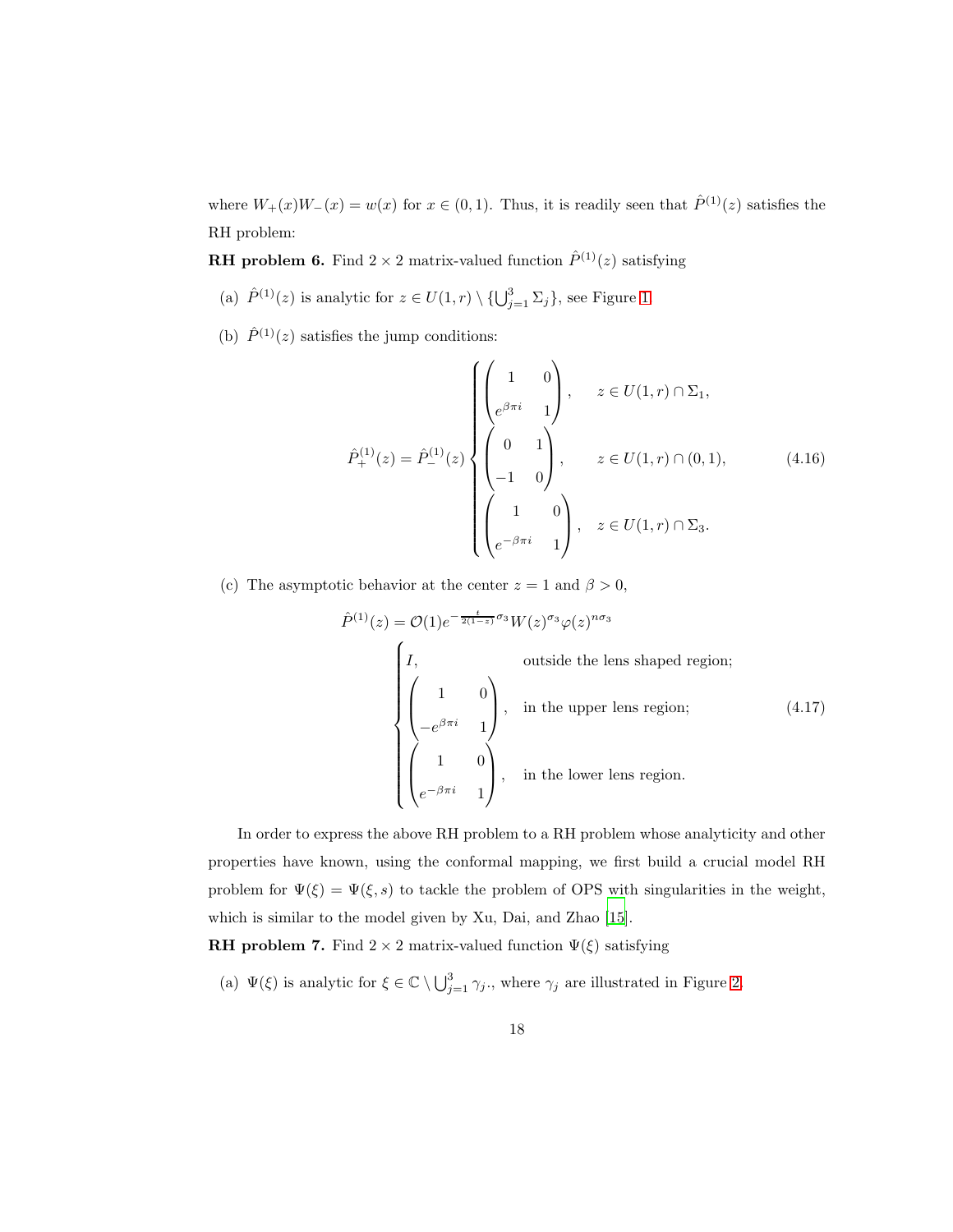<span id="page-18-0"></span>

Figure 2: Contours and regions for the model RH problem for Ψ.

(b)  $\Psi(\xi)$  satisfies the following jump conditions:

$$
\Psi_{+}(\xi) = \Psi_{-}(\xi) \begin{pmatrix} 1 & 0 \\ e^{\pm \beta \pi i} & 1 \end{pmatrix}, \quad + \text{ as } \xi \in \gamma_1 \text{ and } - \text{ as } \xi \in \gamma_3,
$$
 (4.18)

$$
\Psi_{+}(\xi) = \Psi_{-}(\xi) \begin{pmatrix} 0 & 1 \\ -1 & 0 \end{pmatrix}, \quad \text{for } x \in \gamma_{2}, \tag{4.19}
$$

(c) As  $\xi \to \infty$ , the asymptotic behavior of  $\Psi(\xi)$  is

$$
\Psi(\xi, s) = (I + \frac{C_1(s)}{\xi} + \mathcal{O}(\frac{1}{\xi^2}))\xi^{-\frac{1}{4}\sigma_3}\frac{I + i\sigma_1}{\sqrt{2}}e^{\sqrt{\xi}\sigma_3},\tag{4.20}
$$

where

$$
\arg \xi \in (-\pi, \pi), \sigma_1 = \begin{pmatrix} 0 & 1 \\ 1 & 0 \end{pmatrix}, C_1(s) = \begin{pmatrix} q(s) & -ir(s) \\ it(s) & -q(s) \end{pmatrix}
$$

and from Proposition 1 in [\[15](#page-46-0)],  $q(s)$  and  $t(s)$  are expressed as a combination of  $r(s)$ and  $r'(s)$ , respectively.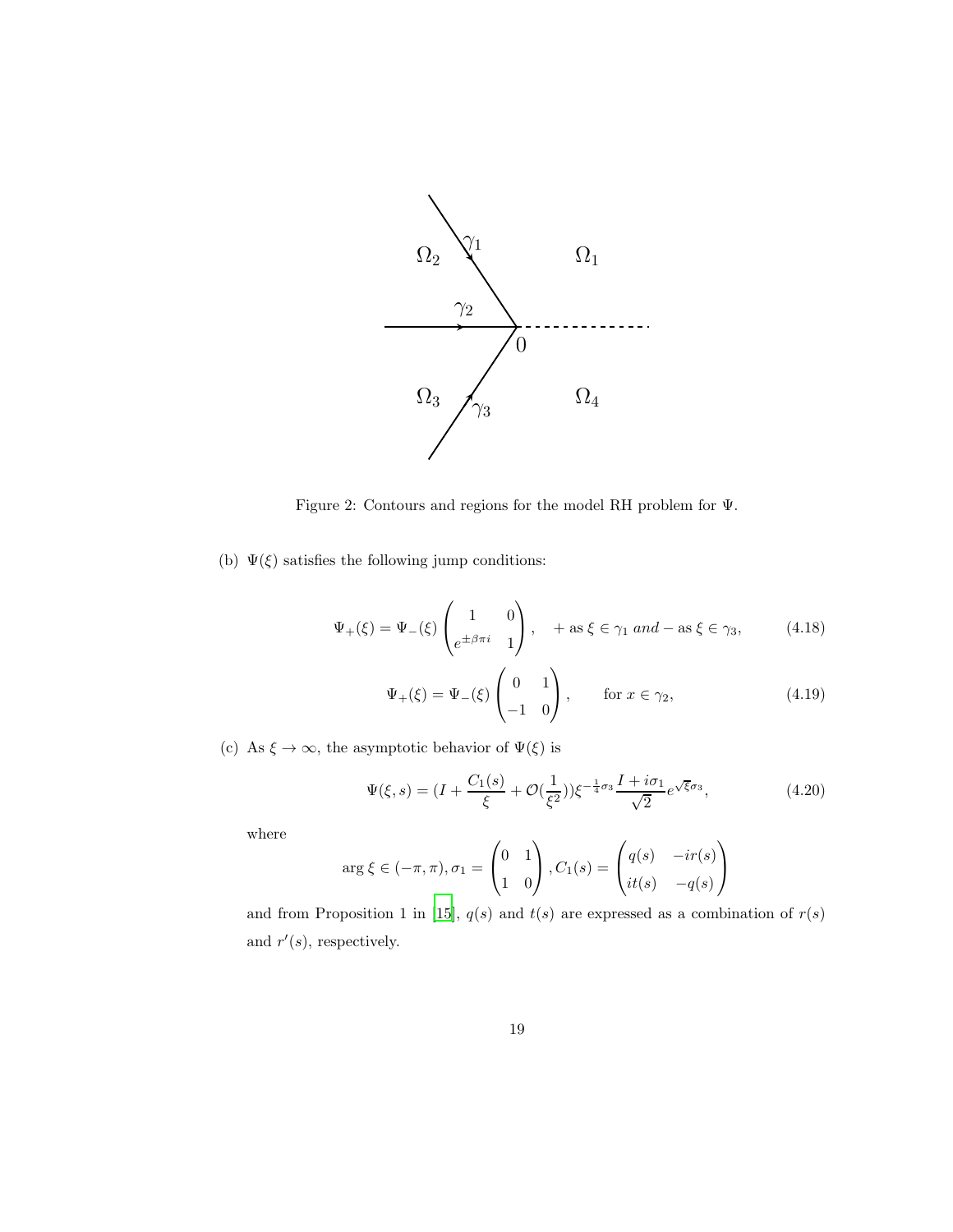(d) The asymptotic behavior of  $\Psi(\xi)$  at  $\xi=0$  is

$$
\Psi(\xi, s) = Q(s)(I + \mathcal{O}(\xi))e^{\frac{s}{\xi}\sigma_3}\xi^{\frac{\beta}{2}\sigma_3}\begin{cases}I, & \xi \in \Omega_1 \cup \Omega_4; \\ \begin{pmatrix} 1 & 0 \\ -e^{\beta \pi i} & 1 \end{pmatrix}, & \xi \in \Omega_2; \\ \begin{pmatrix} 1 & 0 \\ e^{-\beta \pi i} & 1 \end{pmatrix}, & \xi \in \Omega_3. \end{cases}
$$
(4.21)

where  $\arg \xi \in (-\pi, \pi)$  and the explicit formula for  $Q(s)$  can be given by  $(4, 4)$  in [\[27](#page-47-0)].

The solvability of the model RH problem can be given by the similar method in [\[15](#page-46-0)]. What's more, it has been proved by the Proposition 3 in [\[15](#page-46-0)] that for  $\beta > 0$ ,

$$
r(s) = \frac{1 - 4\beta^2}{8} + \frac{s}{\beta} + \mathcal{O}(s^2), \qquad s \to 0,
$$
  

$$
r(s) = \frac{3}{2}s^{2/3} - \beta s^{\frac{1}{3}} + \mathcal{O}(1), \qquad s \to +\infty.
$$

After comparing the RH problem for  $\hat{P}^{(1)}$  with the above RH problem for  $\Psi(\xi, s)$ , we construct a solution  $\hat{P}^{(1)}$  using the conformal mapping as follows,

$$
\hat{P}^{(1)}(z) = E_1(z)\Psi(n^2 f_1(z), 2n^2 t)
$$
\n(4.22)

and then, by the formula [\(4.14\)](#page-16-0) we get

<span id="page-19-0"></span>
$$
P^{(1)}(z) = E_1(z)\Psi(n^2 f_1(z), 2n^2 t)W(z)^{-\sigma_3}\varphi(z)^{-n\sigma_3},\tag{4.23}
$$

where

<span id="page-19-1"></span>
$$
E_1(z) = P^{(\infty)}(z)W(z)^{\sigma_3}M^{-1}(n^2f_1(z))^{\frac{1}{4}\sigma_3},\tag{4.24}
$$

and  $f_1(z) = (\log \varphi(z))^2$ .

**Remark 2.** It is readily to verify that  $f_1(z)$  is analytic in  $(0, 1)$ , and  $f_1(1) = 0$ .  $f_1(z)$  is a conformal mapping in the neighborhood of  $z = 1$  and as  $z \rightarrow 1$ ,

$$
f_1(z) = 4(z-1)(1 - \frac{1}{3}(z-1) + \mathcal{O}(z-1)^2).
$$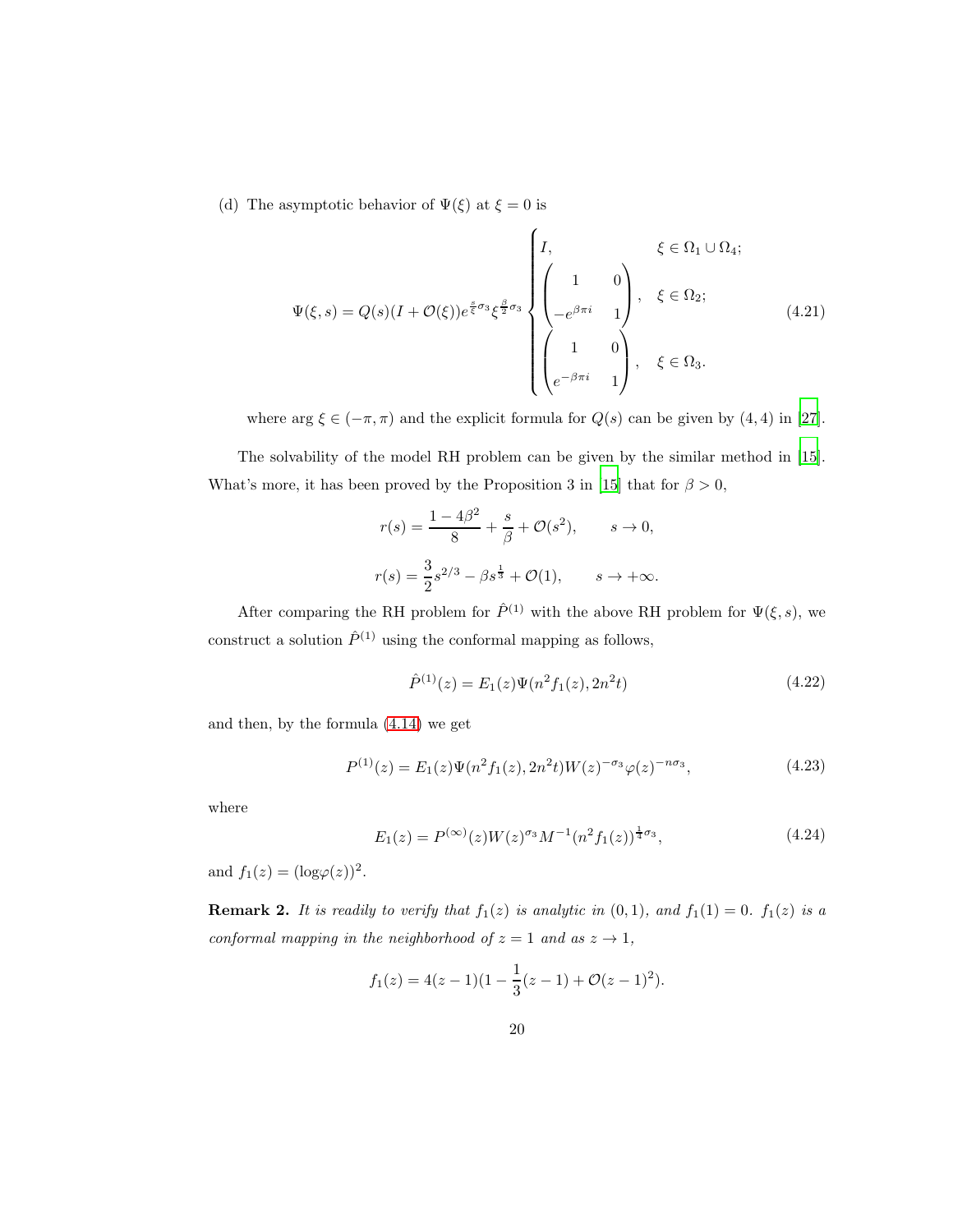We transfer the RH problem for  $P^{(1)}(z)$  in the z-plane to a model RH problem in the  $\xi$ -plane by the conformal mapping  $\xi = n^2 f_1(z)$ . Besides, we can prove that  $E_1(z)$  is analytic for  $z \in U(1,r)$  owning a weak singularity at  $z = 1$ , and by [\(4.23\)](#page-19-0) and [\(4.10\)](#page-15-1), we know

$$
P^{(1)}(z)P^{(\infty)}(z)^{-1} = I + \mathcal{O}(n^{-1}).
$$
\n(4.25)

Meanwhile, the error terms is uniformly for  $z \in \partial U(1,r) \setminus \Sigma_j, j = 1, 2, 3$ .

In this situation, when  $z \to 1$ ,

$$
\xi = n^2 f_1(z) \approx 4n^2 z
$$
, and  $\zeta = 2n^2 t$ . (4.26)

So we can apply the behavior of  $\Psi(\xi, \zeta)$  as  $\zeta \to 0$  and  $\zeta \to \infty$ , which have been found in [\[17\]](#page-46-2) and [\[15](#page-46-0)], to study the asymptotic behavior of  $P^{(1)}(z)$ , but we use the different parametrix  $\beta$  to replace the parametrix  $\alpha$  and different scaling process. For the convenience of the later part of the article, we prove the behavior briefly.

#### 4.4.1 The approximation of  $\Psi(\xi, \zeta)$  for  $\zeta \to 0$

As we can see, the essential singularity at the point  $z = 0$  vanishes when  $\zeta = 0$ . Thus, the singular factor  $e^{\frac{\zeta}{\xi}\sigma_3}$  can be ignored for small  $\zeta$ . In this case, we construct

<span id="page-20-0"></span>
$$
F(\xi,\zeta) = \pi^{\frac{1}{2}\sigma_3} \begin{pmatrix} \xi^{-\frac{\beta}{2}} I_{\beta}(\sqrt{\xi}) & \frac{i}{\pi} \xi^{\frac{\beta}{2}} A_1(\sqrt{\xi}) \\ i\pi \xi^{\frac{1-\beta}{2}} I'_{\beta}(\sqrt{\xi}) & -\xi^{\frac{\beta+1}{2}} A_2(\sqrt{\xi}) \end{pmatrix} \begin{pmatrix} 1 & f(\xi,\zeta) \\ 0 & 1 \end{pmatrix} \xi^{\frac{\beta}{2}\sigma_3} e^{\frac{\zeta}{\xi}\sigma_3} J \qquad (4.27)
$$

where

$$
J = \begin{cases} I, & \xi \in \Omega_1 \cup \Omega_4; \\ \begin{pmatrix} 1 & 0 \\ -e^{\beta \pi i} & 1 \end{pmatrix}, & \xi \in \Omega_2; \\ \begin{pmatrix} 1 & 0 \\ e^{-\beta \pi i} & 1 \end{pmatrix}, & \xi \in \Omega_3. \end{cases}
$$
(4.28)

and due to the formulas of  $(10.25.2)$ ,  $(10.27.4)$ , and  $(10.31.1)$  in [\[29\]](#page-47-3), it is readily find if  $\beta > 0, \beta \notin \mathbb{N},$ 

$$
A_1(z) = \frac{\pi}{2\sin(\beta\pi)} I_{-\beta}(z), \quad A_2(z) = \frac{\pi}{2\sin(\beta\pi)} I'_{-\beta}(z),
$$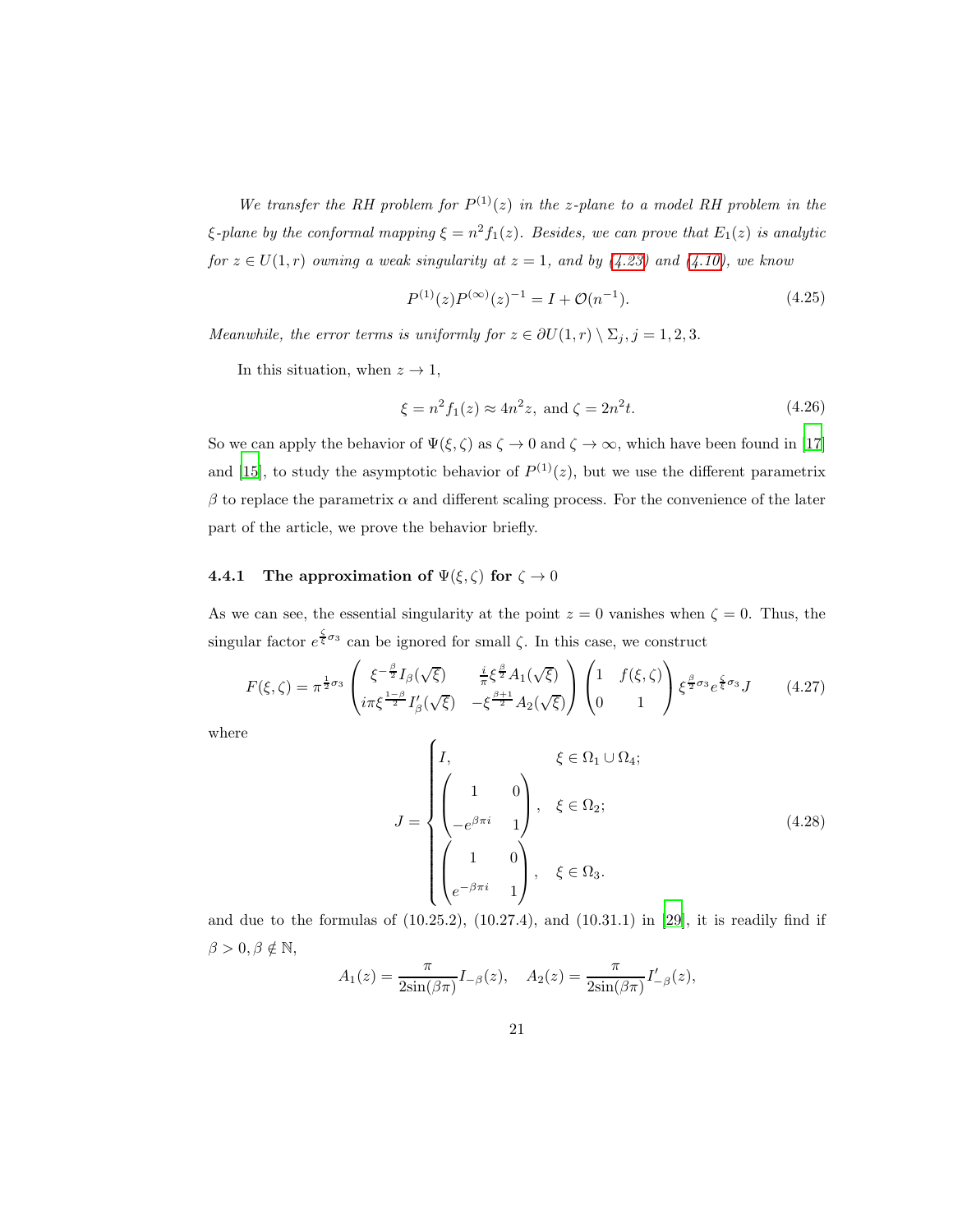<span id="page-21-0"></span>

Figure 3: The integration path for Γ.

then if  $\beta \in \mathbb{N},$ 

$$
A_1(z) = \frac{1}{2} \left(\frac{z}{2}\right)^{-\beta} \sum_{j=0}^{\beta-1} \frac{(-1)^j (\beta-j-1)! z^{2j}}{\Gamma(j+1)4^j} + \frac{1}{2} \left(\frac{-z}{2}\right)^{\beta} \sum_{j=0}^{\infty} \frac{(\Phi(j+1) + \Phi(j+\beta+1)) z^{2j}}{\Gamma(j+1) \Gamma(j+\beta+1)4^j},
$$
  

$$
A_2(z) = A'_1(z) + \frac{(-1)^{\beta+1}}{z} I_\beta(z),
$$

with  $\Phi(x) = \frac{\Gamma'(x)}{\Gamma(x)}$  $\frac{\Gamma(x)}{\Gamma(x)}$ . At the same time,

$$
f(\xi,\zeta) = -\frac{1}{4\pi \sin(\beta \pi)} \int_{\Gamma} \frac{\tau^{\beta} e^{\frac{2\zeta}{\tau}}}{\tau - \xi} d\tau = \frac{\xi^{\beta}}{2\sin(\beta \pi)i} (1 + \mathcal{O}(\frac{\zeta}{\xi}))), \quad \beta > 0, \beta \notin \mathbb{N};
$$
  

$$
f(\xi,\zeta) = \frac{(-1)^{\beta+1}}{2\pi^2} \int_{\Gamma} \frac{\tau^{\beta} e^{\frac{2\zeta}{\tau}} \ln(\frac{\sqrt{\tau}}{2})}{\tau - \xi} d\tau = \frac{(-1)^{\beta} \xi^{\beta} \ln(\frac{\sqrt{\xi}}{2})}{i\pi} (1 + \mathcal{O}(\frac{\zeta}{\xi}) + \mathcal{O}(\frac{\zeta^{\beta+1}}{\xi} \ln \zeta)), \quad \beta \in \mathbb{N},
$$

as  $\Gamma$  has been shown in Figure [3.](#page-21-0)

After the discussion of Section 5.1 in [\[15\]](#page-46-0), we know  $\Psi(\xi, \zeta)$  is approximated by  $F(\xi, \zeta)$ . More precisely,

<span id="page-21-1"></span>
$$
R_0(\zeta) = \begin{cases} \Psi(\xi,\zeta)F(\xi,0)^{-1}, & \text{for } |\xi| > \epsilon_0; \\ \Psi(\xi,\zeta)F(\xi,\zeta)^{-1}, & \text{for } |\xi| < \epsilon_0; \end{cases} \tag{4.29}
$$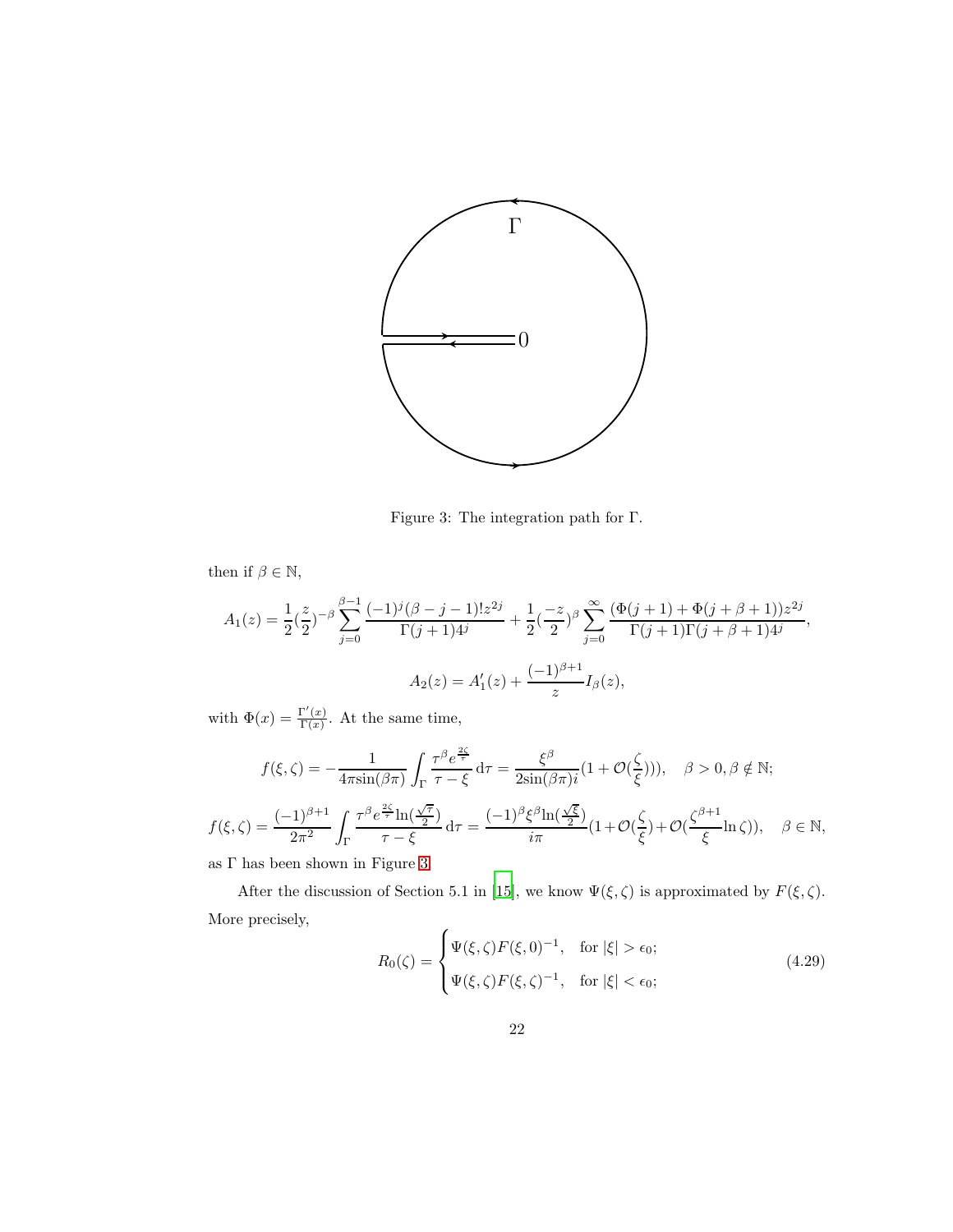<span id="page-22-0"></span>

Figure 4: Contours and regions for the RH problem for  $H(\lambda)$ .

and the jump on the circle  $|\xi|=\epsilon_0$  is

$$
J_{R_0}(\zeta) = \begin{cases} I + \mathcal{O}(\zeta) + \mathcal{O}(\zeta^{\beta+1}), & \text{for } \beta > 0, \beta \notin \mathbb{N}; \\ I + \mathcal{O}(\zeta) + \mathcal{O}(\zeta^{\beta+1}\ln \zeta), & \text{for } \beta \in \mathbb{N}; \end{cases}
$$
(4.30)

By the norm estimation of Cauchy operator, we obtain

$$
R_0(\zeta) = \begin{cases} I + \mathcal{O}(\zeta) + \mathcal{O}(\zeta^{\beta+1}), & \text{for } \beta > 0, \beta \notin \mathbb{N}; \\ I + \mathcal{O}(\zeta) + \mathcal{O}(\zeta^{\beta+1}\ln \zeta), & \text{for } \beta \in \mathbb{N}; \end{cases}
$$
(4.31)

where the error terms hold uniformly for  $|\xi|=\epsilon_0$  as  $\zeta\to 0.$ 

# **4.4.2** The approximation of  $\Psi(\xi, \zeta)$  for  $\zeta \to \infty$

In order to removal of singularity of  $\Psi(\xi,\zeta)$  as  $\zeta \to \infty$ , we rescale  $\xi$  as  $\zeta^{\frac{2}{3}}\lambda$ , then we have

<span id="page-22-1"></span>
$$
H(\lambda) = \zeta^{\frac{1}{6}\sigma_3} \Psi(\zeta^{\frac{2}{3}}\lambda, \zeta) e^{-\zeta^{\frac{1}{3}}\theta(\lambda)\sigma_3}, \quad \theta(\lambda) = \frac{(\lambda+1)^{\frac{2}{3}}}{\lambda}.
$$
 (4.32)

which solves the following RH problem:

**RH problem 8.** Find  $2 \times 2$  matrix-valued function  $H(\lambda)$  satisfying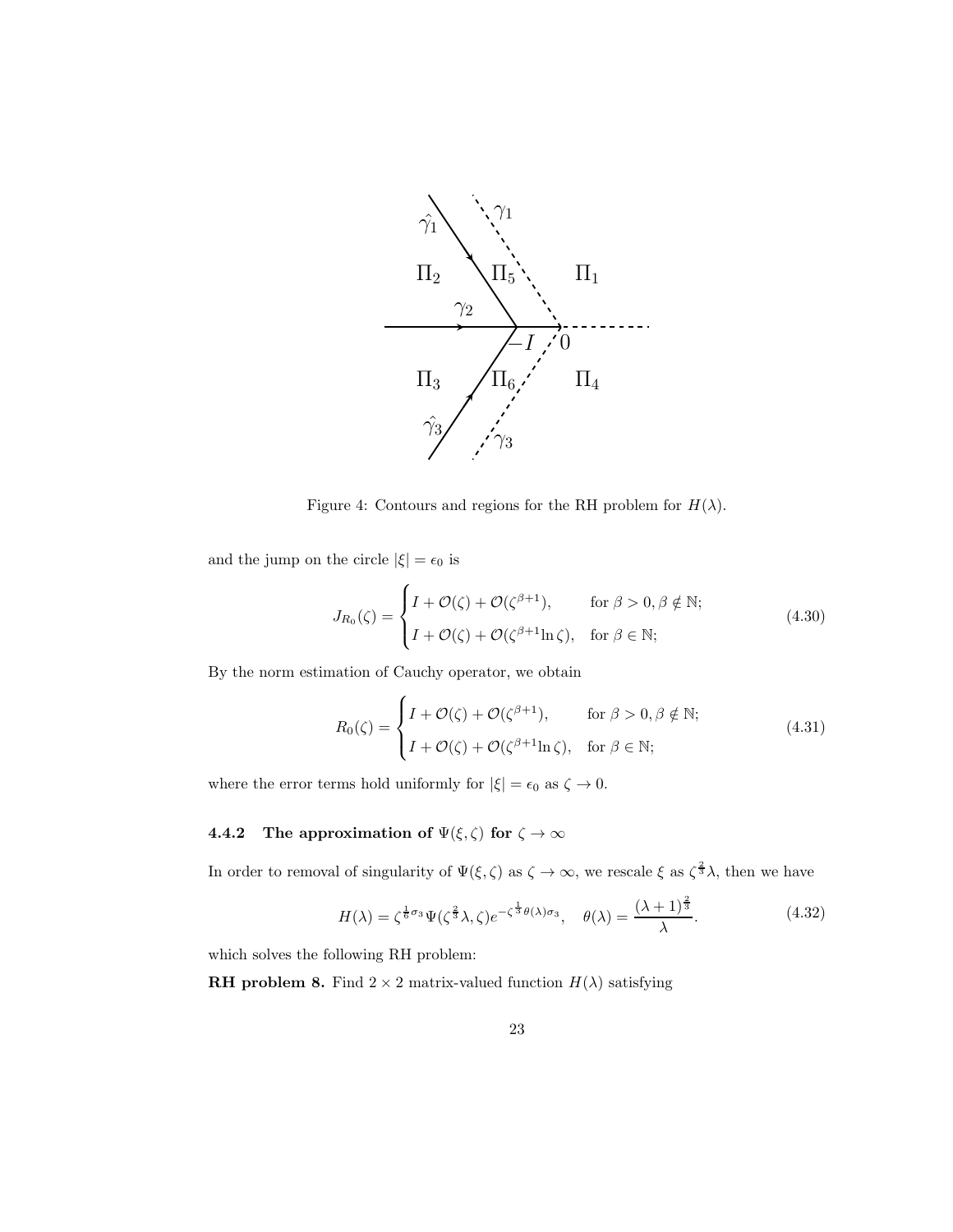- (a)  $H(\lambda)$  is analytic for  $\lambda \in \mathbb{C} \setminus \bigcup_{j=1}^3 \gamma_j$ , see Figure [4.](#page-22-0)
- (b)  $H(\lambda)$  fulfills the jump conditions:

$$
H_{+}(\lambda) = H_{-}(\lambda) \begin{cases} \begin{pmatrix} 1 & 0 \\ e^{\beta \pi i} e^{-2\zeta^{\frac{1}{3}}\theta(\lambda)} & 1 \end{pmatrix}, & \lambda \in \gamma_{1}, \\ \begin{pmatrix} 0 & 1 \\ -1 & 0 \end{pmatrix}, & \lambda \in (-\infty, -1), \\ \begin{pmatrix} 0 & e^{2\zeta^{\frac{1}{3}}\theta(\lambda)} \\ -e^{-2\zeta^{\frac{1}{3}}\theta(\lambda)} & 0 \end{pmatrix}, & \lambda \in (-1, 0), \\ \begin{pmatrix} 1 & 0 \\ e^{-\beta \pi i} e^{-2\zeta^{\frac{1}{3}}\theta(\lambda)} & 1 \end{pmatrix}, & \lambda \in \gamma_{3}; \end{cases}
$$
(4.33)

(c) The asymptotic behavior of  $H(\lambda)$  when  $\lambda \to \infty$  is

$$
H(\lambda) = (I + \mathcal{O}(\frac{1}{\lambda}))\lambda^{-\frac{1}{4}\sigma_3}M;\tag{4.34}
$$

(d) The asymptotic behavior of  $H(\lambda)$  when  $\lambda \to 0$  is

$$
H(\lambda) = \mathcal{O}(1)\lambda^{\frac{\beta}{2}\sigma_3} \begin{cases} I, & \lambda \in \Pi_1 \cup \Pi_4; \\ \begin{pmatrix} 1 & 0 \\ -e^{\beta \pi i} e^{-2\zeta^{\frac{1}{3}}\theta(\lambda)} & 1 \end{pmatrix}, & \lambda \in \Pi_2; \\ \begin{pmatrix} 1 & 0 \\ e^{-\beta \pi i} e^{-2\zeta^{\frac{1}{3}}\theta(\lambda)} & 1 \end{pmatrix}, & \lambda \in \Pi_3. \end{cases}
$$
(4.35)

Then, to move the jumps from  $\gamma_1$  and  $\gamma_3$  to  $\hat{\gamma_1}$  and  $\hat{\gamma_3}$ , we introduce the following transfor-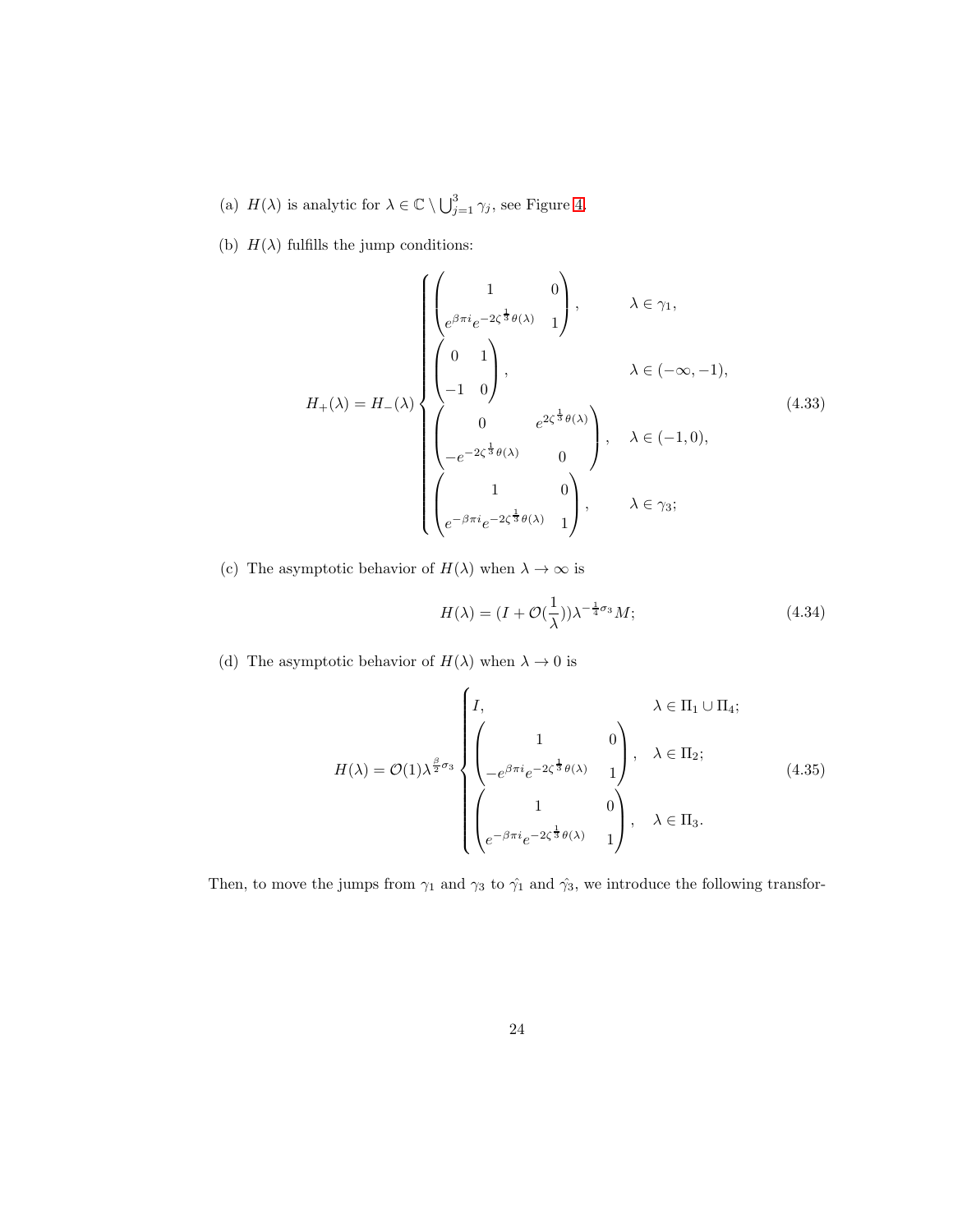mation

<span id="page-24-0"></span>
$$
N(\lambda) = \begin{cases} H(\lambda) \begin{pmatrix} 1 & 0 \\ e^{\beta \pi i} e^{-2\zeta^{\frac{1}{3}} \theta(\lambda)} & 1 \end{pmatrix}, & \lambda \in \Pi_5, \\ H(\lambda) \begin{pmatrix} 1 & 0 \\ -e^{-\beta \pi i} e^{-2\zeta^{\frac{1}{3}} \theta(\lambda)} & 1 \end{pmatrix}, & \lambda \in \Pi_6, \\ H(\lambda), & \text{otherwise.} \end{cases}
$$
(4.36)

So, the RH problem for  $N(\lambda)$  is constructed as follows:

**RH problem 9.** Find  $2 \times 2$  matrix-valued function  $N(\lambda)$  satisfying

- (a)  $N(\lambda)$  is analytic for  $\lambda \in \mathbb{C} \setminus \hat{\gamma_1} \cup \hat{\gamma_3} \cup (-\infty, -1) \cup (-1, 0)$ , see Figure [4.](#page-22-0)
- (b)  $N(\lambda)$  fulfills the jump conditions:

$$
N_{+}(\lambda) = N_{-}(\lambda) \begin{cases} \begin{pmatrix} 1 & 0 \\ e^{\beta \pi i} e^{-2\zeta^{\frac{1}{3}} \theta(\lambda)} & 1 \end{pmatrix}, & \lambda \in \hat{\gamma}_{1}, \\ \begin{pmatrix} 0 & 1 \\ -1 & 0 \end{pmatrix}, & \lambda \in (-\infty, -1), \\ \begin{pmatrix} 0 & e^{2\zeta^{\frac{1}{3}} \theta(\lambda)} \\ -e^{-2\zeta^{\frac{1}{3}} \theta(\lambda)} & 0 \\ e^{-\beta \pi i} e^{-2\zeta^{\frac{1}{3}} \theta(\lambda)} & 1 \end{pmatrix}, & \lambda \in \hat{\gamma}_{3}; \end{cases}
$$
(4.37)

(c) The asymptotic behavior of  $N(\lambda)$  when  $\lambda \to \infty$  is

$$
N(\lambda) = (I + \mathcal{O}(\frac{1}{\lambda}))\lambda^{-\frac{1}{4}\sigma_3}M;\tag{4.38}
$$

(d) The asymptotic behavior of  $N(\lambda)$  when  $\lambda \to 0$  is

$$
N(\lambda) = \mathcal{O}(1)\lambda^{\frac{\beta}{2}\sigma_3}.
$$
\n(4.39)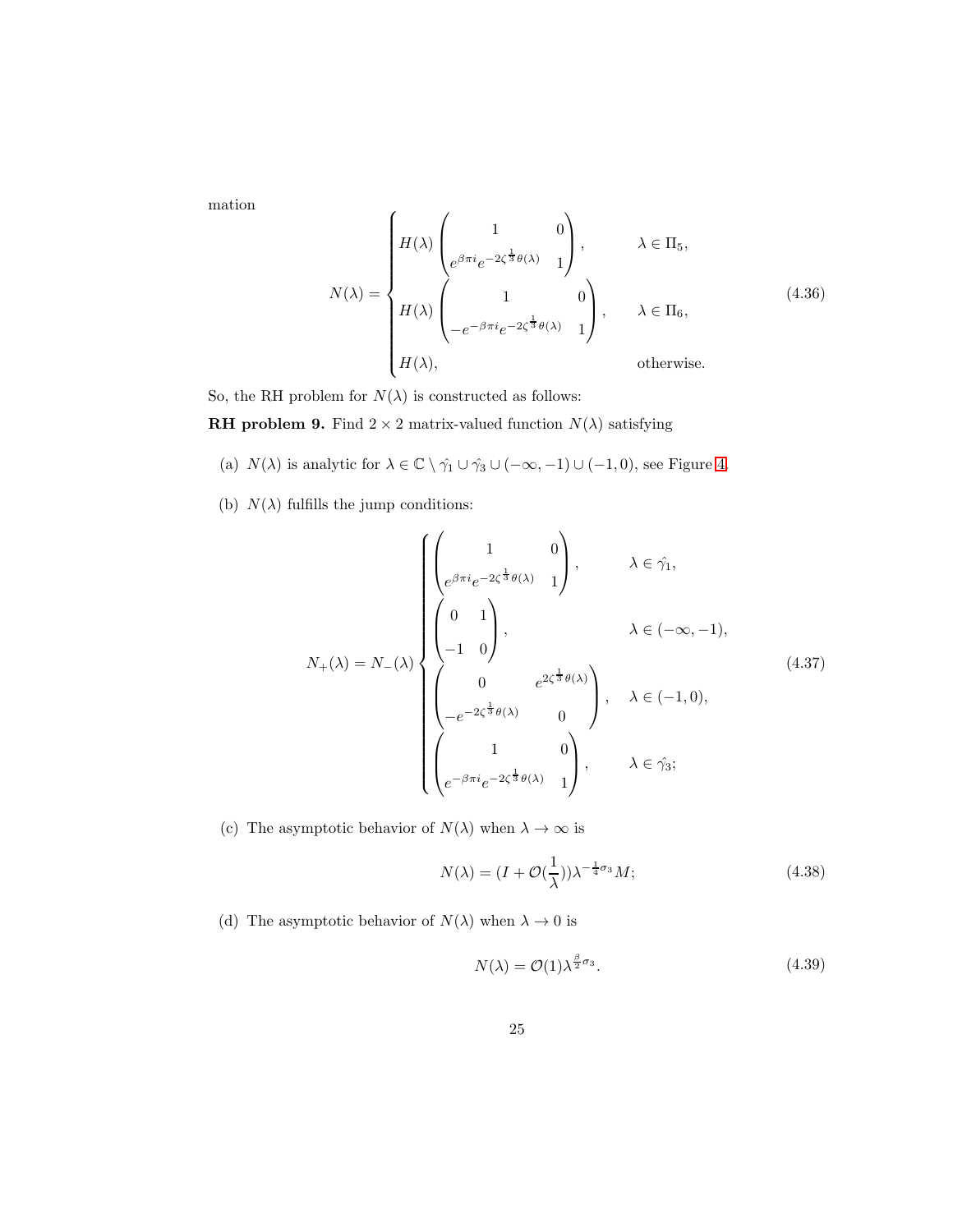Next, the global parametrix  $U(\lambda)$  can be constructed by ignoring the exponentially small entries in the above jumps, which satisfies the following RH problem: **RH problem 10.** Find  $2 \times 2$  matrix-valued function  $U(\lambda)$  satisfying

- (a)  $U(\lambda)$  is analytic for  $\lambda \in \mathbb{C} \setminus (-\infty, 0)$ .
- (b)  $U(\lambda)$  fulfills the jump conditions:

$$
U_{+}(\lambda) = U_{-}(\lambda) \begin{cases} e^{\beta \pi i \sigma_{3}}, & \lambda \in (-1,0), \\ \begin{pmatrix} 0 & 1 \\ -1 & 0 \end{pmatrix}, & \lambda \in (-\infty, -1); \end{cases}
$$
 (4.40)

- (c) The asymptotic behavior of  $U(\lambda)$  at infinity is the same as  $N(\lambda)$ .
- (d) The asymptotic behavior of  $U(\lambda)$  at the origin is also the same as  $N(\lambda)$ .

By the similar technique in [\[30\]](#page-47-4), we find

<span id="page-25-2"></span>
$$
U(\lambda) = (\lambda + 1)^{-\frac{1}{4}\sigma_3} M(\frac{\sqrt{\lambda + 1} + 1}{\sqrt{\lambda + 1} - 1})^{-\frac{\beta}{2}\sigma_3},
$$
\n(4.41)

with  $\arg (\lambda + 1) \in (-\pi, \pi)$  and  $\arg \lambda \in (-\pi, \pi)$ . It is obvious that  $N(\lambda)$  can be approximated by  $U(\lambda)$  except for the neighborhood of the singularity at  $\lambda = -1$ , namely  $U(-1,r)$ , so we need to construct an extra model for the local parametrix, which is a Airy model RH problem. That means that the local parametrix can be expressed as

<span id="page-25-0"></span>
$$
U_1(\lambda) = E_{01}(\lambda)\Psi_A(\zeta^{\frac{2}{9}}f_{01}(\lambda))e^{-\zeta^{\frac{1}{3}}\theta(\lambda)\sigma_3}e^{\pm\frac{1}{2}\beta\pi i}, \quad \text{for } \pm \text{Im}\lambda > 0, \lambda \in U(-1, r), \quad (4.42)
$$

where  $\Psi_A$  is the Airy model RH problem in section 7 of [\[31\]](#page-47-5) and

<span id="page-25-3"></span>
$$
E_{01}(\lambda) = U(\lambda)e^{\mp \frac{\beta \pi i}{2}\sigma_3}M^{-1}(\zeta^{\frac{2}{9}}f_{01}(\lambda))^{\frac{1}{4}\sigma_3}, \quad \text{for } \pm \text{Im}\lambda > 0, \lambda \in U(-1, r), \tag{4.43}
$$

$$
f_{01}(\lambda) = \left(-\frac{3}{2}\theta(\lambda)\right)^{\frac{2}{3}}.\tag{4.44}
$$

Then, we introduce the final transformation

<span id="page-25-1"></span>
$$
R_{01} = \begin{cases} N(\lambda)U(\lambda)^{-1}, & |\lambda + 1| > r, \\ N(\lambda)U_1(\lambda)^{-1}, & |\lambda + 1| < r. \end{cases} \tag{4.45}
$$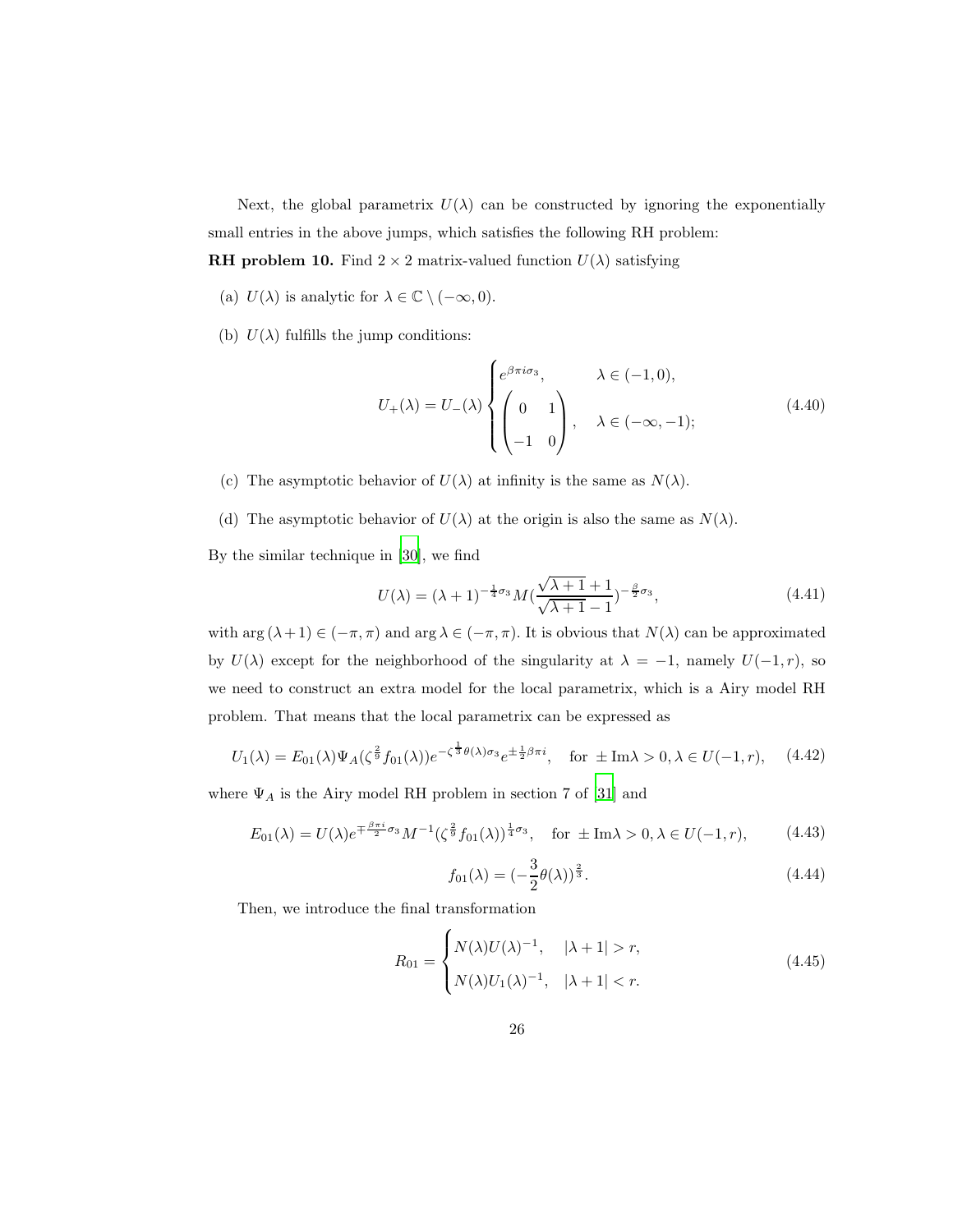and it is also easy to check that, for  $\zeta\to\infty$ 

$$
J_{R_{01}} = \begin{cases} I + \mathcal{O}(e^{-c\zeta^{\frac{1}{3}}}), & \Sigma_{R_{01}} \setminus \partial U(-1, r), \\ I + \mathcal{O}(\zeta^{\frac{1}{3}}), & |\lambda + 1| = r. \end{cases}
$$
(4.46)

Applying the norm estimation of Cauchy operator, it follows that

<span id="page-26-2"></span>
$$
R_{01}(\lambda) = I + \mathcal{O}(\zeta^{-\frac{1}{3}}), \quad \zeta \to \infty.
$$
 (4.47)

Then, using the technique showed in section 8 of [\[6\]](#page-45-2) or the result in section 2.6.2 of [\[17\]](#page-46-2), we have

<span id="page-26-3"></span>
$$
R_{01}(\lambda) = I + (\frac{M_1}{\lambda + 1} + \frac{M_2}{(\lambda + 1)^2})\zeta^{-\frac{1}{3}} + \mathcal{O}(\zeta^{-\frac{1}{3}}), \quad \zeta \to \infty.
$$
 (4.48)  
where  $M_1 = \frac{7}{72} \begin{pmatrix} 0 & 0 \\ i & 0 \end{pmatrix}$  and  $M_2 = \frac{5}{72} \begin{pmatrix} 0 & i \\ 0 & 0 \end{pmatrix}.$ 

## **4.5** Local parametrix at  $P^{(0)}(z)$  at  $z = 0$

Next, the local parametrix  $P^{(0)}(z)$  in the neighborhood of  $U(0,r) = [z \in \mathbb{C} : |z| < r]$  with a small and fixed  $r$  is constructed, which satisfies the following RH problem:

**RH** problem 11. Find  $2 \times 2$  matrix-valued function  $P^{(0)}(z)$  satisfying

- (a)  $P^{(0)}(z)$  is analytic for  $U(0, r) \setminus \bigcup_{j=1}^{3} \Sigma_j$ , where  $\Sigma_j$  is in Figure [1.](#page-14-0)
- (b) The jump condition of  $P^{(0)}(z)$  is same as  $S(z)$  on  $U(0, r) \cap \Sigma_j, j = 1, 2, 3$ .
- (c) The matching condition on the boundary  $\partial U(0, r)$  is when  $n \to \infty$

<span id="page-26-1"></span>
$$
P^{(0)}(z)P^{(\infty)}(z)^{-1} = I + \mathcal{O}(n^{-\frac{2}{3}}),\tag{4.49}
$$

and the error terms is uniformly for  $z \in \partial U(0, r) \setminus \Sigma_j, j = 1, 2, 3$ .

(d) The asymptotic behavior of  $P^{(0)}(z)$  at  $z = 0$  is also the same as  $S(z)$  in [\(4.8\)](#page-14-1).

To transform the jumps of  $P^{(0)}(z)$  into constant jumps, we introduce the transformation as follow:

<span id="page-26-0"></span>
$$
P^{(0)}(z) = \hat{P}^{(0)}(z)V(z)^{-\sigma_3} \varphi(z)^{-n\sigma_3}
$$
\n(4.50)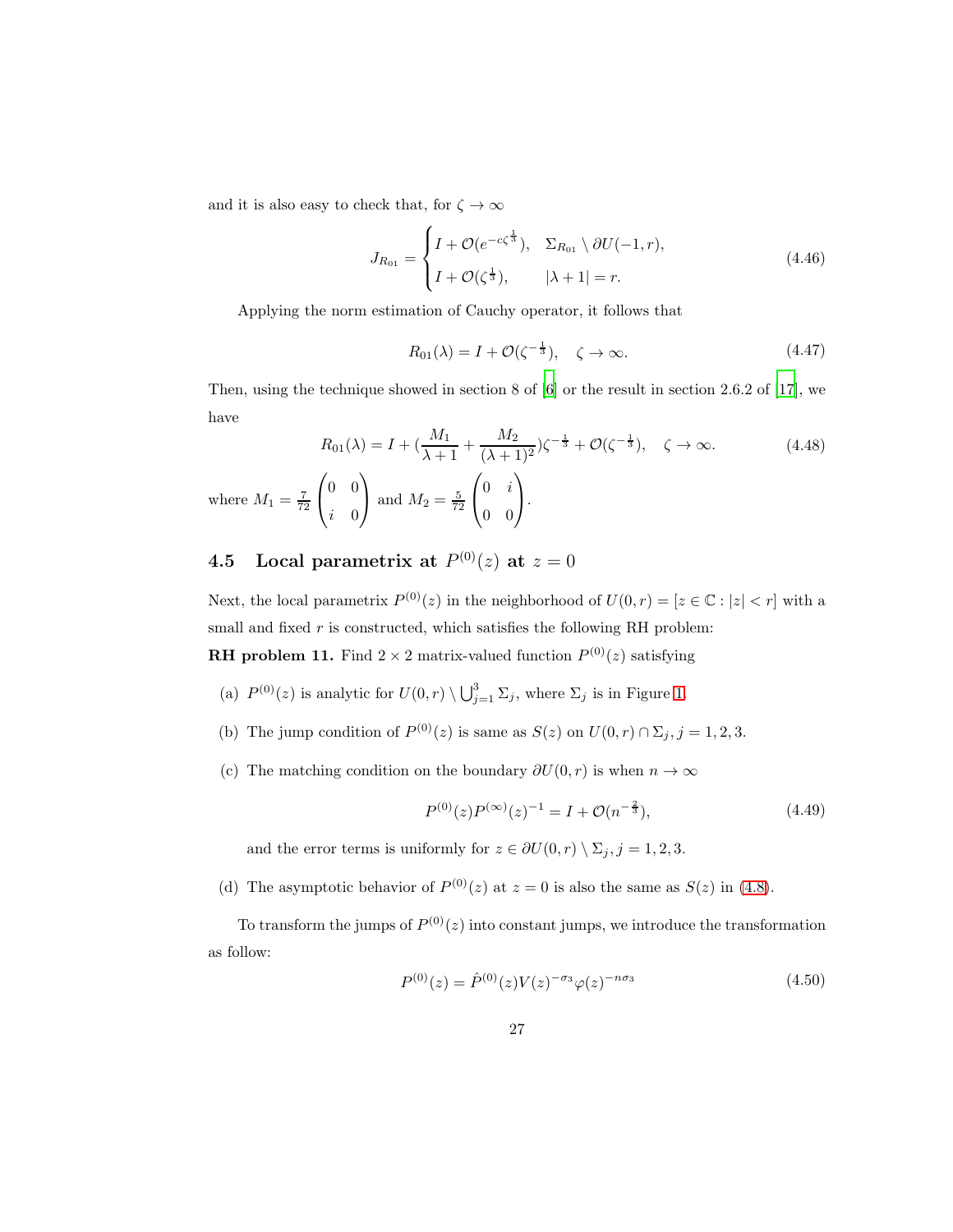in which the function  $V(z)$  is described by

<span id="page-27-0"></span>
$$
V(z) = \begin{cases} e^{-\frac{\alpha \pi i}{2}} w(z)^{\frac{1}{2}}, & \text{for } \text{Im} z > 0, \\ e^{\frac{\alpha \pi i}{2}} w(z)^{\frac{1}{2}}, & \text{for } \text{Im} z < 0, \end{cases}
$$
(4.51)

and  $V_{+}(x)V_{-}(x) = w(x)$  for  $x \in (0,1)$ . Also, when  $z \to 0$ ,  $V(z)$  can be approximated by  $(-z)^{\frac{\alpha}{2}}$ .

Thus, we can directly verify that  $\hat{P}^{(0)}(z)$  subjects to the RH problem as follow: **RH problem 12.** Find  $2 \times 2$  matrix-valued function  $\hat{P}^{(0)}(z)$  satisfying

- (a)  $\hat{P}^{(0)}(z)$  is analytic for  $z \in \mathbb{C} \setminus \bigcup_{j=1}^{3} \Sigma_j$ , see Figure [1.](#page-14-0)
- (b)  $\hat{P}^{(0)}(z)$  satisfies the jump conditions:

$$
\hat{P}_{+}^{(0)}(z) = \hat{P}_{-}^{(0)}(z) \begin{cases}\n\begin{pmatrix}\n1 & 0 \\
e^{-\alpha \pi i} & 1\n\end{pmatrix}, & z \in U(0, r) \cap \Sigma_{1}, \\
\begin{pmatrix}\n0 & 1 \\
-1 & 0\n\end{pmatrix}, & z \in U(0, r) \cap (0, 1), \\
\begin{pmatrix}\n1 & 0 \\
e^{\alpha \pi i} & 1\n\end{pmatrix}, & z \in U(1, r) \cap \Sigma_{3}.\n\end{cases}
$$
\n(4.52)

(c) The asymptotic behavior at the center  $z = 0$ ,

$$
\hat{P}^{(0)}(z) = \mathcal{O}(1)e^{-\frac{t}{2z}\sigma_3}V(z)^{\sigma_3}\varphi(z)^{n\sigma_3}
$$
\n
$$
\begin{pmatrix}\nI, & \text{outside the lens region;} \\
\begin{pmatrix}\n1 & 0 \\
-e^{-\alpha\pi i} & 1\n\end{pmatrix}, & \text{in the upper lens region;} \\
\begin{pmatrix}\n1 & 0 \\
e^{\alpha\pi i} & 1\n\end{pmatrix}, & \text{in the lower lens region.}\n\end{pmatrix}
$$
\n(4.53)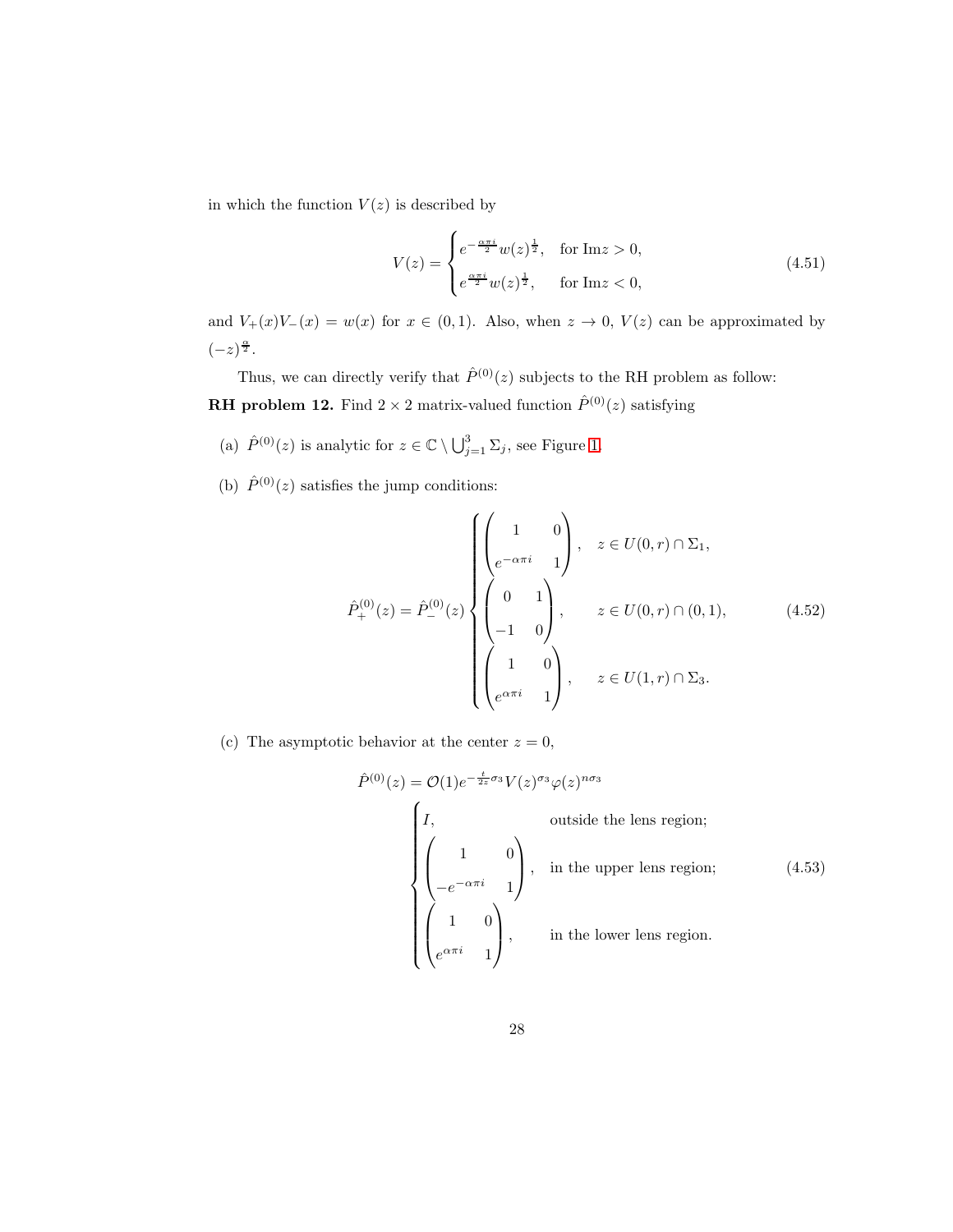After given the RH problem of  $\hat{P}^{(0)}(z)$ , we think about a model RH problem which is introduced by Xu, Dai and Zhao [\[15\]](#page-46-0) and then developed by Chen and other experts [\[17\]](#page-46-2) to deal with the local parametrix of  $\hat{P}^{(0)}(z)$ . To prevent confusion, we record this model as  $\bar{\Psi}(\bar{\xi}) = \bar{\Psi}(\bar{\xi}, \bar{s}).$ 

In order to find out the conformal mapping, we first define auxiliary function  $h(z)$ :

$$
h(z) = \log \varphi(z) = \log (2z - 1 + 2\sqrt{z(z - 1)})
$$
\n(4.54)

and  $h(z)$  is analytic in  $\mathbb{C}\setminus(-\infty, 1]$  apparently. As  $\varphi_+(x)\varphi_-(x) = 1$ , we get  $h_+(x) = -h_-(x)$ . Then we define

$$
f_0(z) = (h(z) - h(0))^2 = (\log \frac{\varphi(z)}{\varphi(0)})^2
$$
\n(4.55)

and when  $z \to 0$ , the asymptotic behavior of  $f_0(z)$  is  $f_0(z) = -4z(1 + \frac{1}{3}z + \mathcal{O}(z^2))$  and  $f'_{0}(0) = -4$ . Therefore  $f_{0}(z)$  is a conformal mapping in  $U(0, r)$  where  $r > 0$  is small and fixed.

Compared the model RH problem of  $\bar{\Psi}(\bar{\xi},\bar{s})$  with the local parametrix  $\hat{P}^{(0)}(z)$ , the consequence is that  $\hat{P}^{(0)}(z)$  can be expressed by

$$
\hat{P}^{(0)}(z) = E_0(z)\bar{\Psi}(n^2 f_0(z), 2n^2 t)e^{-\frac{\pi i}{2}\sigma_3}
$$
\n(4.56)

This means  $\bar{\xi} = n^2 f_0(z)$  and  $\bar{\zeta} = 2n^2 t$  which equals to  $\zeta$ . Therefore, in order to avoid repetition, we will use the same symbol  $\zeta$  in a later article. In the meantime, by the formula  $(4.50),$  $(4.50),$ 

<span id="page-28-0"></span>
$$
P^{(0)}(z) = E_0(z)\bar{\Psi}(n^2 f_0(z), 2n^2 t)e^{-\frac{\pi i}{2}\sigma_3}V(z)^{-\sigma_3}\varphi(z)^{-n\sigma_3}
$$
(4.57)

where

<span id="page-28-1"></span>
$$
E_0(z) = P^{(\infty)}(z)\varphi(0)^{n\sigma_3} V(z)^{\sigma_3} e^{\frac{\pi i}{2}\sigma_3} \left(\frac{I + i\sigma_1}{\sqrt{2}}\right)^{-1} \left(n^2 f_0(z)\right)^{\frac{1}{4}\sigma_3}
$$
(4.58)

Just as we thought about  $E_1(z)$ ,  $E_0(z)$  is analytic for  $z \in U(0, r)$  with a weak singularity at the point  $z = 0$ , and

$$
P^{(0)}(z)P^{(\infty)}(z)^{-1} = I + \mathcal{O}(\frac{1}{n})
$$
\n(4.59)

can be achieved by the formula [\(4.10\)](#page-15-1) and [\(4.57\)](#page-28-0), where the error terms hold uniformly for  $z \in \partial U(0, r) \setminus \Sigma_j, j = 1, 2, 3.$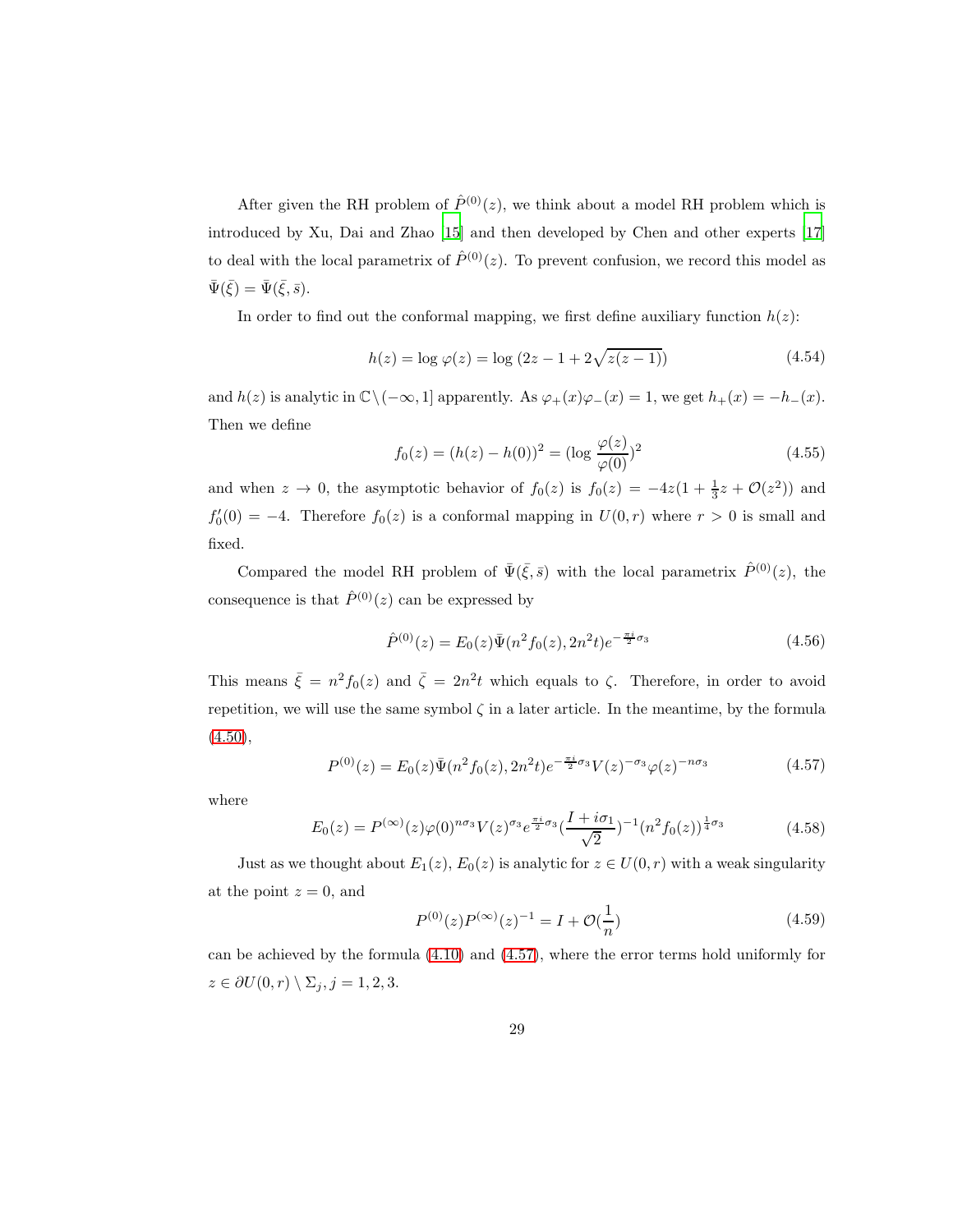<span id="page-29-0"></span>

Figure 5: The contour for the RH problem for  $R(z)$ .

In a similar way to the asymptotic properties of  $P^{(1)}(z)$ , we also can study the behavior of  $P^{(0)}(z)$  by using the asymptotic behavior of  $\bar{\Psi}(\bar{\xi},\bar{s})$  which have been researched by Chen and other scholars in [\[17](#page-46-2)]. Here we refer directly to the results in section 2.6 in the reference [\[17\]](#page-46-2).

## 4.6 The final transformation  $S \to R$

In the final transformation, we define  $R(z)$  as follow, with the results of the global parametrix  $P^{(\infty)}(z)$  and local parametrixs  $P^{(0)}(z)$  and  $P^{(1)}(z)$ ,

<span id="page-29-1"></span>
$$
R(z) = \begin{cases} S(z)P^{(\infty)}(z)^{-1}, & z \in \mathbb{C} \setminus U(1,r) \cap U(0,r) \cap \Sigma_S; \\ S(z)P^{(1)}(z)^{-1}, & z \in U(1,r) \setminus \Sigma_S; \\ S(z)P^{(0)}(z)^{-1}, & z \in U(0,r) \setminus \Sigma_S. \end{cases}
$$
(4.60)

Thus,  $R(z)$  is said to satisfy the following RH problem:

**RH** problem 13. Find  $2 \times 2$  matrix-valued function  $R(z)$  satisfying

- (a)  $R(z)$  is analytic for  $z \in \mathbb{C} \setminus \Sigma_R$ , as in Figure [5.](#page-29-0)
- (b) The jump condition of  $R(z)$  is

$$
R_{+}(z) = R_{-}(z)J_{R}(z), \quad z \in \Sigma_{R}, \tag{4.61}
$$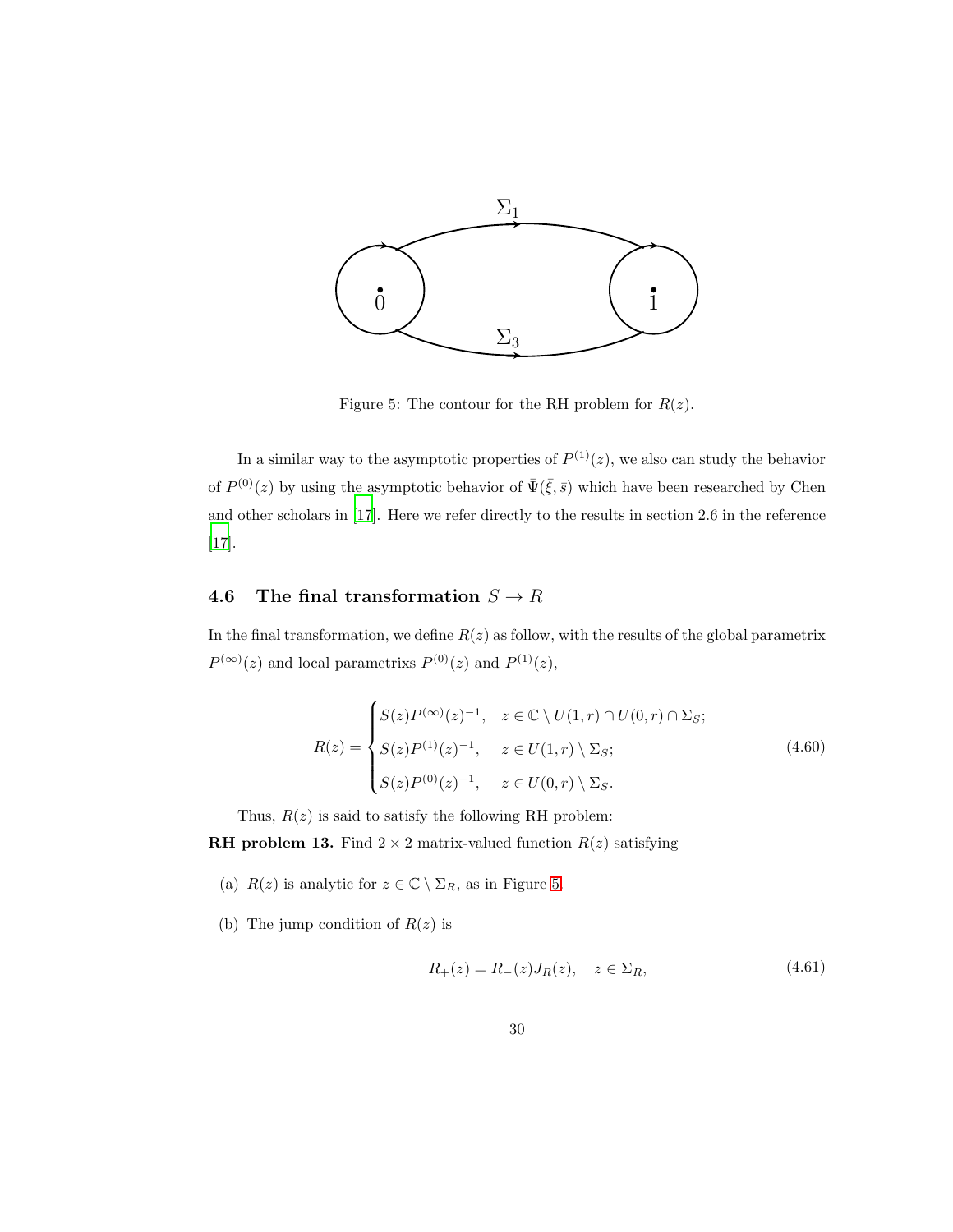where

<span id="page-30-0"></span>
$$
J_R(z) = \begin{cases} P^{(\infty)}(z)J_S(z)P^{(\infty)}(z)^{-1}, & z \in \Sigma_1 \cup \Sigma_3, \\ P^{(0)}(z)P^{(\infty)}(z)^{-1}, & z \in \partial U(0, r), \\ P^{(1)}(z)P^{(\infty)}(z)^{-1}, & z \in \partial U(1, r). \end{cases}
$$
(4.62)

and  $J_S(z)$  represents the jump matrices of  $S(z)$  in [\(4.7\)](#page-14-2).

(c) The asymptotic behavior of  $R(z)$  at infty:

$$
R(z) = I + \mathcal{O}(z^{-1}), \qquad z \to \infty
$$

At the same time, using the relations in [\(4.12\)](#page-16-1), [\(4.13\)](#page-16-2), [\(4.49\)](#page-26-1) and [\(4.62\)](#page-30-0), we find,

$$
J_R(z) = \begin{cases} I + \mathcal{O}(e^{-cn}), & z \in \Sigma_1 \cup \Sigma_3, \\ I + \mathcal{O}(n^{-\frac{2}{3}}), & z \in \partial U(1, r) \cup \partial U(0, r). \end{cases} \tag{4.63}
$$

where  $c$  is a positive constant, and the error terms is uniformly for  $z$  on the corresponding contours. Hence, we have

<span id="page-30-1"></span>
$$
||J_R(z) - I||_{L^2 \cup L^\infty(\Sigma_R)} = \mathcal{O}(n^{-\frac{2}{3}})
$$
\n(4.64)

Hence, applying the Plemelj formula in [\[1\]](#page-44-0) and [\[31\]](#page-47-5),

<span id="page-30-2"></span>
$$
R(z) = I + \frac{1}{2\pi i} \int_{\Sigma_R} \frac{R_-(\tau)(J_R(\tau) - I)}{\tau - z} d\tau, \quad z \notin \Sigma_R,
$$
\n(4.65)

Finally, combined [\(4.64\)](#page-30-1) with [\(4.65\)](#page-30-2),we have

$$
R(z) = I + \mathcal{O}(n^{-\frac{2}{3}}),\tag{4.66}
$$

uniformly for  $z$  in the whole complex plane.

So far, we have completed the Deift-Zhou steepest descent analysis.

# 5 The Proofs of Main Results

We first start with the proof of Theorem 1 about the asymptotics for monic OPS with the two singularities Pollaczek-Jacobi type weight.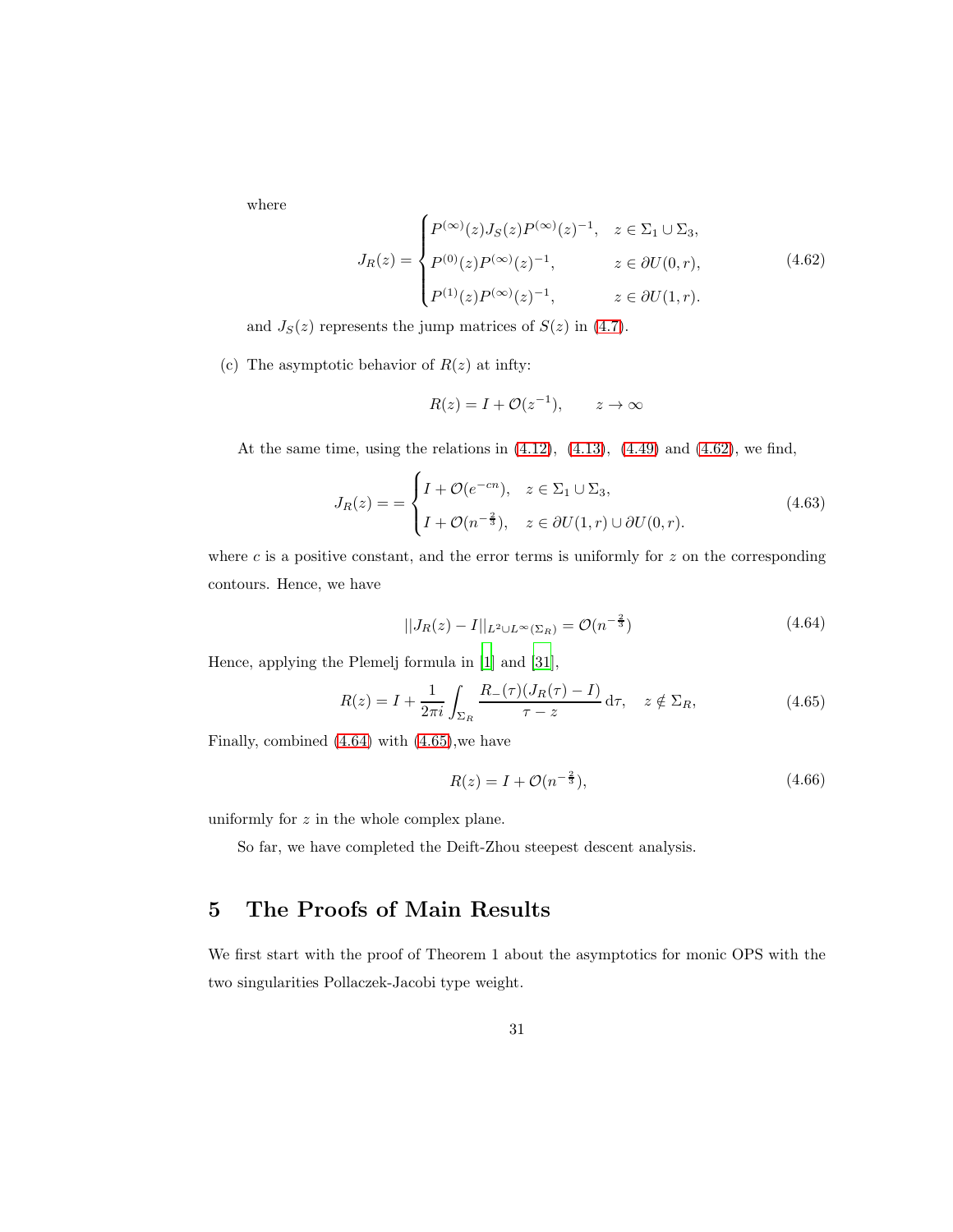**Proof of Theorem 1.** For  $z \in \mathbb{C} \setminus [0, 1]$ , using the formula  $(4.1)$ ,  $(4.6)$ ,  $(4.10)$ , and  $(4.60)$ ,

$$
Y(z) = 4^{-n\sigma_3} T(z)e^{\frac{t}{2z(1-z)}\sigma_3}\varphi(z)^{n\sigma_3}
$$
  
=  $4^{-n\sigma_3}S(z)e^{\frac{t}{2z(1-z)}\sigma_3}\varphi(z)^{n\sigma_3}$   
=  $4^{-n\sigma_3}R(z)P^{(\infty)}(z)e^{\frac{t}{2z(1-z)}\sigma_3}\varphi(z)^{n\sigma_3}$   
=  $4^{-n\sigma_3}R(z)D(\infty)^{-\sigma_3}M^{-1}a(z)^{-\sigma_3}MD(z)^{-\sigma_3}(z)e^{\frac{t}{2z(1-z)}\sigma_3}\varphi(z)^{n\sigma_3}$ 

due to

$$
\begin{pmatrix} Y_{11}(z) \\ Y_{22}(z) \end{pmatrix} = Y(z) \begin{pmatrix} 1 \\ 0 \end{pmatrix}
$$

Then, we get

$$
\begin{pmatrix} Y_{11}(z) \\ Y_{22}(z) \end{pmatrix} = 4^{-n\sigma_3} R(z) \begin{pmatrix} 2^{-(\alpha+\beta)} \frac{a(z)^{-1} + a(z)}{2} D(z) e^{\frac{t}{2z(1-z)}} \varphi(z)^n \\ i 2^{\alpha+\beta} \frac{a(z) - a(z)^{-1}}{2} D(z) e^{\frac{t}{2z(1-z)}} \varphi(z)^n \end{pmatrix}.
$$

Plus,  $Y_{11}(z) = \pi_n(z)$ ,  $a(z) + a(z)^{-1} = \varphi(z)^{\frac{1}{2}}(z-1)^{-\frac{1}{4}}z^{-\frac{1}{4}}$ ,  $D(z) = \varphi(z)^{\frac{\alpha+\beta}{2}}(z-1)^{-\frac{\beta}{2}}z^{-\frac{\alpha}{2}}$ . Finally, after some calculation, the result of Theorem 1 has been obtained. In order to reduce complex calculations, our next proofs start from the first column of matrix  $Y(z)$ , which is enough for us to calculate  $\pi_n(z)$ .

Secondly, the asymptotic behavior of  $\pi_n(z)$  in the domain  $(0, 1)$  has been proved as follow.

**Proof of Theorem 2.**  $\pi_n(z)$  is a polynomial function, which is analytical and continuous in the complex plane. So it is certainly continuous on the whole axis, especially for  $z \in (0, 1)$ . According to the definition of the continuity of complex functions,

$$
\pi_n(z) = \lim_{\substack{z' \to z \\ z' \in \mathbb{C}}} \pi_n(z')
$$

where  $z' \in \mathbb{C}$ , and the limit that tends to z is from any orientation in the field of z in the complex plane. Therefore, we consider the condition that  $z'$  tends to  $z$  on upper plane. Besides, by tracing back the steps  $Y \to T \to S \to R$ , that is [\(4.1\)](#page-12-0), [\(4.6\)](#page-13-0), [\(4.10\)](#page-15-1), and [\(4.60\)](#page-29-1),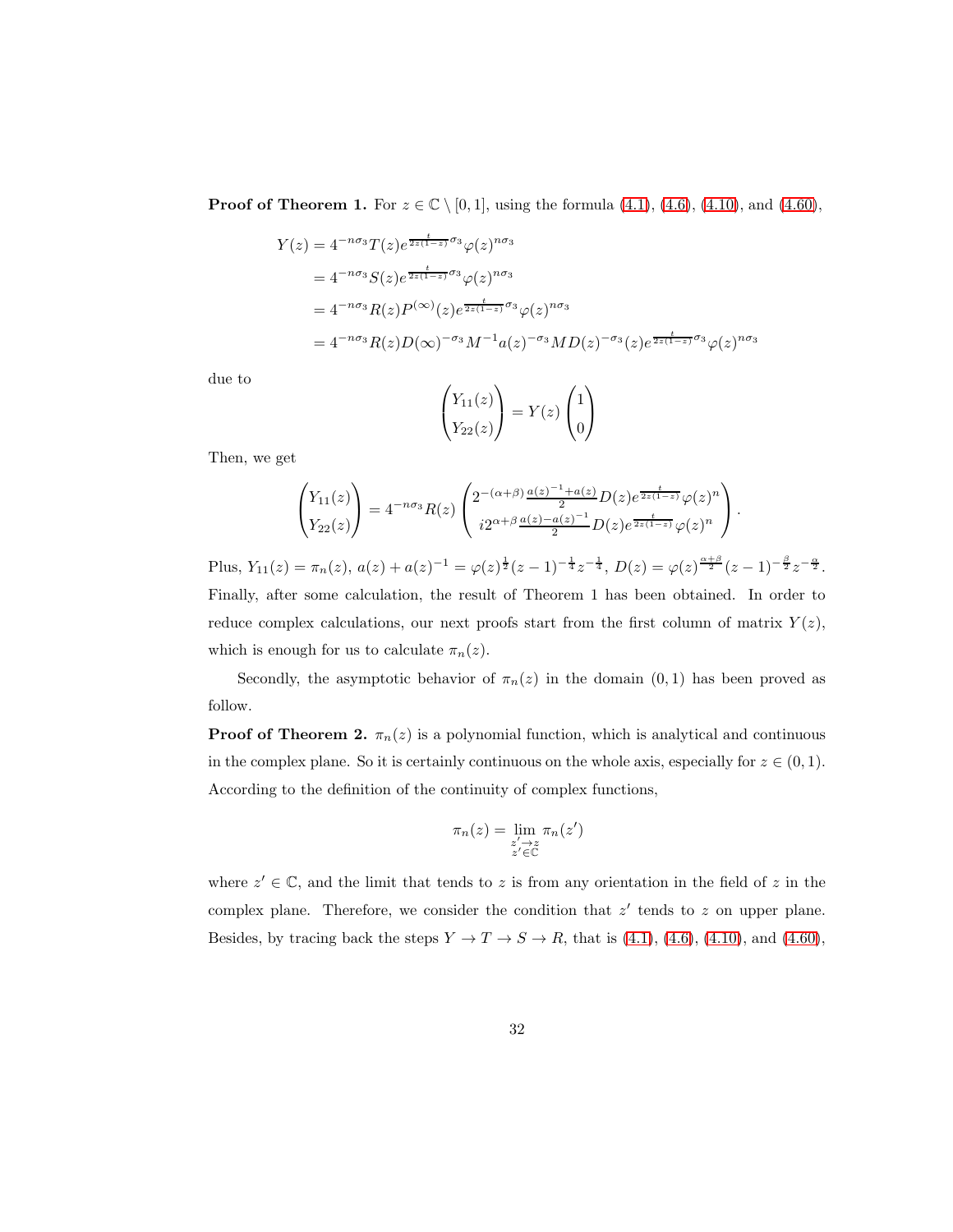for  $z \in (0,1)$ , we obtain that

$$
\begin{pmatrix}\nY_{11}(z) \\
Y_{22}(z)\n\end{pmatrix} = 4^{-n\sigma_3} R(z) 2^{-(\alpha+\beta)\sigma_3} \begin{pmatrix}\n\frac{a_+(z)^{-1} + a_+(z)}{2} & i\frac{a_+(z)^{-1} - a_+(z)}{2} \\
i\frac{a_+(z) - a_+(z)^{-1}}{2} & \frac{a_+(z)^{-1} + a_+(z)}{2}\n\end{pmatrix}
$$
\n
$$
\begin{pmatrix}\nD_+(z)\varphi_+(z)^n e^{\frac{t}{2z(1-z)}} \\
D_+(z)^{-1}z^{-\alpha}(1-z)^{-\beta}\varphi_+(z)^{-n}e^{\frac{t}{2z(1-z)}}\n\end{pmatrix}
$$

By the formulas [\(4.10\)](#page-15-1) and [\(4.11\)](#page-15-2), it is easily to check that

$$
D_{+}(z) = e^{i((\alpha+\beta)\arccos\sqrt{z}-\beta\pi/2)}z^{-\frac{\alpha}{2}}(1-z)^{-\frac{\beta}{2}}
$$
(5.1)

$$
\varphi_{+}(z)^{n} = e^{i2n \arccos\sqrt{z}} \tag{5.2}
$$

$$
a_{+}(z)^{-1} + a_{+}(z) = \varphi_{+}(z)^{\frac{1}{2}}(z-1)^{-\frac{1}{4}}_{+}z^{-\frac{1}{4}}_{+}
$$
  
=  $e^{i(\arccos\sqrt{z}-\frac{\pi}{4})}(1-z)^{-\frac{1}{4}}z^{-\frac{1}{4}}$  (5.3)

$$
i(a_{+}(z)^{-1} - a_{+}(z)) = e^{i(-\arccos\sqrt{z} + \frac{\pi}{4})}(1-z)^{-\frac{1}{4}}z^{-\frac{1}{4}}
$$
(5.4)

then the above matrix turns into

$$
\begin{pmatrix} Y_{11}(z) \\ Y_{22}(z) \end{pmatrix} = (w_{p_J 2}(z, t))^{-\frac{1}{2}} z^{-\frac{1}{4}} (1 - z)^{-\frac{1}{4}} 4^{-n\sigma_3} R(z) 2^{-(\alpha + \beta)\sigma_3}
$$

$$
\begin{pmatrix} \cos((2n + \alpha + \beta + 1)\arccos\sqrt{z} - \frac{\beta \pi}{2} - \frac{\pi}{4}) \\ -i\cos((2n + \alpha + \beta - 1)\arccos\sqrt{z} - \frac{\beta \pi}{2} - \frac{\pi}{4}) \end{pmatrix}.
$$

Apparently, the fact is  $R(z) = I + \mathcal{O}(n^{-1})$ . The error terms hold uniformly for x in compact subsets of  $(0, 1)$ . Then, Theorem 2 is given by some calculations.

As we have known in Section 2,  $\Psi(\xi, \zeta)$  can be approximated by a Bessel model RH problem as  $\zeta \to 0^+$ , while it convert to a Airy function as  $\zeta \to \infty$ . For expressing the strong asymptotic expansion near the endpoint 1, we use the fact that the local parametrix can be approximated by the Bessel function as  $\zeta = 2n^2 t \rightarrow 0^+$ .

**Proof of Theorem 3.** After taking a series of inverse transformation of  $Y(z) \to T(z) \to$  $S(z) \to R(z)$  with the formulas [\(4.1\)](#page-12-0), [\(4.6\)](#page-13-0), [\(4.10\)](#page-15-1), and [\(4.60\)](#page-29-1) as well as [\(4.23\)](#page-19-0), we find,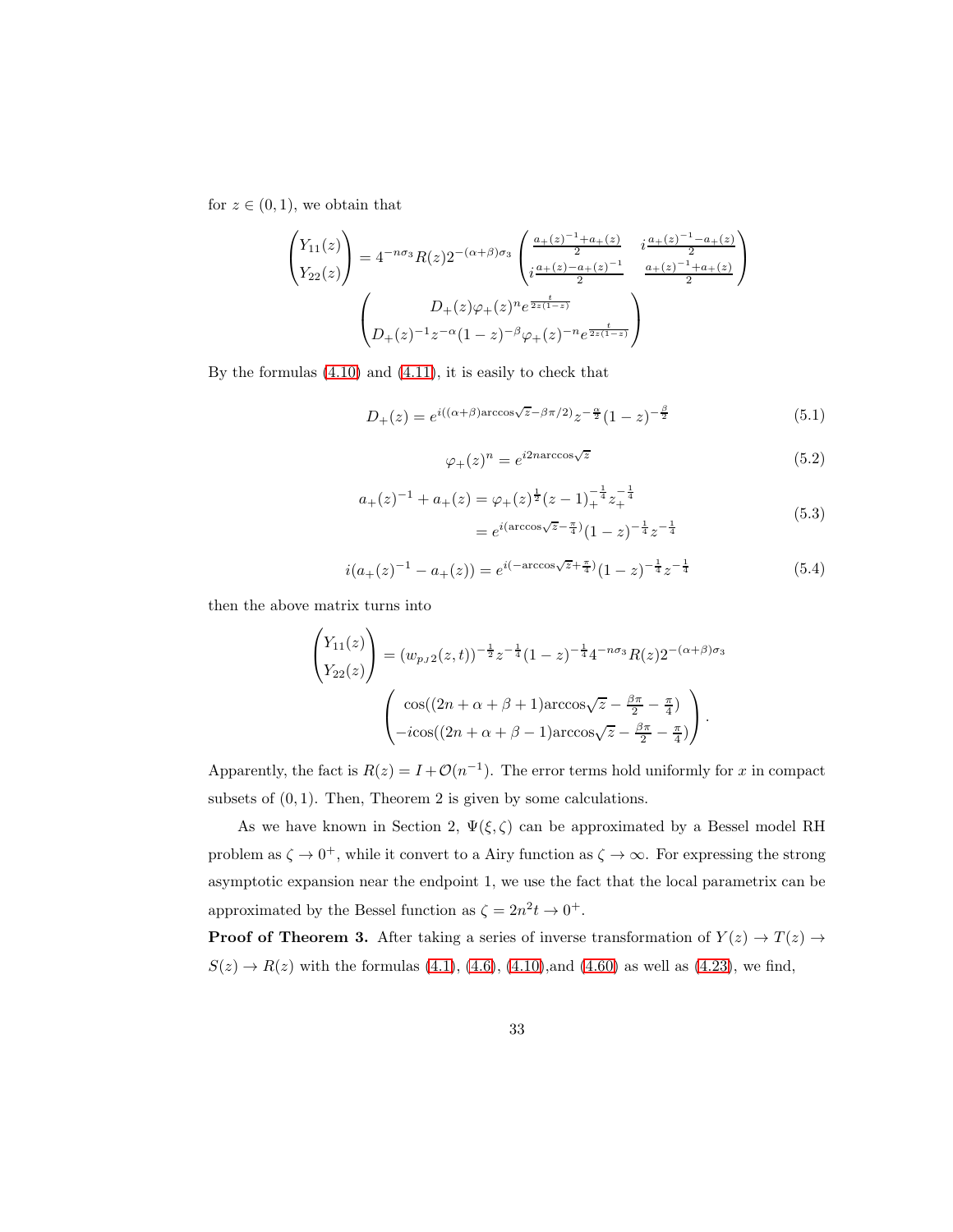<span id="page-33-1"></span>
$$
\begin{pmatrix}\nY_{11}(z) \\
Y_{22}(z)\n\end{pmatrix} = 4^{-n\sigma_3} R(z) P_{-}^{(1)}(z) \begin{pmatrix}\n1 & 0 \\
-w(z)^{-1} \varphi_{-}(z)^{-2n} & 1\n\end{pmatrix} \varphi_{-}(z)^{n\sigma_3} e^{\frac{t}{2z(1-z)}\sigma_3} \begin{pmatrix}\n1 \\
0\n\end{pmatrix}
$$
\n
$$
= 4^{-n\sigma_3} R(z) E_1(z) \Psi_{-}(\xi, \zeta) W_{-}(z)^{-\sigma_3} \varphi_{-}(z)^{-n\sigma_3}
$$
\n
$$
\begin{pmatrix}\n1 & 0 \\
-w(z)^{-1} \varphi_{-}(z)^{-2n} & 1\n\end{pmatrix} \varphi_{-}(z)^{n\sigma_3} e^{\frac{t}{2z(1-z)}\sigma_3} \begin{pmatrix}\n1 \\
0\n\end{pmatrix}
$$
\n
$$
= 4^{-n\sigma_3} R(z) E_1(z) \Psi_{-}(\xi, \zeta) \begin{pmatrix}\ne^{\frac{\beta \pi i}{2}} \\
-e^{-\frac{\beta \pi i}{2}}\n\end{pmatrix} (w_{p,j2}(z,t))^{-\frac{1}{2}}
$$
\n(5.5)

where  $\xi = n^2 f_1(z)$  and  $\zeta = 2n^2 t$ . Then using the facts that

$$
\varphi_{-}(z) = e^{-2i\arccos\sqrt{z}} \text{and} \sqrt{n^2 f_1(z)}_{-} = -2ni\arccos\sqrt{z},\tag{5.6}
$$

and the conclusion that  $I_{\theta}(z)e^{\frac{\theta \pi i}{2}} = J_{\theta}(ze^{\frac{\pi i}{2}})$  with  $\arg z \in (-\pi, \frac{\pi}{2}]$ , see [\[29\]](#page-47-3), we get

<span id="page-33-0"></span>
$$
\begin{pmatrix}\nY_{11}(z) \\
Y_{22}(z)\n\end{pmatrix} = 4^{-n\sigma_3} R(z) E_1(z) R_0(\zeta) F(\xi, \zeta) (w_{p_J 2}(z, t))^{-\frac{1}{2}} \begin{pmatrix} e^{\frac{\beta \pi i}{2}} \\
-e^{-\frac{\beta \pi i}{2}}\n\end{pmatrix}
$$
\n
$$
= 4^{-n\sigma_3} R(z) E_1(z) R_0(\zeta) \sqrt{\pi} e^{\frac{\zeta}{\xi - \omega_3}} (w_{p_J 2}(z, t))^{-\frac{1}{2}} \begin{pmatrix} e^{\frac{\beta \pi i}{2}} I_\beta(\sqrt{\xi}) - \\
ie^{\frac{\beta \pi i}{2}} \sqrt{\xi} I'_\beta(\sqrt{\xi}) - \end{pmatrix}
$$
\n
$$
= 4^{-n\sigma_3} R(z) E_1(z) R_0(\zeta)
$$
\n
$$
\begin{pmatrix}\nJ_\beta(2n \arccos\sqrt{z}) \\
i 2n \arccos\sqrt{z} J'_\beta(2n \arccos\sqrt{z})\n\end{pmatrix} \sqrt{\pi} e^{\frac{\zeta}{\xi - \omega_3}} (w_{p_J 2}(z, t))^{-\frac{1}{2}}
$$
\n(5.7)

where  $J_\beta$  is the Bessel function of order  $\beta$ . To study the asymptotic behavior of  $E_1(z)$ in [\(4.24\)](#page-19-1), we compute the asymptotic behavior of  $P^{(\infty)}$  from the upper plane. From the expression of  $P^{(\infty)}$  in [\(4.10\)](#page-15-1), we find

<span id="page-33-2"></span>
$$
P_{+}^{(\infty)}(z) = \frac{e^{-\frac{\pi i}{4}}}{2x^{\frac{1}{4}}(1-x)^{\frac{1}{4}}}2^{-(\alpha+\beta)\sigma_{3}} \begin{pmatrix} e^{i\theta_{1}} & i e^{-i\theta_{1}} \\ -i e^{i\theta_{2}} & e^{-i\theta_{2}} \end{pmatrix} e^{-\frac{\beta\pi i}{2}\sigma_{3}} x^{-\frac{\alpha}{2}\sigma_{3}} (1-x)^{-\frac{\beta}{2}\sigma_{3}} \qquad (5.8)
$$

where  $\theta_1 = (\alpha + \beta + 1)\arccos\sqrt{z}$  and  $\theta_2 = (\alpha + \beta - 1)\arccos\sqrt{z}$ . It is readily found that

$$
(n^2 f_1(z))_+^{\frac{1}{4}} = e^{\frac{\pi i}{4}\sigma_3} (2n \arccos \sqrt{z})^{\frac{1}{2}\sigma_3},\tag{5.9}
$$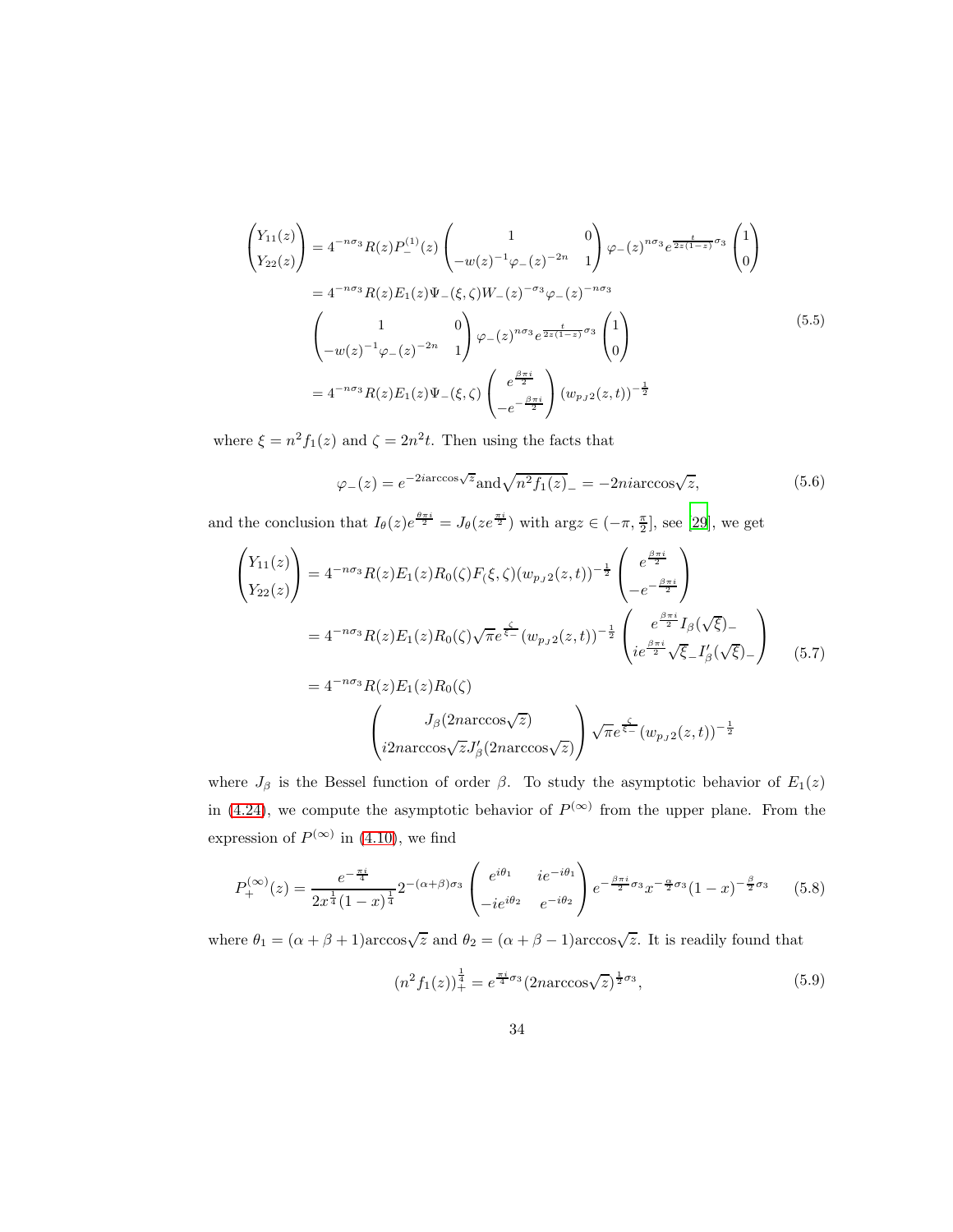Combining  $E_1(z)$  in [\(4.24\)](#page-19-1) with  $W(z)$  in [\(4.15\)](#page-16-3), we obtain

<span id="page-34-0"></span>
$$
E_1(z) = \frac{e^{-\frac{\pi i}{4}}}{\sqrt{2}x^{\frac{1}{4}}(1-x)^{\frac{1}{4}}} 2^{-(\alpha+\beta)\sigma_3} \begin{pmatrix} \cos\theta_1 & \sin\theta_1 \\ -i\cos\theta_2 & -i\sin\theta_2 \end{pmatrix} e^{\frac{\pi i}{4}\sigma_3} (2n\arccos\sqrt{z})^{\frac{1}{2}\sigma_3}.
$$
 (5.10)

By substituting the formulas [\(5.10\)](#page-34-0) into [\(5.7\)](#page-33-0) and considering the result  $Y_{11}(z) = \pi_n(z)$ ,  $R(z) = I + \mathcal{O}(n^{-1})$ , and  $R_0(\zeta) = I + \mathcal{O}(\zeta)$ , we prove the conclusion of Theorem 3, where the error terms is uniformly for  $z \in \mathbb{D}_1$ , as  $\zeta = 2n^2 t \to 0$ , and  $\mathbb{D}_1 = \{x | 2n \arccos \sqrt{x} \in \mathbb{D}_1\}$  $(0, \infty), n \to \infty$ .

In order to obtain the strong asymptotic expansion near the endpoint 1, we take advantage of the fact  $\Psi(\xi, \zeta)$  can be approximated by the Airy function when  $\zeta = 2n^2 t \to \infty$ . Proof of Theorem 4. It is convenient to start with  $(5.5)$ , and we list it here

$$
\begin{pmatrix} Y_{11}(z) \\ Y_{22}(z) \end{pmatrix} = 4^{-n\sigma_3} R(z) E_1(z) \Psi_{-}(\xi, \zeta) \begin{pmatrix} e^{\frac{\beta \pi i}{2}} \\ -e^{-\frac{\beta \pi i}{2}} \end{pmatrix} (w_{p_J 2}(z, t))^{-\frac{1}{2}}
$$

where  $E_1(z)$  is in [\(4.24\)](#page-19-1),  $\xi = n^2 f_1(z)$ , and  $\zeta = 2n^2 t$ .

Combining [\(4.32\)](#page-22-1), [\(4.36\)](#page-24-0), [\(4.42\)](#page-25-0) and [\(4.45\)](#page-25-1), we get

<span id="page-34-1"></span>
$$
\Psi(\zeta^{\frac{2}{3}}\lambda,\zeta) = \zeta^{-\frac{1}{6}\sigma_3} R_{01}(\lambda) E_{01}(\lambda) \Psi_A(\zeta^{\frac{2}{9}} f_{01}(\lambda)) e^{\pm \frac{\beta \pi i}{2} \sigma_3}
$$
(5.11)

where  $\pm \text{Im}\lambda > 0$ ,  $\lambda \in U(-1,r)$ ,  $\Psi_A$  is the Airy kernel. By integrating equations [\(4.41\)](#page-25-2),  $(4.47)$  and  $(4.43)$ , we acquire

$$
E_{01}(\lambda) = (\lambda + 1)^{-\frac{1}{4}\sigma_3} \frac{I + i\sigma_1}{\sqrt{2}} \left(\frac{\sqrt{\lambda + 1} + 1}{\sqrt{\lambda + 1} - 1}\right)^{-\frac{\alpha}{2}\sigma_3} e^{\mp \frac{\alpha \pi i}{2}\sigma_3} \frac{I + i\sigma_1}{\sqrt{2}}^{-1} (\lambda^{\frac{2}{9}} f_{01}(\lambda))^{\frac{1}{4}\sigma_3}
$$
(5.12)

for  $\pm \text{Im}\lambda > 0$ ,  $f_{01}(\lambda) = \left(-\frac{3}{2}\theta(\lambda)\right)^{\frac{2}{3}}$ ,  $\theta(\lambda) = \frac{(\lambda+1)^{\frac{3}{2}}}{\lambda}$ .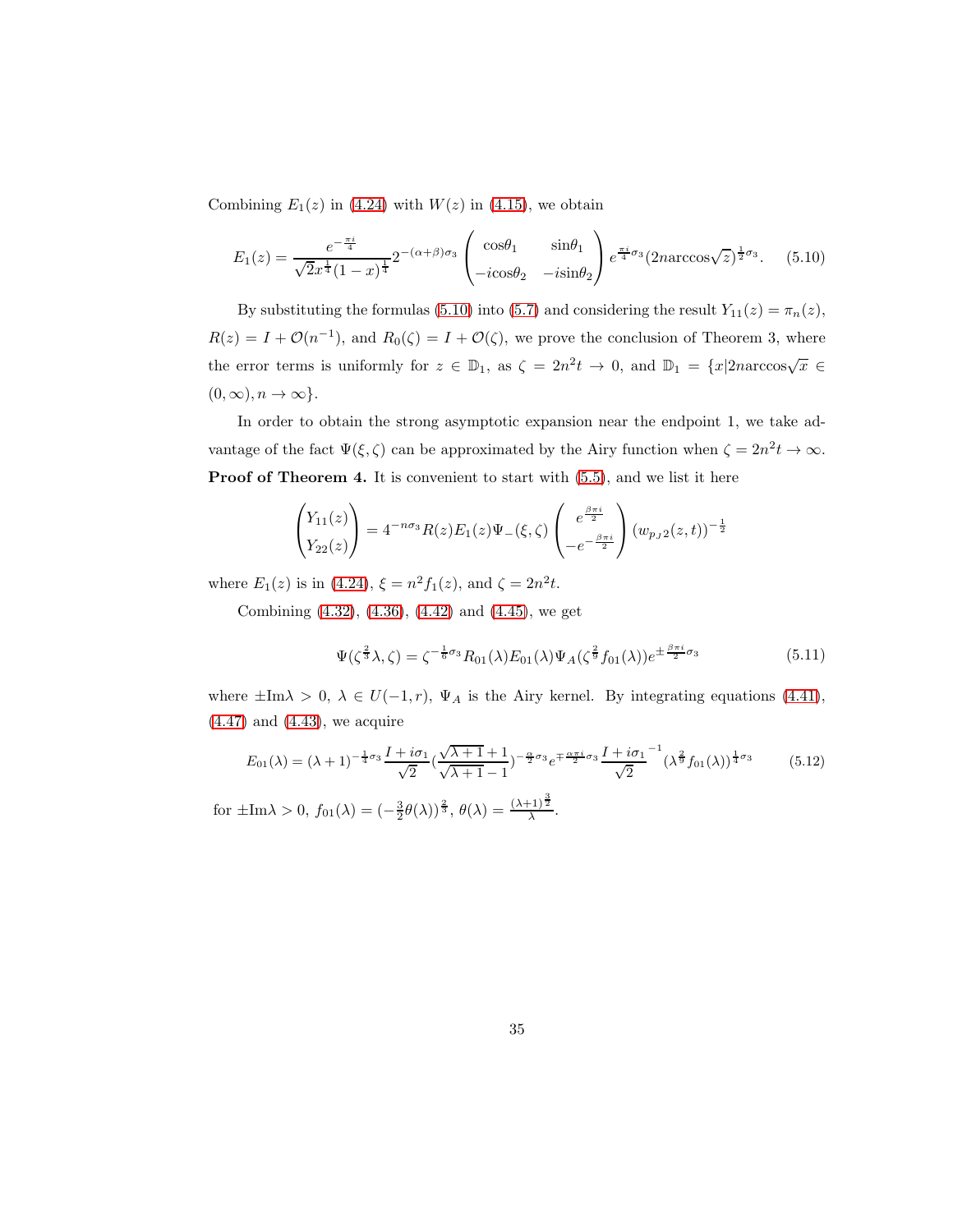Then, after rescaling, we obtain,

<span id="page-35-3"></span>
$$
\begin{pmatrix}\nY_{11}(z) \\
Y_{22}(z)\n\end{pmatrix} = 4^{-n\sigma_3} R(z) E_1(z) \zeta^{-\frac{1}{6}\sigma_3} R_{01}(\zeta) E_{01}(\lambda)
$$
\n
$$
\Psi_{A-}(\zeta^{\frac{2}{9}} f_{01}(\lambda)) \begin{pmatrix} 1 \\ -1 \end{pmatrix} (w_{p_J 2}(z, t))^{-\frac{1}{2}}
$$
\n
$$
= 4^{-n\sigma_3} R(z) E_1(z) \zeta^{-\frac{1}{6}\sigma_3} R_{01}(\zeta) E_{01}(\lambda)
$$
\n
$$
\sqrt{2\pi} \begin{pmatrix} Ai_{-}(\zeta^{\frac{2}{9}} f_{01}(\lambda)) \\ -i Ai'_{-}(\zeta^{\frac{2}{9}} f_{01}(\lambda)) \end{pmatrix} (w_{p_J 2}(z, t))^{-\frac{1}{2}}
$$
\n(5.13)

By some simple calculations, it is easily to verify that

<span id="page-35-0"></span>
$$
(\lambda + 1)^{-\frac{1}{4}\sigma_3} = (|\lambda| - 1)^{-\frac{1}{4}\sigma_3} e^{\frac{\pi i}{4}\sigma_3}, \tag{5.14}
$$

<span id="page-35-1"></span>
$$
\left(\frac{\sqrt{\lambda+1}+1}{\sqrt{\lambda+1}-1}\right)_{-} = \exp(-i\arccos\frac{1}{\sqrt{|\lambda|}} + i\pi),\tag{5.15}
$$

<span id="page-35-2"></span>
$$
(f_{01}(\lambda))^{-\frac{3}{2}} = \frac{2}{3}(|\lambda| - 1)^{-\frac{3}{2}}|\lambda|e^{\frac{3\pi i}{2}}.
$$
\n(5.16)

Substituting  $(5.14)$ ,  $(5.15)$  and  $(5.16)$ , we derive

<span id="page-35-4"></span>
$$
\zeta^{-\frac{1}{6}\sigma_3}E_{01}(\lambda) = \begin{pmatrix} d_{11} & id_{12} \\ id_{21} & d_{22} \end{pmatrix}
$$
 (5.17)

where  $d_{11}$ ,  $d_{12}$ ,  $d_{21}$ , and  $d_{22}$  are defined as  $(2.11)$ ,  $(2.13)$ ,  $(2.14)$  and  $(2.12)$  respectively. With the help of the formula [\(4.48\)](#page-26-3), it is readily to show, as  $\zeta \to \infty$ 

<span id="page-35-5"></span>
$$
\zeta^{-\frac{1}{6}\sigma_3} R_{01} \zeta^{\frac{1}{6}\sigma_3} = (I + \mathcal{O}(\zeta^{-\frac{1}{3}}) \begin{pmatrix} 1 & 0 \\ -\frac{7}{72(|\lambda|-1)}i & 1 \end{pmatrix}.
$$
 (5.18)

Inserting the above results into [\(5.13\)](#page-35-3) as well as the facts that  $R_{01}(\zeta) = I + \mathcal{O}(\zeta^{-\frac{1}{3}})$ , which is uniformly for  $z \in \mathbb{D}_2$ , as  $\zeta = 2n^2t \to \infty$  and  $R(z) = I + \mathcal{O}(n^{-1})$  which are uniformly for  $z \in (1 - r, 1)$ , we follow Theorem 4.

To consider the strong asymptotic expansions of the monic polynomial, we recall some results in [\[17](#page-46-2)] that  $\bar{\Psi}(\bar{\xi}, \bar{\zeta})$  can be approximated by a modified Bessel model RH problem as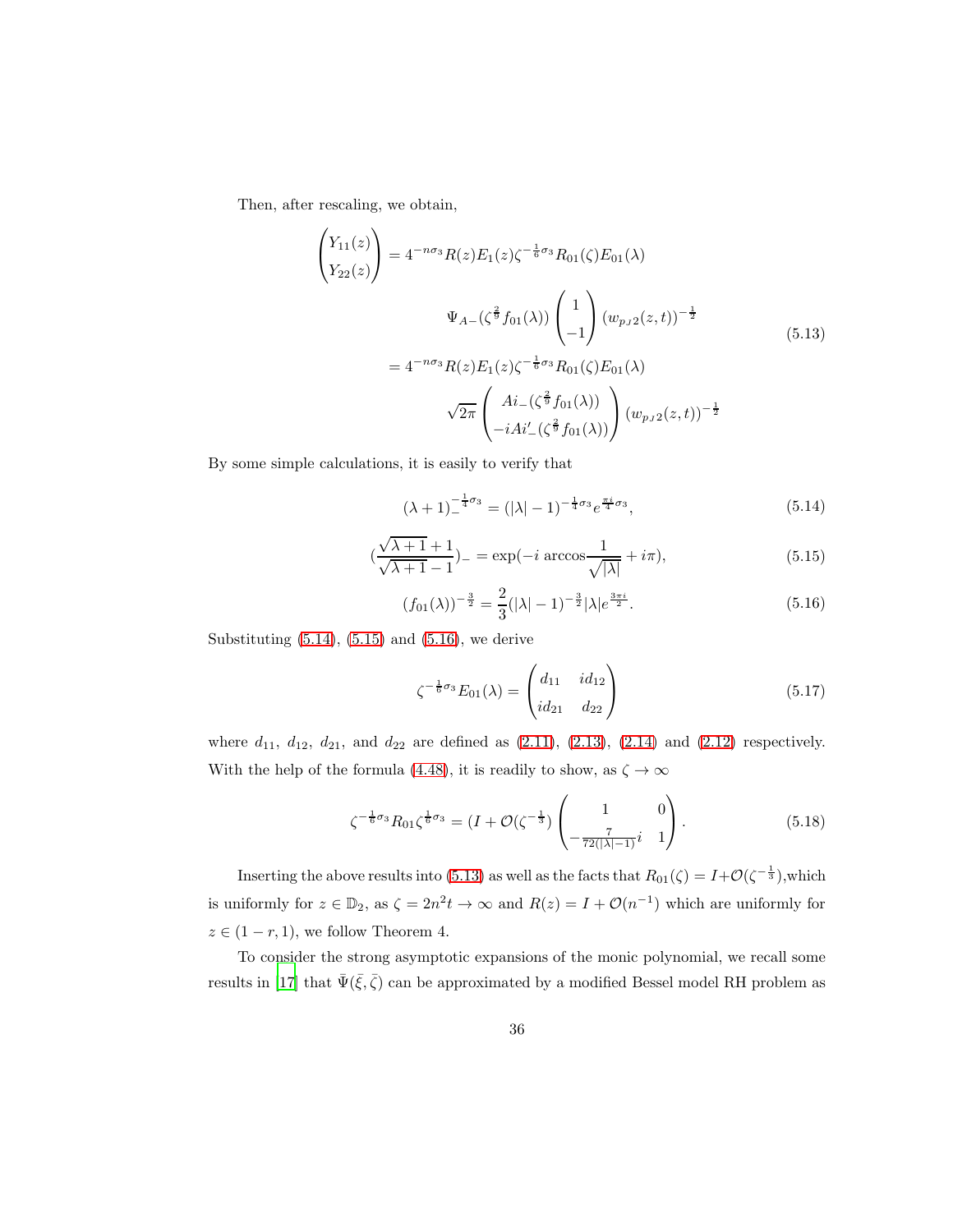$\bar{\zeta} \to 0$  and then prove the strong asymptotic expansion of monic OPS for  $z \in (0, \delta)$ , where  $\delta$  is a small and positive constant.

**Proof of Theorem 5.** As we say above,  $\pi_n(z)$  is a polynomial function and we just consider the limit from the upper plane. Then, using the equations  $(4.1)$ ,  $(4.6)$ ,  $(4.10)$ , and  $(4.60)$ , it is readily to show

<span id="page-36-2"></span>
$$
\begin{aligned}\n\begin{pmatrix}\nY_{11}(z) \\
Y_{22}(z)\n\end{pmatrix} &= Y_{+}(z) \begin{pmatrix} 1 \\
0\n\end{pmatrix} \\
&= 4^{-n\sigma_{3}} R(z) P_{+}^{(0)}(z) \begin{pmatrix} 1 & 0 \\
w(z)^{-1} \varphi_{+}(z)^{-2n} & 1 \end{pmatrix} e^{\frac{t}{2z(1-z)} \sigma_{3}} \varphi_{+}(z)^{n\sigma_{3}} \\
&= 4^{-n\sigma_{3}} R(z) E_{0}(z) \bar{\Psi}_{-}(\bar{\xi}, \bar{\zeta}) e^{\frac{(\alpha-1)\pi i}{2} \sigma_{3}} \begin{pmatrix} 1 & 0 \\
1 & 1 \end{pmatrix} (w_{p,j2}(z,t))^{-\frac{1}{2}\sigma_{3}} \begin{pmatrix} 1 \\
0 \end{pmatrix},\n\end{aligned} (5.19)
$$

where  $w(z) = z^{\alpha} (1-z)^{\beta}$ ,  $\bar{\xi} = n^2 f_0(z)$ ,  $\bar{\zeta} = 2n^2 t$ , and  $E_0$  is in [\(4.58\)](#page-28-1). Besides, the boundary value on the positive side  $P_+^{(0)}$  corresponds to the value  $\bar{\Psi}_-$  on the negative side, as can be seen from the correspondence  $\bar{\xi} \approx -4n^2 z$  when  $z \to 0$ . According to the results of Chen has proven, see  $(86)$ , $(87)$  and  $(89)$  in [\[17](#page-46-2)], then

<span id="page-36-1"></span>
$$
\begin{pmatrix} Y_{11}(z) \\ Y_{22}(z) \end{pmatrix} = 4^{-n\sigma_3} R(z) E_0(z) R_{0S}(\bar{\zeta}) G_{\bar{\zeta}}, \bar{\zeta} ) (w_{p_J 2}(z, t))^{-\frac{1}{2}} \begin{pmatrix} e^{\frac{(\alpha - 1)\pi i}{2}} \\ e^{-\frac{(\alpha - 1)\pi i}{2}} \end{pmatrix}
$$
  
=  $4^{-n\sigma_3} R(z) E_0(z) R_{0S}(\bar{\zeta}) (-1)^n \sqrt{\pi} e^{\frac{\bar{\zeta}}{\bar{\zeta}} - (w_{p_J 2}(z, t))^{-\frac{1}{2}} \begin{pmatrix} -i J_\alpha(\sqrt{|\xi|}) \\ \sqrt{|\xi|} J'_\alpha(\sqrt{|\xi|}) \end{pmatrix}$  (5.20)

accompanied with the facts that

$$
\bar{\xi}_{-} = n^2 f_{0-}(z) = e^{-\pi i} n^2 (\pi - 2 \arccos\sqrt{z})^2
$$
\n(5.21)

and

$$
\sqrt{|\bar{\xi}|} = n(\pi - 2\arccos\sqrt{z}).\tag{5.22}
$$

Also, we give a more precise expression for  $E_0(z)$  by the formula [\(4.58\)](#page-28-1), [\(4.10\)](#page-15-1), [\(4.51\)](#page-27-0) and [\(5.8\)](#page-33-2)

<span id="page-36-0"></span>
$$
E_0(z) = \frac{(-1)^n e^{-\frac{\pi i}{4}}}{\sqrt{2}x^{\frac{1}{4}}(1-x)^{\frac{1}{4}}} 2^{-(\alpha+\beta)\sigma_3} \begin{pmatrix} -\sin\theta_3 & \cos\theta_3\\ i\sin\theta_4 & -i\cos\theta_4 \end{pmatrix}
$$
  

$$
e^{-\frac{\pi i}{4}\sigma_3} (n(\pi - 2\arccos\sqrt{z}))^{\frac{1}{2}\sigma_3}
$$
 (5.23)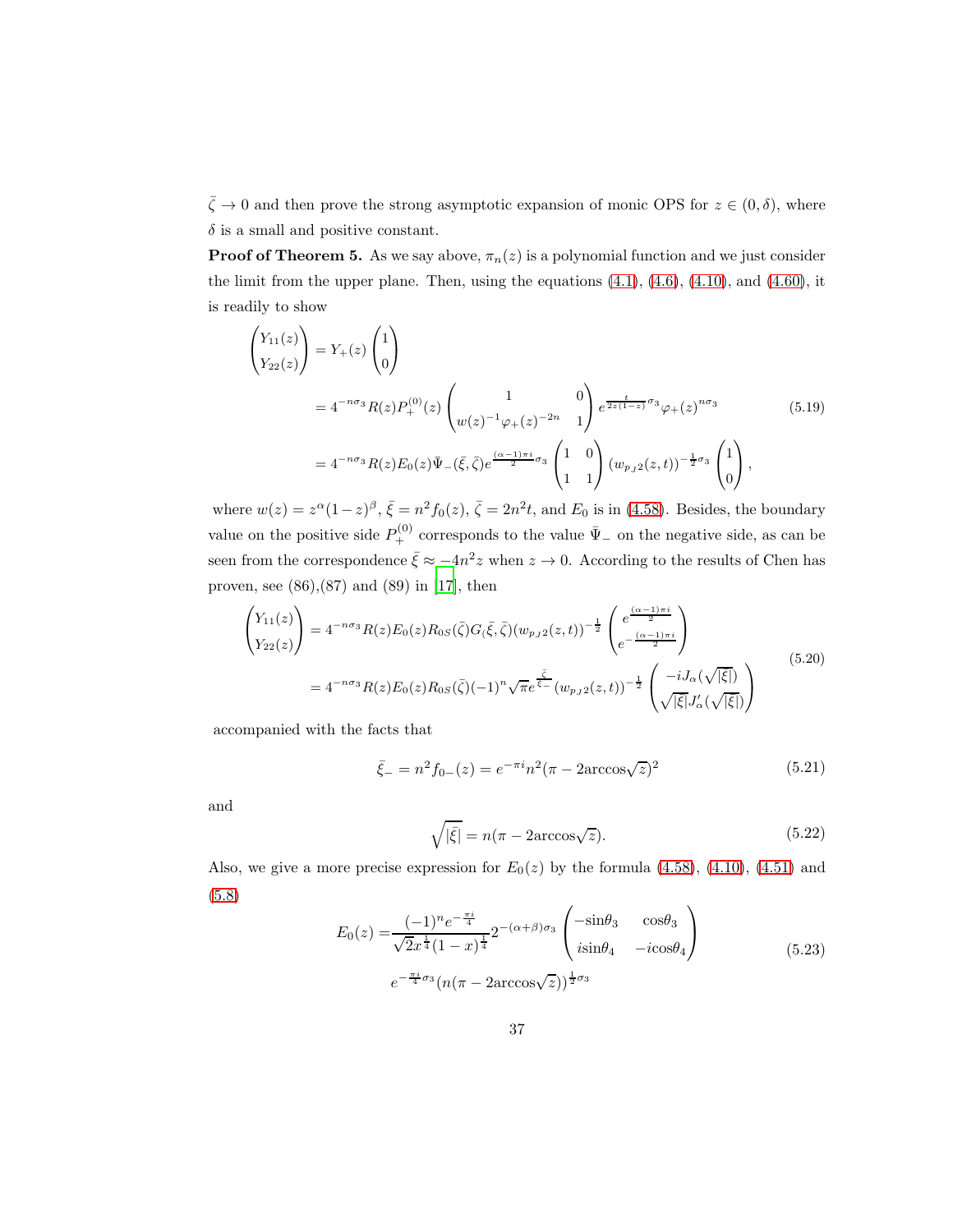Bringing the results of [\(5.8\)](#page-33-2) and [\(5.23\)](#page-36-0) back to [\(5.20\)](#page-36-1), we obtain the result of Theorem 5. What's more,  $R(z) = I + \mathcal{O}(n^{-1})$  uniformly for  $x \in (0, \delta)$  with  $0 < \delta \ll \frac{1}{2}$  and  $R_{0S}(\bar{\zeta}) =$ I +  $\mathcal{O}(\bar{\zeta})$  uniformly for  $z \in \mathbb{D}_3$  as  $\bar{\zeta} = 2n^2t \to 0$ , where  $\mathbb{D}_3 = \{x | n(\pi - 2\arccos\sqrt{x}) \in$  $(0, \infty), n \to \infty$ .

We continue to consider the strong asymptotic expansion for  $z \in (0, \varepsilon)$ , by using the theorem in [\[17\]](#page-46-2) that the model RH problem for  $\bar{\Psi}(\bar{\xi}, \bar{\zeta})$  can be approximated by the Airy model when  $\bar{\zeta} = 2n^2 t \to \infty$ .

Proof of Theorem 6. For your convenience, this application start with [\(5.19\)](#page-36-2), that is

$$
\begin{pmatrix} Y_{11}(z) \\ Y_{22}(z) \end{pmatrix} = 4^{-n\sigma_3} R(z) E_0(z) \bar{\Psi}_-(\bar{\xi}, \bar{\zeta}) e^{\frac{(\alpha-1)\pi i}{2}\sigma_3} \begin{pmatrix} 1 & 0 \\ 1 & 1 \end{pmatrix} (w_{p,j2}(z,t))^{-\frac{1}{2}\sigma_3} \begin{pmatrix} 1 \\ 0 \end{pmatrix}, \quad (5.24)
$$

where  $E_0(z)$  is in [\(4.58\)](#page-28-1),  $\bar{\xi} = n^2 f_0(z)$  and  $\bar{\zeta} = 2n^2 t$ .

Then, we use the same way as we deal with the situation for  $z \in (1 - r, 1)$ . Thus, we rescale  $\bar{\xi}$  by  $\bar{\zeta}^{\frac{2}{3}}\bar{\lambda}$  with the help of the equation (92), (93), (95) and (96) in [\[15\]](#page-46-0)(To avoid the symbol confusion, we add a superscript in these equation), and we obtain

<span id="page-37-0"></span>
$$
\begin{pmatrix}\nY_{11}(z) \\
Y_{22}(z)\n\end{pmatrix} = 4^{-n\sigma_3} R(z) E_0(z) \bar{\zeta}^{-\frac{1}{6}\sigma_3} \bar{R}_{01} \bar{E}_{01}(\bar{\lambda})
$$
\n
$$
\bar{\Psi}_{A-}(\bar{\zeta}^{\frac{2}{9}} f_{01}(\bar{\lambda})) (-1)^{n\sigma_3} \begin{pmatrix} -i \\ i \end{pmatrix} (w_{p_J 2}(z, t))^{-\frac{1}{2}}
$$
\n
$$
= 4^{-n\sigma_3} R(z) E_0(z) \bar{\zeta}^{-\frac{1}{6}\sigma_3} \bar{R}_{01} \bar{E}_{01}(\bar{\lambda})
$$
\n
$$
\begin{pmatrix} -iAi_{-}(\bar{\zeta}^{\frac{2}{9}} f_{01}(\bar{\lambda})) \\ -Ai'_{-}(\bar{\zeta}^{\frac{2}{9}} f_{01}(\bar{\lambda})) \end{pmatrix} (-1)^n \sqrt{2\pi} (w_{p_J 2}(z, t))^{-\frac{1}{2}}
$$
\n(5.25)

Finally, we can easily find the similar properties in [\(5.17\)](#page-35-4) and [\(5.18\)](#page-35-5) for  $\bar{E}_{01}$  and  $\bar{R}_{01}$ . By substituting these formulas into [\(5.25\)](#page-37-0), we have reached the desired conclusion. Besides,  $R(z) = I + \mathcal{O}(n^{-1})$  holds uniformly for  $z \in (0, \epsilon)$  while  $\bar{R}_{01} = I + \mathcal{O}(\bar{\zeta}^{-\frac{1}{3}})$  is uniformly for  $z \in \mathbb{D}_4$ , see [\(2.18\)](#page-8-0), as  $\bar{\zeta} = 2n^2 t \to \infty$ .

The next step of this paper is to proof the limit behavior of the kernel  $K_n(x, y)$  in the bulk of the spectrum.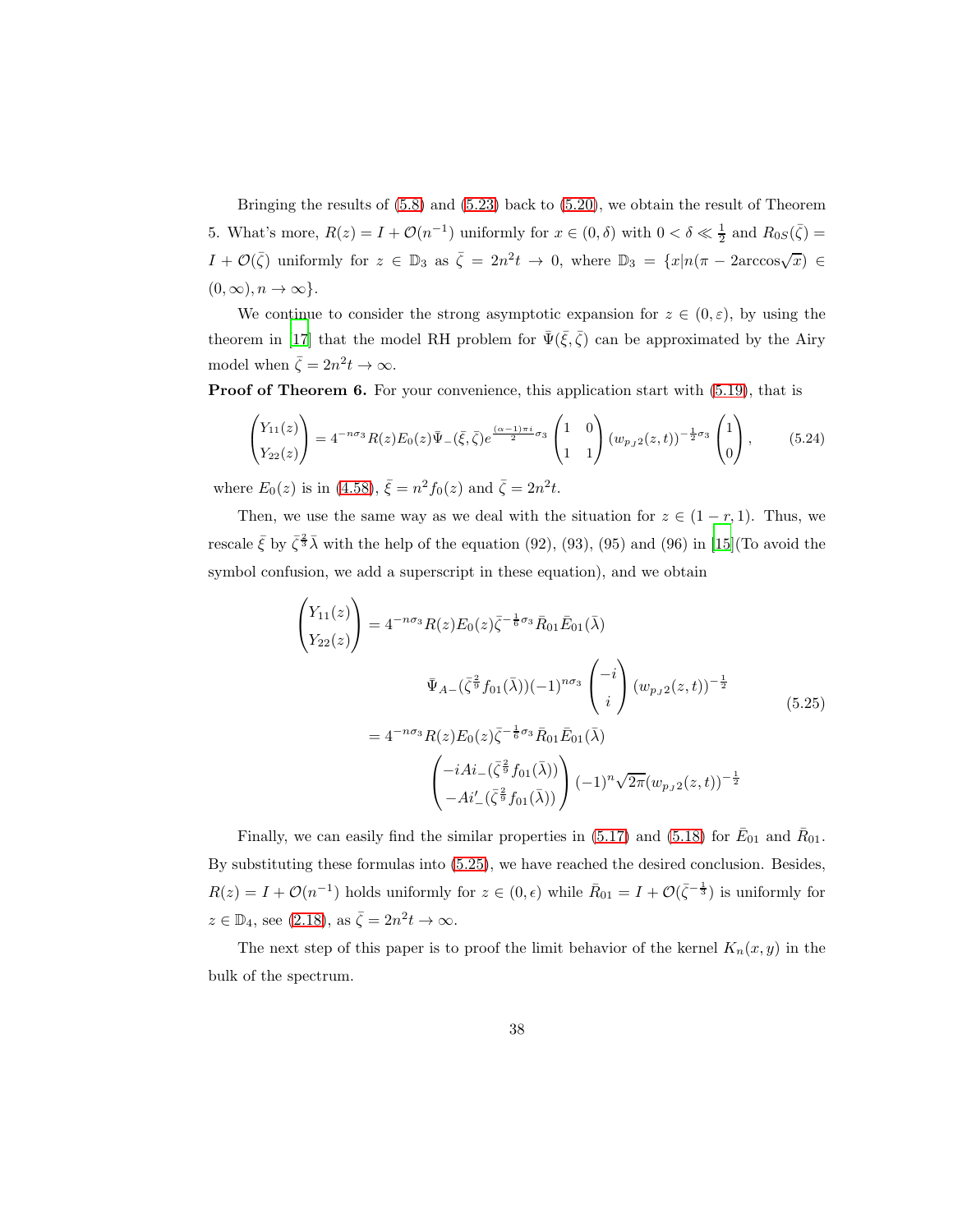Proof of Theorem 7. For convenience, we start with  $(2.4)$  and rewrite it here:

$$
K_n(x, y; t) = \gamma_{n-1}^2 \sqrt{w_{p, 2}(x, t)} \sqrt{w_{p, 2}(y, t)} \frac{\pi_n(x)\pi_{n-1}(y) - \pi_n(y)\pi_{n-1}(x)}{(x - y)}.
$$
(5.26)

Then, by the facts that  $Y_{11}(z) = \pi_n(z)$  and  $\pi_n(z)$  is analytic in the whole complex plane, one finds

<span id="page-38-3"></span>
$$
K_n(x, y; t) = \frac{\sqrt{w_{p_J 2}(x, t)} \sqrt{w_{p_J 2}(y, t)}}{2\pi i (x - y)} (Y_+^{-1}(y)Y_+(x))_{21}
$$
  
= 
$$
\frac{\sqrt{w_{p_J 2}(x, t)} \sqrt{w_{p_J 2}(y, t)}}{2\pi i (x - y)} (0 \t 1) Y_+^{-1}(y)Y_+(x) \begin{pmatrix} 1 \\ 0 \end{pmatrix}.
$$
 (5.27)

In order to express  $Y(z)$ , we take the inverse procedure of  $Y \rightarrow T \rightarrow S \rightarrow R$  in [\(4.1\)](#page-12-0), [\(4.6\)](#page-13-0) and [\(4.60\)](#page-29-1) and get

<span id="page-38-2"></span>
$$
Y_{+}(x) = 4^{-n\sigma_{3}} R(x) P_{+}^{(\infty)}(x) \begin{pmatrix} 1 & 0 \ w(x)^{-1} \varphi_{+}(x)^{-2n} & 1 \end{pmatrix} e^{\frac{t}{2x(1-x)+}\sigma_{3}} \varphi_{+}(x)^{n\sigma_{3}}
$$
  
=  $4^{-n\sigma_{3}} R(x) 2^{-(\alpha+\beta)\sigma_{3}} M^{-1} a(x)^{-\sigma_{3}} M D_{+}(x)^{\sigma_{3}}$   

$$
\begin{pmatrix} 1 & 0 \ w(x)^{-1} \varphi_{+}(x)^{-2n} & 1 \end{pmatrix} e^{\frac{t}{2x(1-x)+}\sigma_{3}} \varphi_{+}(x)^{n\sigma_{3}}
$$
(5.28)

where  $M = \frac{I + i\sigma_1}{\sqrt{2}}$  $\frac{2}{2}, a(z) = \left(\frac{z-1}{z}\right)^{\frac{1}{4}}, D_{+}(x) = \varphi_{+}(x)^{\frac{\alpha+\beta}{2}} x^{-\frac{\alpha}{2}} (x-1)^{\frac{\beta}{2}}_{+}$  and  $R(z) = I + \mathcal{O}(n^{-\frac{2}{3}}).$ By the facts that,

$$
\varphi_{+}(x) = e^{2i\arccos\sqrt{x}},
$$

we find,

<span id="page-38-0"></span>
$$
Y_{+}(x)(w_{p,j2}(x,t))^{\frac{1}{2}}\begin{pmatrix}1\\0\end{pmatrix} = 4^{-n\sigma_3}R(x)2^{-(\alpha+\beta)\sigma_3}M^{-1}a(x)^{-\sigma_3}M
$$

$$
\begin{pmatrix}\n\exp(-\frac{\beta\pi i}{2} + i(\alpha+\beta+2n)\arccos\sqrt{x}) \\
\exp(\frac{\beta\pi i}{2} - i(\alpha+\beta+2n)\arccos\sqrt{x})\n\end{pmatrix}
$$
\n(5.29)

Moreover, it can be easily proved that

<span id="page-38-1"></span>
$$
M^{-1}a(y)^{\sigma_3}a(x)^{-\sigma_3}M = I + \mathcal{O}(x - y),\tag{5.30}
$$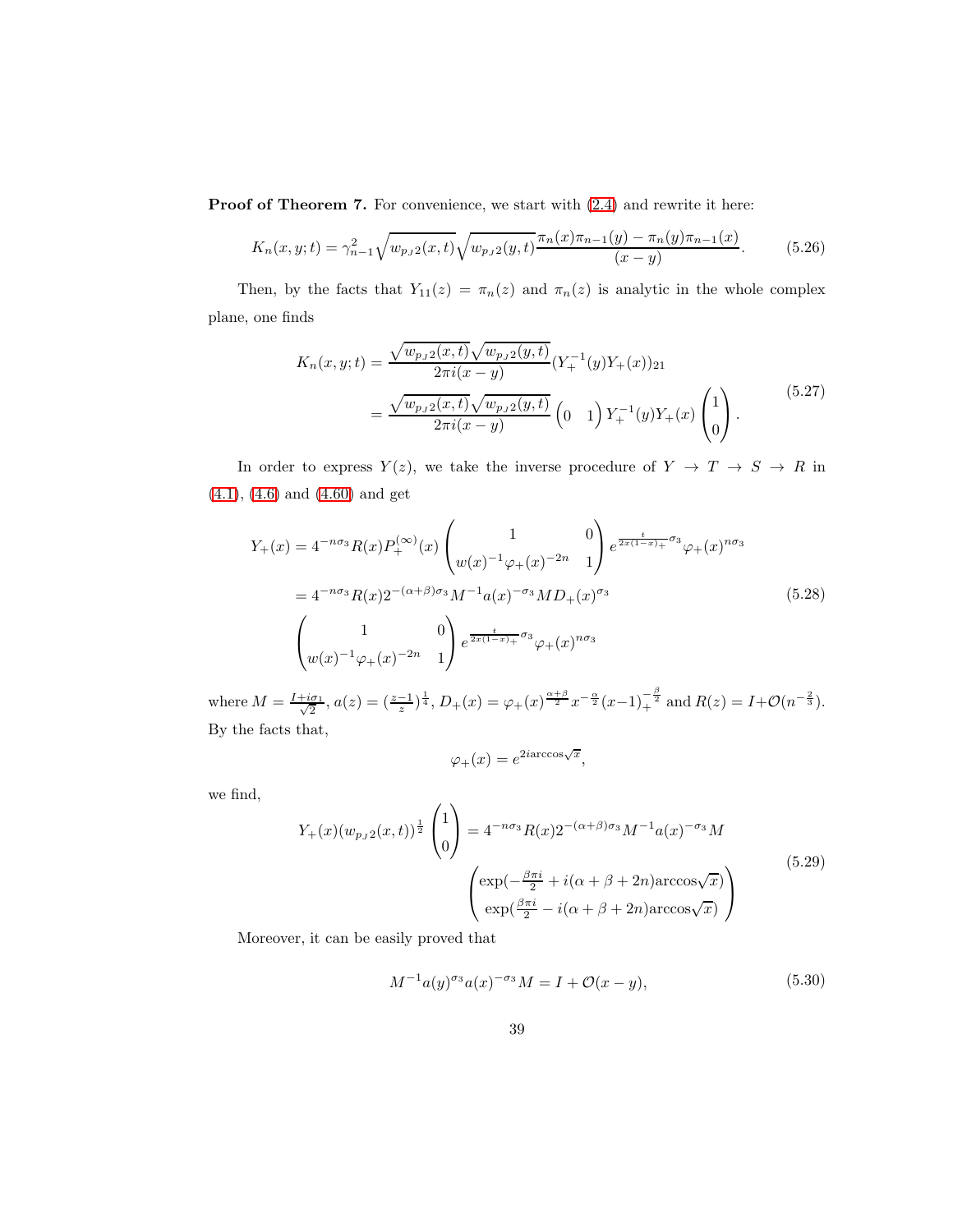where the error terms holds uniformly for any  $x, y$  in the compact subsets of  $(0, 1)$ . Inserting [\(5.29\)](#page-38-0) and [\(5.30\)](#page-38-1) into [\(5.28\)](#page-38-2) , one finds

<span id="page-39-1"></span>
$$
K_n(x, y; t) = \frac{\sin[(2n + \alpha + \beta)(\arccos\sqrt{y} - \arccos\sqrt{x})]}{\pi(x - y)} + \mathcal{O}(1). \tag{5.31}
$$

If  $x \to y$ , then

$$
\frac{1}{n}K_n(y,y) = \frac{1}{\pi\sqrt{y(1-y)}} + \mathcal{O}(\frac{1}{n}) \qquad n \to \infty,
$$

for any  $y \in (0, 1)$  with the uniform error terms.

Let  $a \in (0,1)$ ,  $u, v \in \mathbb{R}$ , and  $\rho = (\pi(\sqrt{x(1-x)}))^{-1}$ . Then, x is rescaled as  $a + \frac{u}{n\rho(a)}$ while y is rescaled as  $a + \frac{v}{n\rho(a)}$  in [\(5.31\)](#page-39-1). After some calculations, we obtain

<span id="page-39-2"></span>
$$
(2n + \alpha + \beta)(\arccos\sqrt{a + \frac{v}{n\rho(a)}} - \arccos\sqrt{a + \frac{u}{n\rho(a)}}) = \pi(u - v) + \mathcal{O}(\frac{1}{n}),\tag{5.32}
$$

uniformly for a in any compact subsets of  $(0, 1)$ . Thus, combining  $(5.31)$  with  $(5.32)$ , the result can be proved.

For the sake of expressing the limiting kernel at the right edge 1, we define the  $\psi$ functions

<span id="page-39-0"></span>
$$
\begin{pmatrix} \psi_1(\xi,\zeta) \\ \psi_2(\xi,\zeta) \end{pmatrix} = \Psi_+(\xi,\zeta) \begin{pmatrix} e^{-\frac{\beta\pi i}{2}} \\ e^{\frac{\beta\pi i}{2}} \end{pmatrix}, \quad \xi < 0.
$$
 (5.33)

The functions are determined via a model RH problem  $\Psi(\xi, \zeta)$  related to a special solution of a third-order nonlinear differential equation which can be reduced to a certain Painlevé III equation, see [\[15\]](#page-46-0). We also give the expression of the  $\Psi$ -kernel as

$$
K_{\Psi}(u, v, \zeta) = \frac{\psi_1(-u, \zeta)\psi_2(-v, \zeta) - \psi_1(-v, \zeta)\psi_2(-u, \zeta)}{2\pi i(u - v)}
$$
(5.34)

for  $u, v, \zeta \in (0, \infty)$ . It is convenient to begin with [\(5.27\)](#page-38-3).

<span id="page-39-3"></span>
$$
K_n(x, y; t) = \frac{\sqrt{w_{pJ2}(x, t)} \sqrt{w_{pJ2}(y, t)}}{2\pi i (x - y)} \left(0 \quad 1\right) Y_+^{-1}(y) Y_+(x) \begin{pmatrix} 1\\0 \end{pmatrix}.
$$
 (5.35)

Tracing back the transformation  $R \to S \to T \to Y$  with the formulas [\(4.1\)](#page-12-0), [\(4.6\)](#page-13-0), [\(4.10\)](#page-15-1),and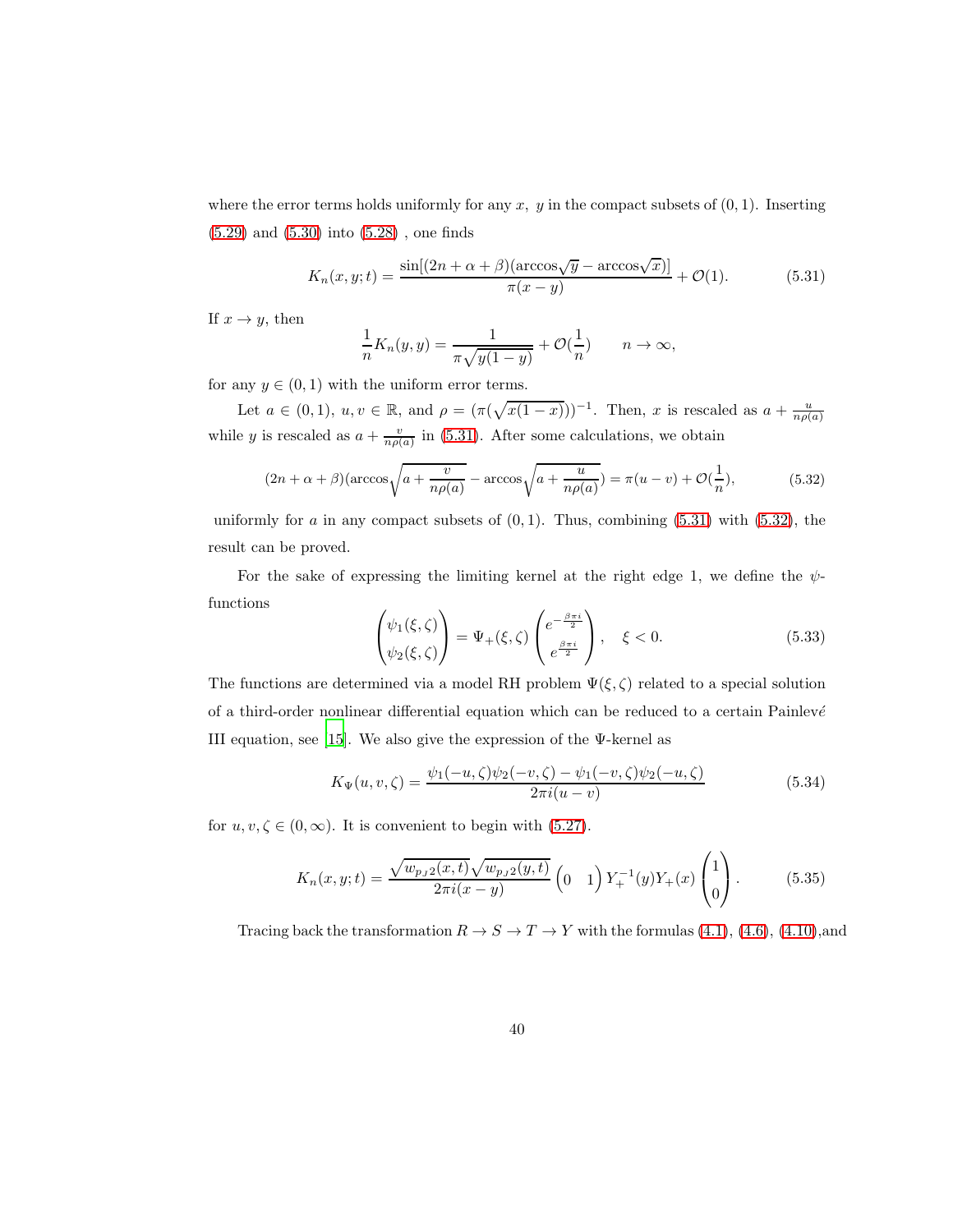[\(4.60\)](#page-29-1), one finds

$$
Y_{+}(z) = 4^{-n\sigma_{3}} R(z) P_{+}^{(1)}(z) \begin{pmatrix} 1 & 0 \ w(z)^{-1} \varphi_{+}(z)^{-2n} & 1 \end{pmatrix} e^{\frac{t}{2z(1-z)} \sigma_{3}} \varphi_{+}(z)^{n\sigma_{3}}
$$
  
=  $4^{-n\sigma_{3}} R(z) E_{1}(z) \Psi_{+}(\xi, \zeta) e^{-\frac{\beta \pi i}{2} \sigma_{3}} \begin{pmatrix} 1 & 0 \ 1 & 1 \end{pmatrix} w_{p,j} 2(z, t)^{-\frac{1}{2}}$  (5.36)

Accordingly, we obtain

<span id="page-40-0"></span>
$$
Y_{+}(x)w_{pJ2}(x,t)^{\frac{1}{2}}\begin{pmatrix}1\\0\end{pmatrix} = 4^{-n\sigma_{3}}R(x)E_{1}(x)\Psi_{+}(\xi,\zeta)e^{-\frac{\beta\pi i}{2}\sigma_{3}}\begin{pmatrix}1\\1\end{pmatrix}
$$
  
=  $4^{-n\sigma_{3}}R(x)E_{1}(x)\Psi_{+}(\xi,\zeta)\begin{pmatrix}e^{-\frac{\beta\pi i}{2}}\\e^{\frac{\beta\pi i}{2}}\end{pmatrix}.$  (5.37)

Inserting  $(5.37)$  into  $(5.35)$ , it is easy to achieve

$$
K_n(x,y) = \frac{(-\psi_2(g_n(y)), \psi_1(g_n(y)))E_1(y)^{-1}R(y)^{-1}R(x)E_1(x)(\psi_1(g_n(x)), \psi_2(g_n(x)))^T}{2\pi i(x-y)}
$$
(5.38)

where  $g_n(z) = n^2 f_1(z)$ .

Let  $x = 1 - \frac{u}{4n^2}$  and  $y = 1 - \frac{v}{4n^2}$  with  $u, v = \mathcal{O}(1)$ . Besides, due to

$$
g_n(z) = n^2 f_1(z) = n^2 [4(z-1) + \mathcal{O}(z-1)^2], \quad z \to 1,
$$

we have

<span id="page-40-1"></span>
$$
g_n(x) = -u(I + \mathcal{O}(\frac{1}{n^2})), \quad g_n(y) = -v(I + \mathcal{O}(\frac{1}{n^2}))
$$
\n(5.39)

Since  $E_1(z)$  is a matrix function analytic in  $U(1,r)$ , it is directly to show

$$
E_1(y)^{-1}E_1(x) = I + E_1(y)^{-1}(E_1(x) - E_1(y))
$$
  
=  $I + \mathcal{O}(x - y)$   
=  $I + (u - v)\mathcal{O}(n^{-2})$  (5.40)

for bounded u, v. Similarly, the analyticity of  $R(z)$  for  $z \in U(1,r)$  implies that

$$
R^{-1}(y)R(x) = I + \mathcal{O}(x - y) = I + (u - v)\mathcal{O}(n^{-2}),
$$
\n(5.41)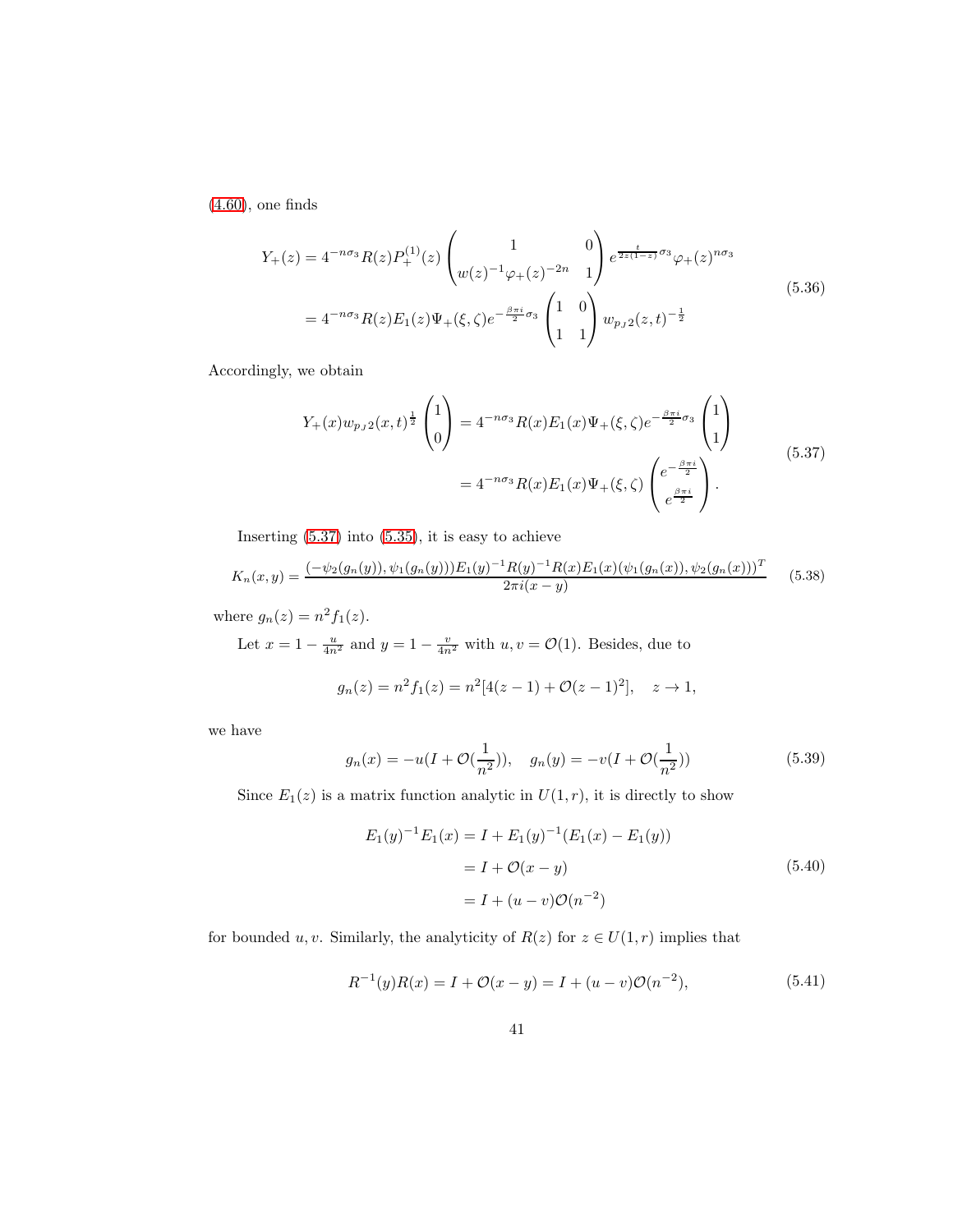here again with uniform error terms. Therefore, by the above formulas, we obtain

$$
K_n(x,y) = \frac{(-\psi_2(g_n(y)), \psi_1(g_n(y)))(I + \mathcal{O}(x-y))(\psi_1(g_n(x)), \psi_2(g_n(x)))^T}{2\pi i(x-y)}
$$
(5.42)

for  $x, y \in (1 - r, 1)$  where  $r > 0$ . Meanwhile, the equation [\(5.39\)](#page-40-1) implies that

$$
\psi_k(g_n(x), \zeta) = \psi_k(-u, \zeta) + \mathcal{O}(n^{-2}) \text{ and } \psi_k(g_n(y), \zeta) = \psi_k(-v, \zeta) + \mathcal{O}(n^{-2}) \tag{5.43}
$$

for  $k = 1, 2$ , where the uniform error terms hold uniformly for u and v lying in compact subsets of  $(0, \infty)$ .

Hence, combining the above formula, we have

$$
\frac{1}{4n^2}K_n(1-\frac{u}{4n^2}, 1-\frac{v}{4n^2}) = \frac{\psi_1(-u,\zeta)\psi_2(-u,\zeta) - \psi_1(-u,\zeta)\psi_2(-v,\zeta)}{2\pi i(u-v)} + \mathcal{O}(\frac{1}{n^2}),\tag{5.44}
$$

as  $n \to \infty$ .

It is also direct to proof the  $\Psi$ -kernel is reduced to the Bessel kernel when  $\zeta \to 0^+$ . After we substitute  $(4.27)$  and  $(4.29)$  into  $(5.33)$ , we find

$$
\begin{aligned}\n\begin{pmatrix}\n\psi_1(\xi,\zeta) \\
\psi_2(\xi,\zeta)\n\end{pmatrix} &= R_0(\xi)\pi^{\frac{1}{2}\sigma_3} \begin{pmatrix}\nI_\beta(\sqrt{|\xi|}e^{\frac{\pi i}{2}}) \\
i\pi\sqrt{|\xi|}I'_\beta(\sqrt{|\xi|}e^{\frac{\pi i}{2}})\n\end{pmatrix} \\
&= R_0(\xi)\pi^{\frac{1}{2}\sigma_3} \begin{pmatrix}\nJ_\beta(\sqrt{|\xi|}) \\
i\pi\sqrt{|\xi|}J'_\beta(\sqrt{|\xi|})\n\end{pmatrix},\n\end{aligned} \tag{5.45}
$$

During this process, we have use the equation  $e^{-\frac{1}{2}\beta\pi i}I_{\beta}(z) = J_{\beta}(ze^{-\frac{1}{2}\pi i})$ ,  $\arg z \in (0, \frac{\pi}{2}]$  (see  $(10.27.6)$  in [\[29\]](#page-47-3)), and  $X<sup>T</sup>$  $\sqrt{ }$  $\mathcal{L}$ 0 1 −1 0  $\setminus$  $X =$  $\sqrt{ }$  $\mathcal{L}$ 0 1 −1 0  $\setminus$ as det  $X = 1$ , wher  $X<sup>T</sup>$  means the transpose of a matrix X. It follows that, as  $\zeta \to 0^+,$ 

$$
\frac{1}{4n^2}K_n(1 - \frac{u}{4n^2}, 1 - \frac{v}{4n^2}) = \frac{\psi_1(-u, \zeta)\psi_2(-v, \zeta) - \psi_1(-v, \zeta)\psi_2(-u, \zeta)}{2\pi i(u - v)} + \mathcal{O}(\frac{1}{n^2})
$$
\n
$$
= \mathbb{J}_{\beta}(u, v) + \mathcal{O}(\zeta) + \mathcal{O}(1/n^2). \tag{5.46}
$$

where  $\mathbb{J}_{\beta}$  is the Bessel kernel, and the error terms are uniform in compact subsets of  $u, v \in$  $(0, \infty)$ . Now we consider the asymptotic behaviors for  $\Psi$ -kernel as  $\zeta \to \infty$ , which transfers to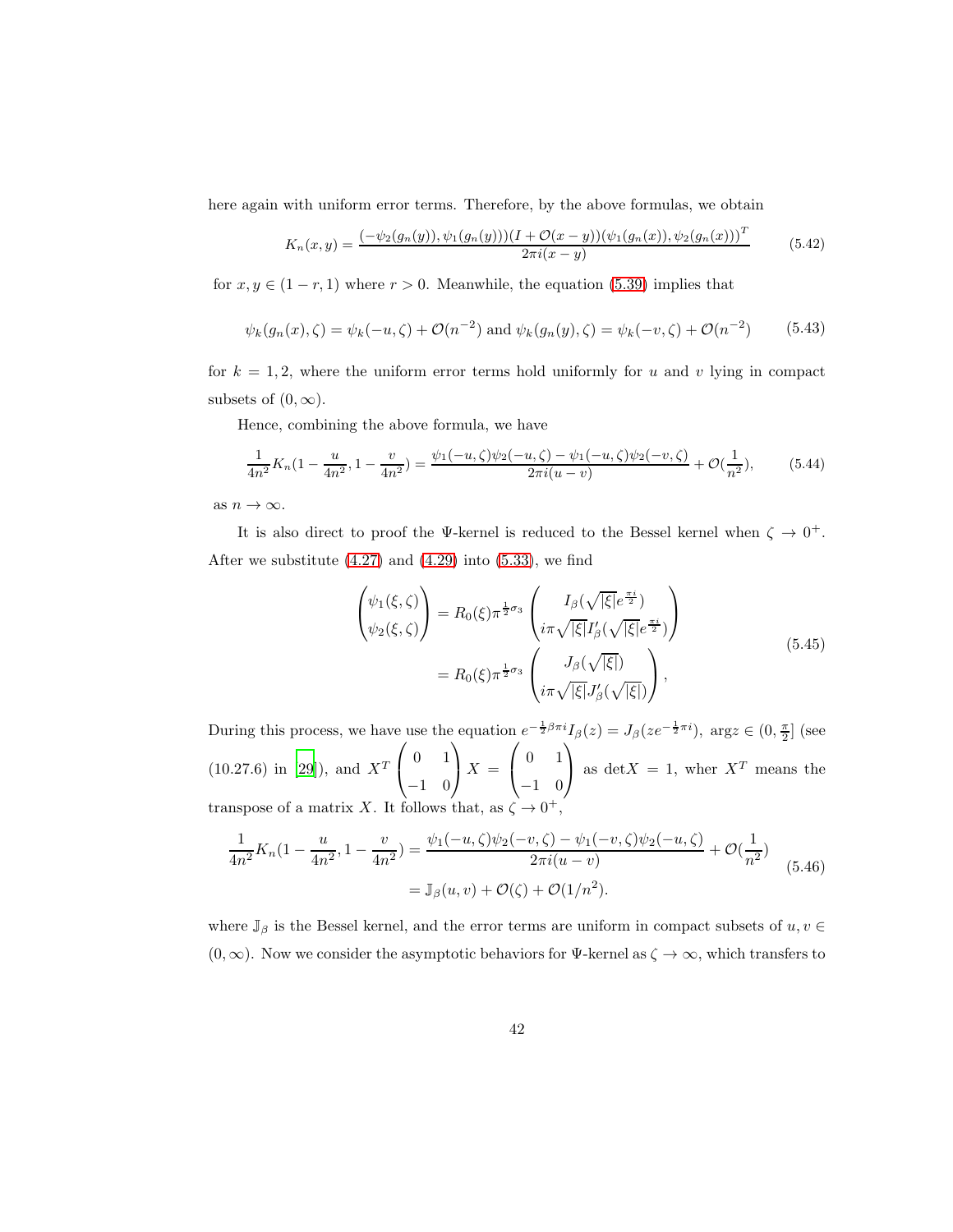the Airy kernel. Taking a series of transformations  $\Psi(\xi, \zeta) \to H(\lambda, \zeta) \to N(\lambda, \zeta) \to R_{01}(\lambda)$ and  $R_{01}(\lambda) = I + \mathcal{O}(\zeta^{-\frac{1}{3}}\lambda^{-1}), \zeta \to \infty, \lambda \to \infty$ , we obtain, as  $\zeta \to \infty, \lambda \to \infty$ 

$$
\Psi(\zeta^{\frac{2}{3}}\lambda,\zeta) = \zeta^{-\frac{1}{6}\sigma_3}(I+\mathcal{O}(\zeta^{-1/3}\lambda^{-1}))U(\lambda)e^{\frac{1}{3}\theta(\lambda)\sigma_3}.
$$
\n(5.47)

With the help of the approximation of  $U(\lambda)$  as  $\lambda \to \infty$ , it gives that, as  $\zeta \to \infty$ ,  $\lambda \to \infty$ 

$$
\Psi(\zeta^{\frac{2}{3}}\lambda,\zeta)e^{-\zeta^{\frac{1}{3}}\sqrt{\lambda}\sigma_3} = (\zeta^{\frac{2}{3}}\lambda)^{-\frac{1}{4}\sigma_3}[I+\mathcal{O}(\zeta^{\frac{1}{3}}\lambda^{\frac{1}{2}})]M
$$
\n(5.48)

For  $|\lambda + 1| < r$ , we begin with the formula [\(5.11\)](#page-34-1) and substitute this formula into [\(5.33\)](#page-39-0),

$$
\begin{aligned}\n\begin{pmatrix}\n\psi_1(\xi,\zeta) \\
\psi_2(\xi,\zeta)\n\end{pmatrix} &= \zeta^{-\frac{1}{6}\sigma_3} R_{01}(\lambda) E_{01}(\lambda) \Psi_A(\zeta^{\frac{2}{9}} f_{01}(\lambda)) e^{\frac{1}{2}\beta \pi i \sigma_3} \begin{pmatrix} e^{-\frac{\beta \pi i}{2}} \\
e^{\frac{\beta \pi i}{2}} \end{pmatrix} \\
&= \zeta^{-\frac{1}{6}\sigma_3} R_{01}(\lambda) E_{01}(\lambda) \sqrt{2\pi} \begin{pmatrix} Ai(\zeta^{\frac{2}{9}} f_{01}(\lambda)) \\
-iAi'(\zeta^{\frac{2}{9}} f_{01}(\lambda)) \end{pmatrix},\n\end{aligned} (5.49)
$$

Let  $\lambda = -1 + \frac{u}{m\zeta^{2/9}}$ , then it is easy to verify that  $\zeta^{2/9} f_{01}(\lambda) = u[1 + \mathcal{O}(u\zeta^{-\frac{2}{9}})].$  Thus, the approximation of  $K_{\Psi}$  can be given by [\(2.26\)](#page-9-0), and  $K_n$  followed by [\(2.28\)](#page-10-0) as  $\zeta \to +\infty$ . By now, we have finished the proof of case 4 in Theorem 7.

Then we focus on the large-n behavior of the kernel near the edge  $x = 0$ . We also begin with the equation [\(5.35\)](#page-39-3). In this case,  $Y(z)$  has been found in [\(5.19\)](#page-36-2), and after a compilation of equations, we show, for  $x \in (0, d)$ 

<span id="page-42-0"></span>
$$
Y_{+}(x)(w_{p,J2}(x,t))^{\frac{1}{2}}\begin{pmatrix}1\\0\end{pmatrix} = 4^{-n\sigma_{3}}R(x)E_{0}(x)\bar{\Psi}_{-}(f_{n}(x),\zeta)e^{\frac{(\alpha-1)\pi i}{2}\sigma_{3}}\begin{pmatrix}1\\1\end{pmatrix}
$$
  
=  $4^{-n\sigma_{3}}R(z)E_{0}(x)\bar{\Psi}_{-}(f_{n}(x),\zeta)\begin{pmatrix}e^{\frac{(\alpha-1)\pi i}{2}}\\e^{-\frac{(\alpha-1)\pi i}{2}}\end{pmatrix}$  (5.50)

where  $f_n(x) = n^2 f_0(x)$  and  $\zeta = 2n^2 t$ .

We rewrite the fact (4.4) in [\[21\]](#page-46-8), for  $\bar{\xi} \in (-\infty, 0)$ ,

<span id="page-42-1"></span>
$$
\begin{pmatrix}\n\bar{\psi}_1(\bar{\xi}) \\
\bar{\psi}_2(\bar{\xi})\n\end{pmatrix} = \begin{pmatrix}\n\bar{\psi}_1(\bar{\xi}, \zeta) \\
\bar{\psi}_2(\bar{\xi}, \zeta)\n\end{pmatrix} = \bar{\Psi}_-(\bar{\xi}, \zeta) \begin{pmatrix}\ne^{\frac{(\alpha-1)\pi i}{2}} \\
e^{-\frac{(\alpha-1)\pi i}{2}}\n\end{pmatrix}
$$
\n(5.51)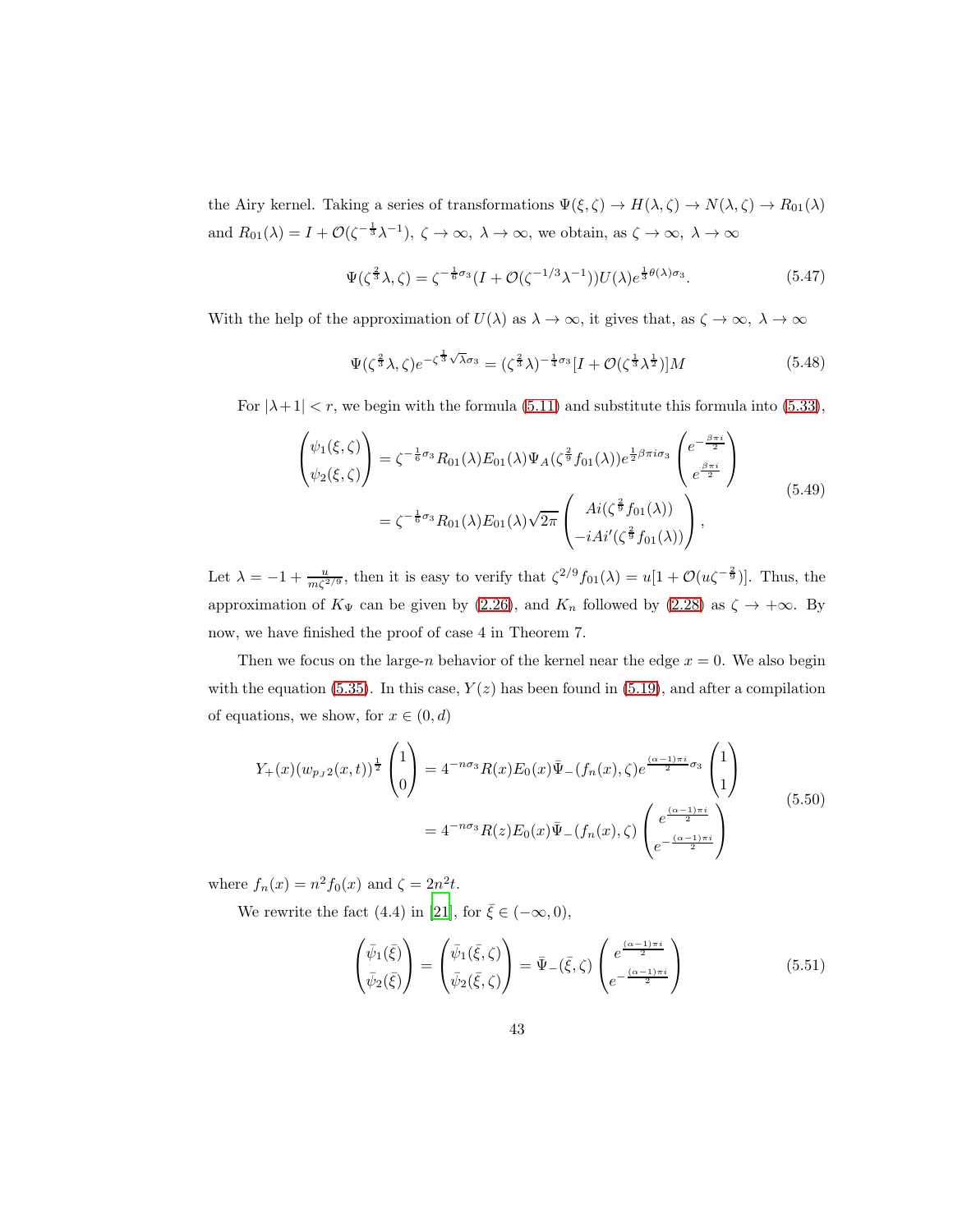Substituting  $(5.50)$  and  $(5.51)$  into  $(5.35)$ , we get

<span id="page-43-2"></span>
$$
K_n(x,y) = \frac{\left(-\bar{\psi}_2(f_n(y)), \bar{\psi}_1(f_n(y))\right)E_0(y)^{-1}R(y)^{-1}R(x)E_0(x)(\bar{\psi}_1(f_n(x)), \bar{\psi}_2(f_n(x)))^T}{2\pi i(x-y)} \tag{5.52}
$$

Now specifying

$$
x = \frac{u}{4n^2}, \quad y = \frac{v}{4n^2}, \tag{5.53}
$$

where  $u, v \in (0, \infty)$  and of the size  $O(1)$ . Also, we know

$$
f_n(z) = n^2 f_0(z) = -4n^2 z (1 + \mathcal{O}(z)), \text{ for } z \to 0
$$

Then it follows that

<span id="page-43-3"></span>
$$
f_n(x) = -u(I + \mathcal{O}(\frac{1}{n^2})), \quad f_n(y) = -v(I + \mathcal{O}(\frac{1}{n^2}))
$$
\n(5.54)

The matrix function  $E_0(z)$  is analytic in  $U(0, d)$ , so

<span id="page-43-0"></span>
$$
E_0^{-1}(y)E_0(x) = I + E_0^{-1}(y)(E_0(x) - E_0(y))
$$
  
=  $I + \mathcal{O}(x - y)$   
=  $I + (u - v)\mathcal{O}(n^{-2})$  (5.55)

for the above u, v. Similarly, the analyticity of  $R(z)$  in  $U(0, d)$  tells us

<span id="page-43-1"></span>
$$
R^{-1}(y)R(x) = I + (u - v)\mathcal{O}(n^{-2})
$$
\n(5.56)

and also the error term holds uniformly for  $u, v \in (0, \infty)$ .

Hence, substituting  $(5.55)$  and  $(5.56)$  into  $(5.52)$ , we obtain

$$
K_n(x,y) = \frac{(-\bar{\psi}_2(f_n(y)), \bar{\psi}_1(f_n(y)))(I + \mathcal{O}(x-y))(\bar{\psi}_1(f_n(x)), \bar{\psi}_2(f_n(x)))^T}{2\pi i(x-y)}
$$
(5.57)

the error term is uniformly for  $x, y \in (0, d)$ , with  $d > 0$  being constant. Also the formula in [\(5.54\)](#page-43-3) implies that

$$
\bar{\psi}_k(f_n(x), \zeta) = \bar{\psi}_k(-u, \zeta) + \mathcal{O}(n^{-2})
$$
\n(5.58)

for  $k = 1, 2$ , again with uniform error terms.

Therefore, we have

$$
\frac{1}{4n^2} K_n(\frac{u}{4n^2}, \frac{v}{4n^2}) = \bar{K}_{\bar{\Psi}}(u, v; \zeta) + \mathcal{O}(\frac{1}{n^2})
$$
\n(5.59)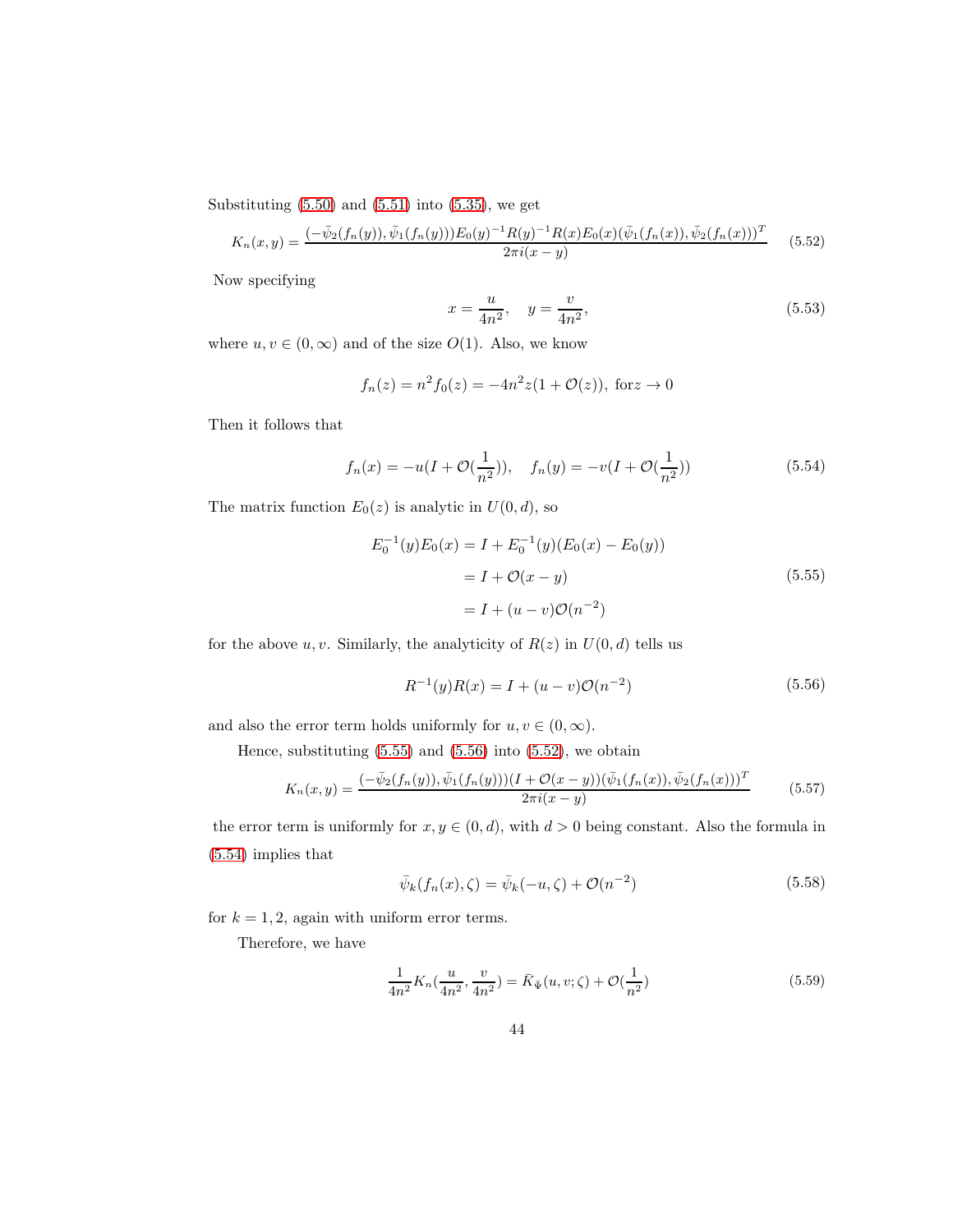for  $n \to \infty$ , where

$$
\bar{K}_{\bar{\Psi}}(u,v;\zeta) = \frac{\bar{\psi}_1(-u,s)\bar{\psi}_2(-v,s) - \bar{\psi}_1(-v,s)\bar{\psi}_2(-u,s)}{2\pi i(u-v)}
$$
(5.60)

is the Painlev type kernel. The error term  $\mathcal{O}(n^{-2})$  in uniform for  $u, v$  in any compact subsets of  $(0, \infty)$  and  $\zeta \in (0, \infty)$ , thus finishing the proof of Theorem 7.

**Remark 3.** In the study of [\[15](#page-46-0)] and [\[21\]](#page-46-8), we obtain the properties of  $\bar{\Psi}$ -kernel. To be specific,  $\bar{\Psi}$ -kernel is approximated by the Bessel kernel as  $\zeta \to 0^+$ 

$$
\bar{K}_{\bar{\Psi}}(u,v,\zeta)=\mathbb{J}_\alpha(u,v)+\mathcal{O}(\zeta),
$$

uniformly for u, v in compact subsets of  $(0, \infty)$ .  $\mathbb{J}_{\alpha}$  is the Bessel kernel. Using this property, the Bessel kernel limit of  $K_n$  has been given under some conditions. Similarly, the  $\Psi$ kernel can be approximated by the Airy kernel as  $\zeta \to +\infty$  and the Airy kernel limit has been expressed with some assumptions using the same method as we deal with the Ψ-kernel. Thus, we can get the similar results for the  $\bar{\Psi}$ -kernel and  $K_n$  with different parameters.

#### Acknowledgements

This work is supported by the National Science Foundation of China (Grant No. 11671095, 51879045).

# References

- <span id="page-44-0"></span>[1] Deift P. Orthogonal polynomials and random matrices: a Riemann-Hilbert approach. In:Courant Lecture Notes, New York University, 1999.
- <span id="page-44-1"></span>[2] Mehta M. L. Random matrices. 3rd ed, San Diego, CA: Elsevier, 2004.
- <span id="page-44-2"></span>[3] Szego G. orthogonal polynomials, vol 23. New York: American Mathematical Society, American Mathematical Society Colloquium Publications, 1939.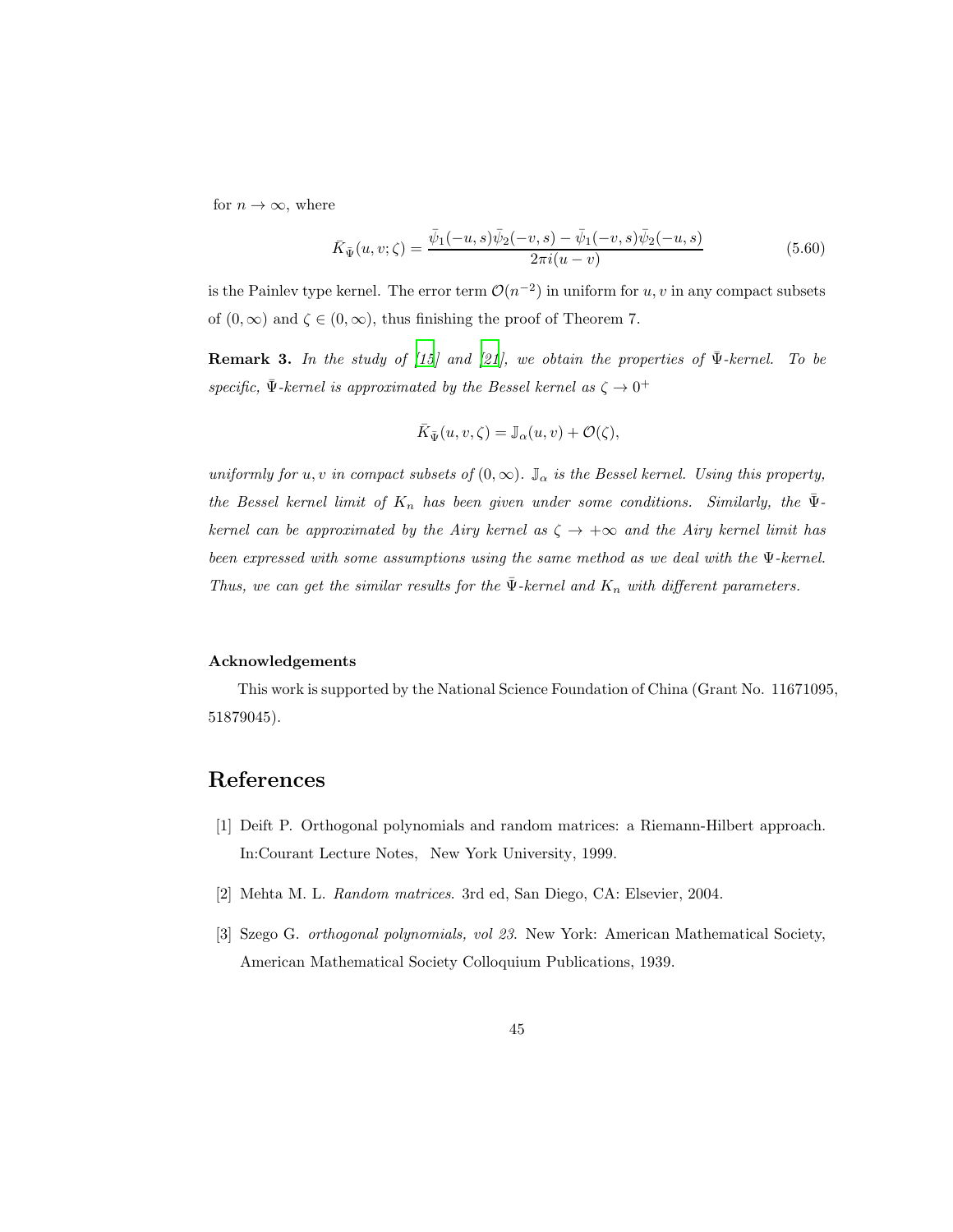- <span id="page-45-0"></span>[4] Chihara T.S. An Introduction to Orthogonal Polynomials. Gordon and Breach, Science Publishers, Inc, 1978.
- <span id="page-45-1"></span>[5] Forrester P.J. Log-gases and random matrices. London Mathemetical Society Monographs Series, vol 34. Princeton, NJ:Princeton University Press, 2010.
- <span id="page-45-2"></span>[6] Kuijlaars A.B.J., McLaughlin K.T.-R., Van Assche W. The Riemann-Hilbert approach to strong asymptotics for orthogonal polynomials on  $[-1, 1]$ . Adv. Math., 188(2): 337-398, 2004.
- <span id="page-45-3"></span>[7] Xu S. X., Zhao Y.Q. Critical edge behavior in the modified Jacobi ensemble and the Painlevé V transcendents. Journal of Mathematical Physics, 54:083304, 2013.
- <span id="page-45-4"></span>[8] Xu S. X., Zhao Y. Q. Uniform asymptotics of the Pollaczek polynomials via the Riemann-Hilbert approach. Proc. R. Soc. Lond. Ser. A, 464(2096): 2091–2112, 2008.
- <span id="page-45-5"></span>[9] Ismail M.E. Asymptotics of pollaczek polynomials and their zeros. SIAM Journal on Mathematical Analysis, 25(2): 462–473, 1994.
- <span id="page-45-6"></span>[10] Bo R., Wong R. Asymptotic behavior of the Pollaczek polynomials and their zeros. Stud. Appl. Math., 96: 307-338, 1996.
- <span id="page-45-7"></span>[11] Berry M.V., Shukla P. Tucks incompressibility function: statistics for zeta zeros and eigenvalues. J. Phys. , 41(38): 385202, 2008.
- <span id="page-45-8"></span>[12] Brightmore L., Mezzadri F., Mo, M.Y. A matrix model with a singular weight and Painleve III. Commun. Math. Phys., 333(3): 1317–1364, 2015.
- <span id="page-45-9"></span>[13] Lukyanov S. Finite temperature expectation values of local fields in the sinh-gordon model. Nucl. Phys. B, 612(3): 391–412, 2001.
- <span id="page-45-10"></span>[14] Chen Y., Its A. Painlev´e III and a singular linear statistics in Hermitian random matrix ensembles, I. J. Approx. Theory, 162(2): 270–297, 2010.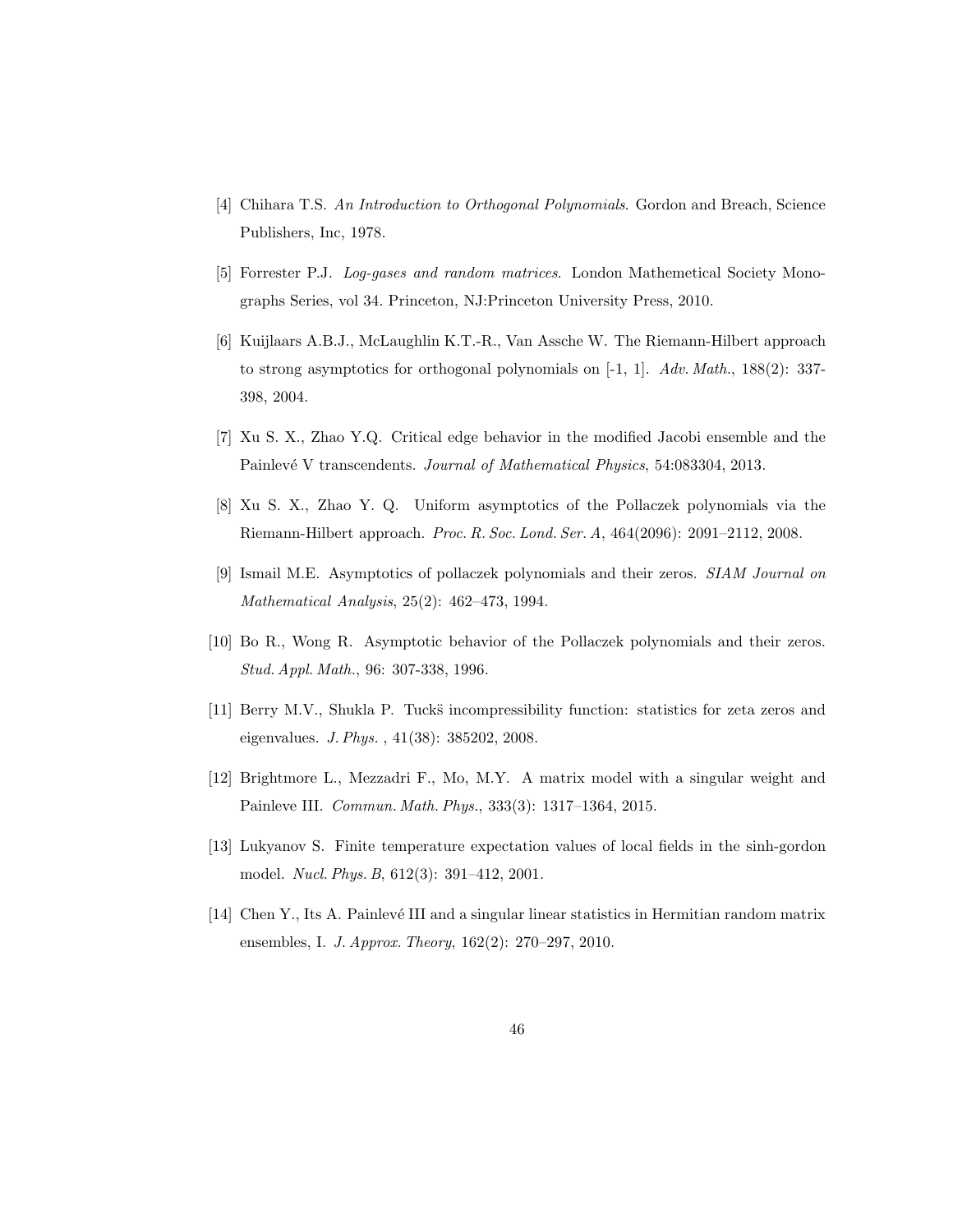- <span id="page-46-0"></span>[15] Xu S. X., Dai D., Zhao Y. Q. Critical edge behavior and the Bessel to Airy transition in the singularly perturbed Laguerre unitary ensemble. Commun. Math. Phys., 332(3): 1257–1296, 2014.
- <span id="page-46-1"></span>[16] Chen Y., Dai D. Painlevé V and a Pollaczek–Jacobi type orthogonal polynomials. J. Approx. Theory, 162(12): 2149–2167, 2010.
- <span id="page-46-2"></span>[17] Chen M., Chen Y., Fan E. G. The Riemann–Hilbert analysis to the Pollaczek–Jacobi type orthogonal polynomials. Stud. Appl. Math, 143(1): 42–80, 2019.
- <span id="page-46-3"></span>[18] Atkin M.R., Claeys T., Mezzadri F. Random matrix ensembles with singularities and a hierarchy of Painlevé III equations. Int. Math. Res. Not., 8:  $2320-2375$ , 2016.
- <span id="page-46-4"></span>[19] Dai D., Xu S. X., Zhang L. Gap probability at the hard edge for random matrix ensembles with pole singularities in the potential. SIAM J. Math. Anal., 50(2):2233– 2279, 2018.
- <span id="page-46-9"></span>[20] Fokas A.S., Its A.R., Kapaev A.A., Yu Novokshenov V. Painlevé transcendents: the Riemann-Hilbert approach. In:AMS Mathematical Surveys and Monographs, vol 128. American Mathematical Soc., 2006.
- <span id="page-46-8"></span>[21] Xu S. X., Zhao Y. Q. Critical edge behavior in the modified Jacobi ensemble and Painlevé equations. Nonlinearity,  $28(6)$ : 1633–1674, 2015.
- <span id="page-46-5"></span>[22] Deift P., Kriecherbauer T., McLaughlin K.T.-R., Venakides S., Zhou X. Uniform asymptotics for polynomials orthogonal with respect to varying exponential weights and applications to universality questions in random matrix theory. Commun. Pure Appl. Math, 52(11): 1335–1425, 1999.
- <span id="page-46-6"></span>[23] Magnus A.P. On freud's equations for exponential weights. J. Approx. Theory, 46(1): 65–99, 1986.
- <span id="page-46-7"></span>[24] Lubinsky D.S. Universality limits in the bulk for arbitrary measures on compact sets. Journal d'Analyse Mathématique, 106(1):373, 2008.